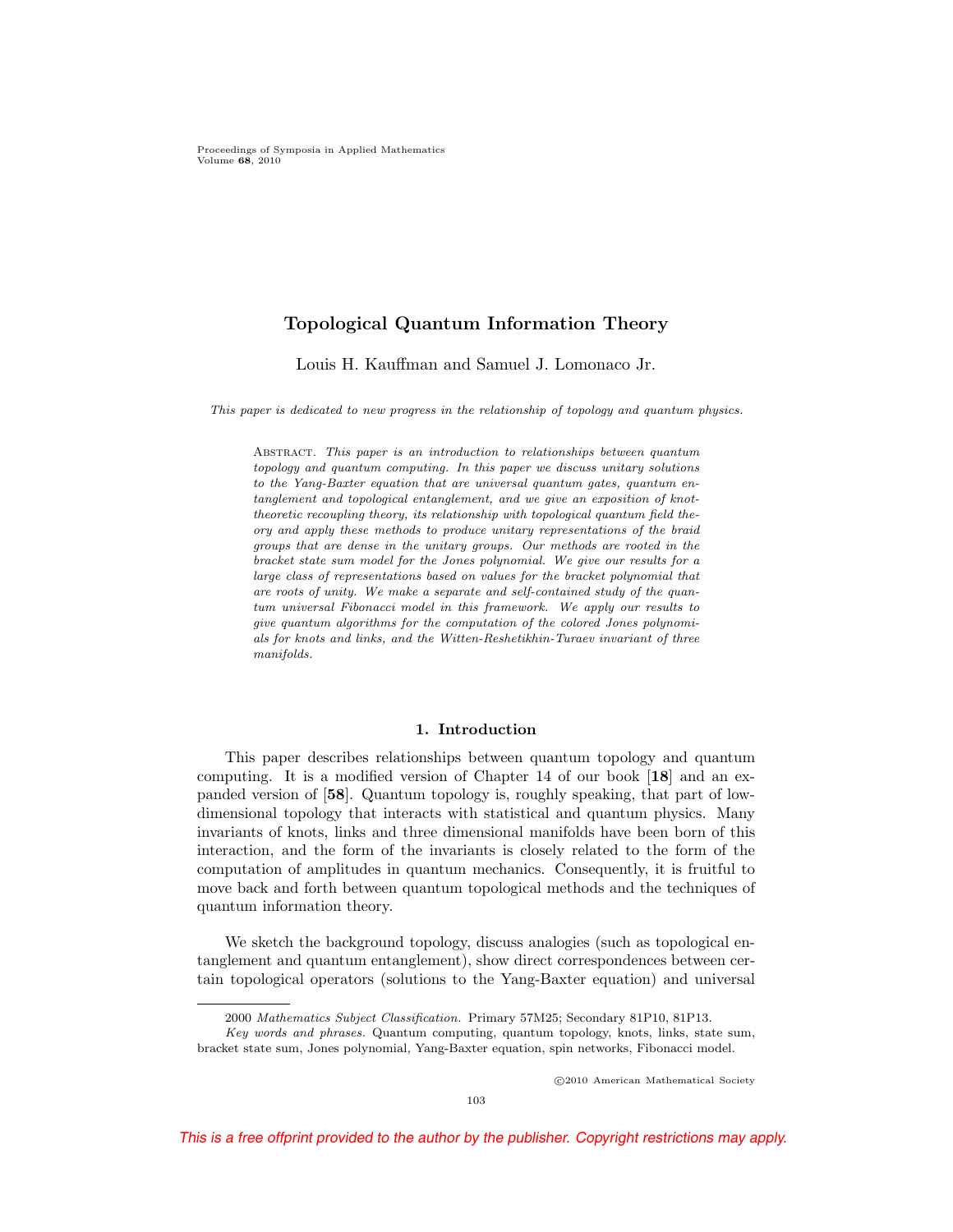quantum gates. We then describe the background for topological quantum computing in terms of Temperley–Lieb (we will sometimes abbreviate this to  $TL$ ) recoupling theory. This is a recoupling theory that generalizes standard angular momentum recoupling theory, generalizes the Penrose theory of spin networks and is inherently topological. Temperley–Lieb recoupling Theory is based on the bracket polynomial model [**37, 44**] for the Jones polynomial. It is built in terms of diagrammatic combinatorial topology. The same structure can be explained in terms of the  $SU(2)<sub>q</sub>$  quantum group, and has relationships with functional integration and Witten's approach to topological quantum field theory. Nevertheless, the approach given here will be unrelentingly elementary. Elementary, does not necessarily mean simple. In this case an architecture is built from simple beginnings and this archictecture and its recoupling language can be applied to many things including, e.g. colored Jones polynomials, Witten–Reshetikhin–Turaev invariants of three manifolds, topological quantum field theory and quantum computing.

In quantum computing, the application of topology is most interesting because the simplest non-trivial example of the Temperley–Lieb recoupling Theory gives the so-called Fibonacci model. The recoupling theory yields representations of the Artin braid group into unitary groups  $U(n)$  where n is a Fibonacci number. These representations are dense in the unitary group, and can be used to model quantum computation universally in terms of representations of the braid group. Hence the term: topological quantum computation.

In this paper, we outline the basics of the Temperely–Lieb Recoupling Theory, and show explicitly how the Fibonacci model arises from it. The diagrammatic computations in the section 11 and 12 are completely self-contained and can be used by a reader who has just learned the bracket polynomial, and wants to see how these dense unitary braid group representations arise from it. The outline of the parts of this paper is given below.

- (1) Knots and Braids
- (2) Quantum Mechanics and Quantum Computation
- (3) Braiding Operators and Univervsal Quantum Gates
- (4) A Remark about  $EPR$ , Entanglement and Bell's Inequality
- (5) The Aravind Hypothesis
- $(6)$   $SU(2)$  Representations of the Artin Braid Group
- (7) The Bracket Polynomial and the Jones Polynomial
- (8) Quantum Topology, Cobordism Categories, Temperley-Lieb Algebra and Topological Quantum Field Theory
- (9) Braiding and Topological Quantum Field Theory
- (10) Spin Networks and Temperley-Lieb Recoupling Theory
- (11) Fibonacci Particles
- (12) The Fibonacci Recoupling Model
- (13) Quantum Computation of Colored Jones Polynomials and the Witten-Reshetikhin-Turaev Invariant

We should point out that while this paper attempts to be self-contained, and hence has some expository material, most of the results are either new, or are new points of view on known results. The material on  $SU(2)$  representations of the Artin braid group is new, and the relationship of this material to the recoupling theory is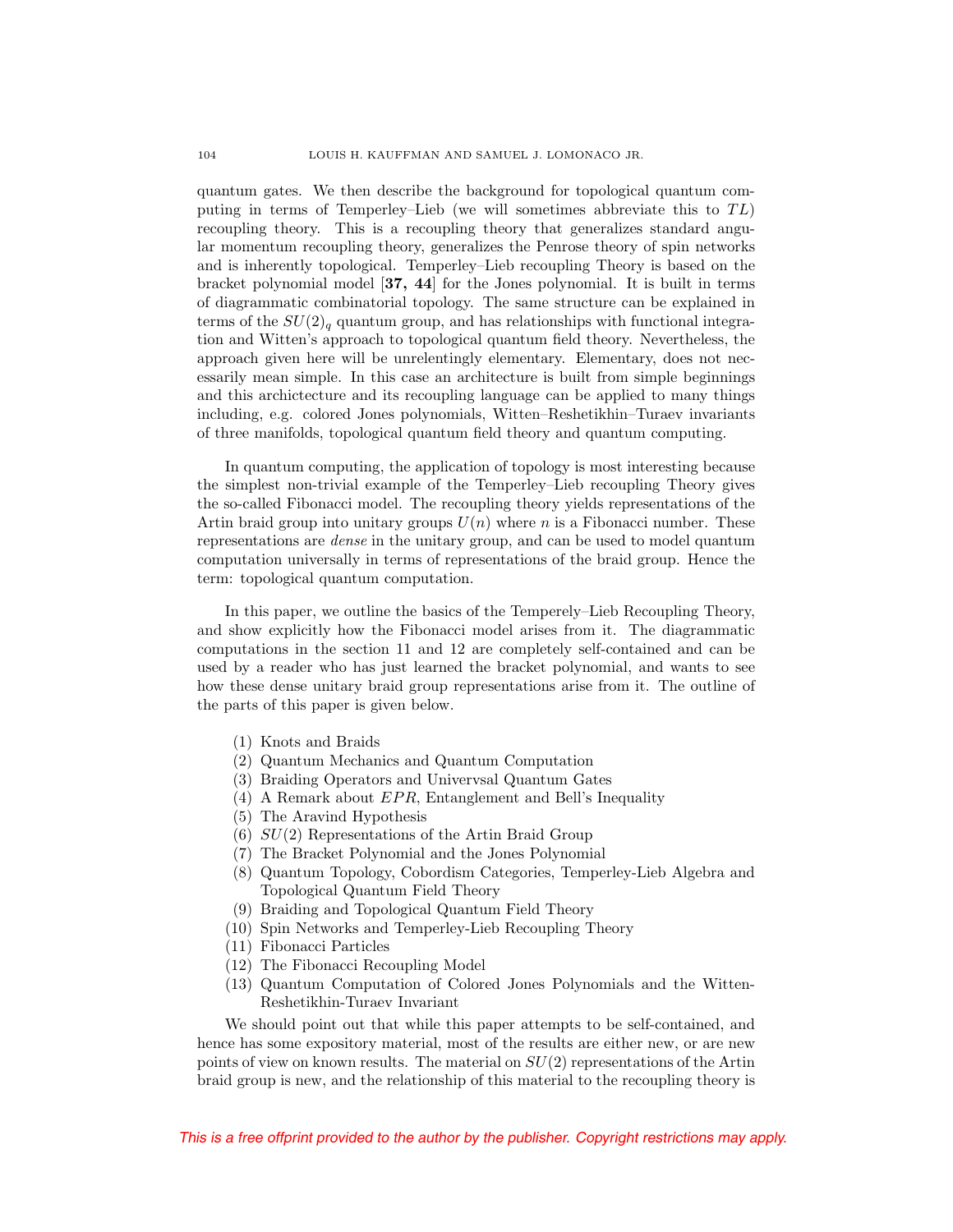new. The treatment of elementary cobordism categories is well-known, but new in the context of quantum information theory. The reformulation of Temperley-Lieb recoupling theory for the purpose of producing unitary braid group representations is new for quantum information theory, and directly related to much of the recent work of Freedman and his collaborators. The treatment of the Fibonacci model in terms of two-strand recoupling theory is new and at the same time, the most elementary non-trivial example of the recoupling theory. The models in section 10 for quantum computation of colored Jones polynomials and for quantum computation of the Witten-Reshetikhin-Turaev invariant are new in this form of the recoupling theory. They take a particularly simple aspect in this context.

Here is a very condensed presentation of how unitary representations of the braid group are constructed via topological quantum field theoretic methods. One has a mathematical particle with label  $P$  that can interact with itself to produce either itself labeled P or itself with the null label ∗. We shall denote the interaction of two particles  $P$  and  $Q$  by the expression  $PQ$ , but it is understood that the "value" of  $PQ$  is the result of the interaction, and this may partake of a number of possibilities. Thus for our particle  $P$ , we have that  $PP$  may be equal to  $P$  or to  $*$  in a given situation. When  $*$  interacts with P the result is always P. When  $*$ interacts with ∗ the result is always ∗. One considers process spaces where a row of particles labeled  $P$  can successively interact, subject to the restriction that the end result is P. For example the space  $V[(ab)c]$  denotes the space of interactions of three particles labeled  $P$ . The particles are placed in the positions  $a, b, c$ . Thus we begin with  $(PP)P$ . In a typical sequence of interactions, the first two P's interact to produce a  $*$ , and the  $*$  interacts with  $P$  to produce  $P$ .

$$
(PP)P \longrightarrow (*)P \longrightarrow P.
$$

In another possibility, the first two  $P$ 's interact to produce a  $P$ , and the  $P$  interacts with  $P$  to produce  $P$ .

$$
(PP)P \longrightarrow (P)P \longrightarrow P.
$$

It follows from this analysis that the space of linear combinations of processes  $V[(ab)c]$  is two dimensional. The two processes we have just described can be taken to be the qubit basis for this space. One obtains a representation of the three strand Artin braid group on  $V[(ab)c]$  by assigning appropriate phase changes to each of the generating processes. One can think of these phases as corresponding to the interchange of the particles labeled a and b in the association  $(ab)c$ . The other operator for this representation corresponds to the interchange of  $b$  and  $c$ . This interchange is accomplished by a *unitary change of basis mapping* 

$$
F: V[(ab)c] \longrightarrow V[a(bc)].
$$

If

$$
A: V[(ab)c] \longrightarrow V[(ba)c]
$$

is the first braiding operator (corresponding to an interchange of the first two particles in the association) then the second operator

$$
B: V[(ab)c] \longrightarrow V[(ac)b]
$$

is accomplished via the formula  $B = F^{-1}RF$  where the R in this formula acts in the second vector space  $V[a(bc)]$  to apply the phases for the interchange of b and c. These issues are illustrated in Figure 1, where the parenthesization of the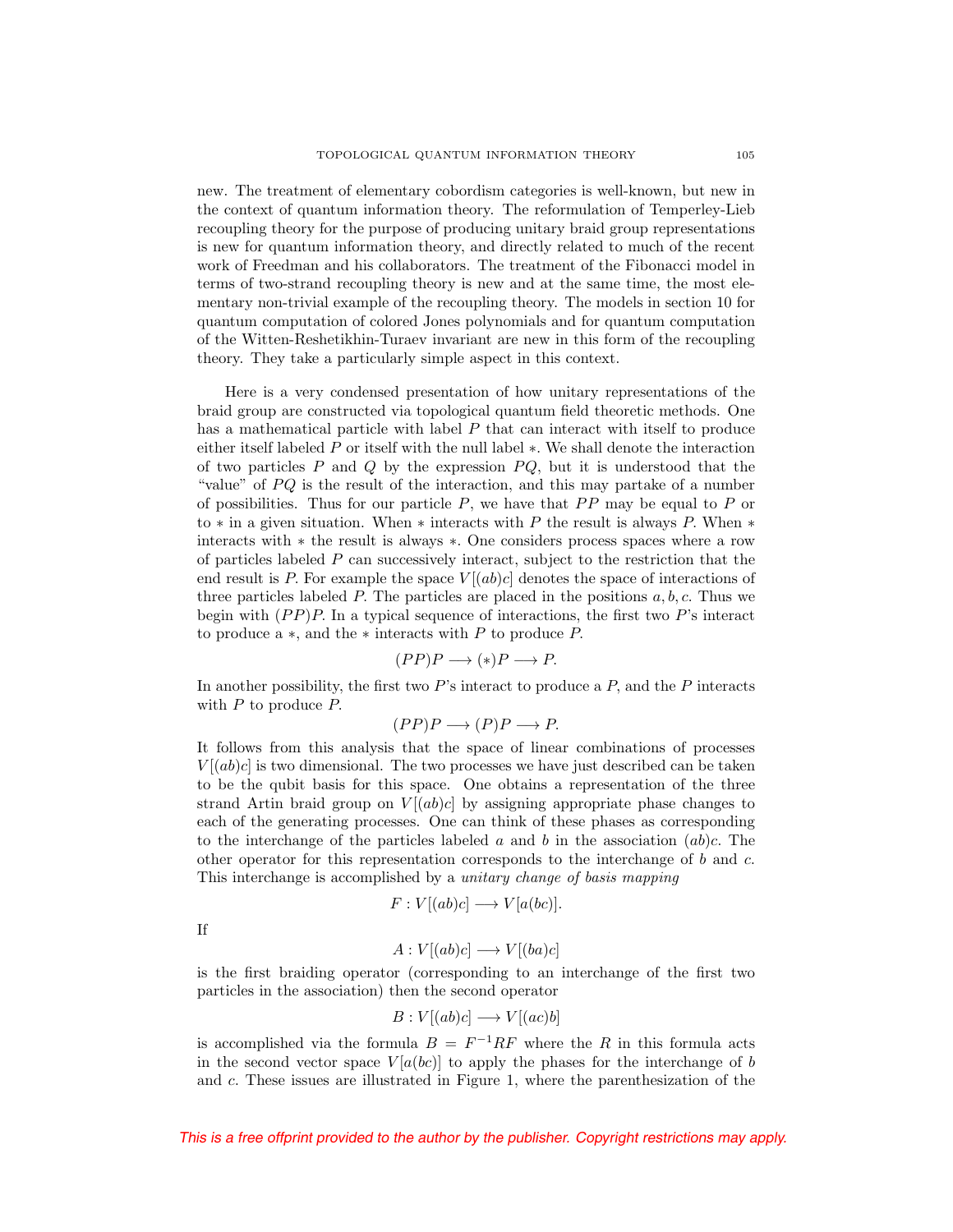

Figure 1. **Braiding Anyons**

particles is indicated by circles and by also by trees. The trees can be taken to indicate patterns of particle interaction, where two particles interact at the branch of a binary tree to produce the particle product at the root. See also Figure 28 for an illustration of the braiding  $B = F^{-1}RF$ 

In this scheme, vector spaces corresponding to associated strings of particle interactions are interrelated by *recoupling transformations* that generalize the mapping  $F$  indicated above. A full representation of the Artin braid group on each space is defined in terms of the local interchange phase gates and the recoupling transformations. These gates and transformations have to satisfy a number of identities in order to produce a well-defined representation of the braid group. These identities were discovered originally in relation to topological quantum field theory. In our approach the structure of phase gates and recoupling transformations arise naturally from the structure of the bracket model for the Jones polynomial. Thus we obtain a knot-theoretic basis for topological quantum computing.

In modeling the quantum Hall effect [**87, 26, 15, 16**], the braiding of quasiparticles (collective excitations) leads to non-trival representations of the Artin braid group. Such particles are called Anyons. The braiding in these models is related to topological quantum field theory. It is hoped that the mathematics we explain here will form a bridge between theoretical models of anyons and their applications to quantum computing.

**Acknowledgement.** The first author thanks the National Science Foundation for support of this research under NSF Grant DMS-0245588. Much of this effort was sponsored by the Defense Advanced Research Projects Agency (DARPA) and Air Force Research Laboratory, Air Force Materiel Command, USAF, under agreement F30602-01-2-05022. The U.S. Government is authorized to reproduce and distribute reprints for Government purposes notwithstanding any copyright annotations thereon. The views and conclusions contained herein are those of the authors and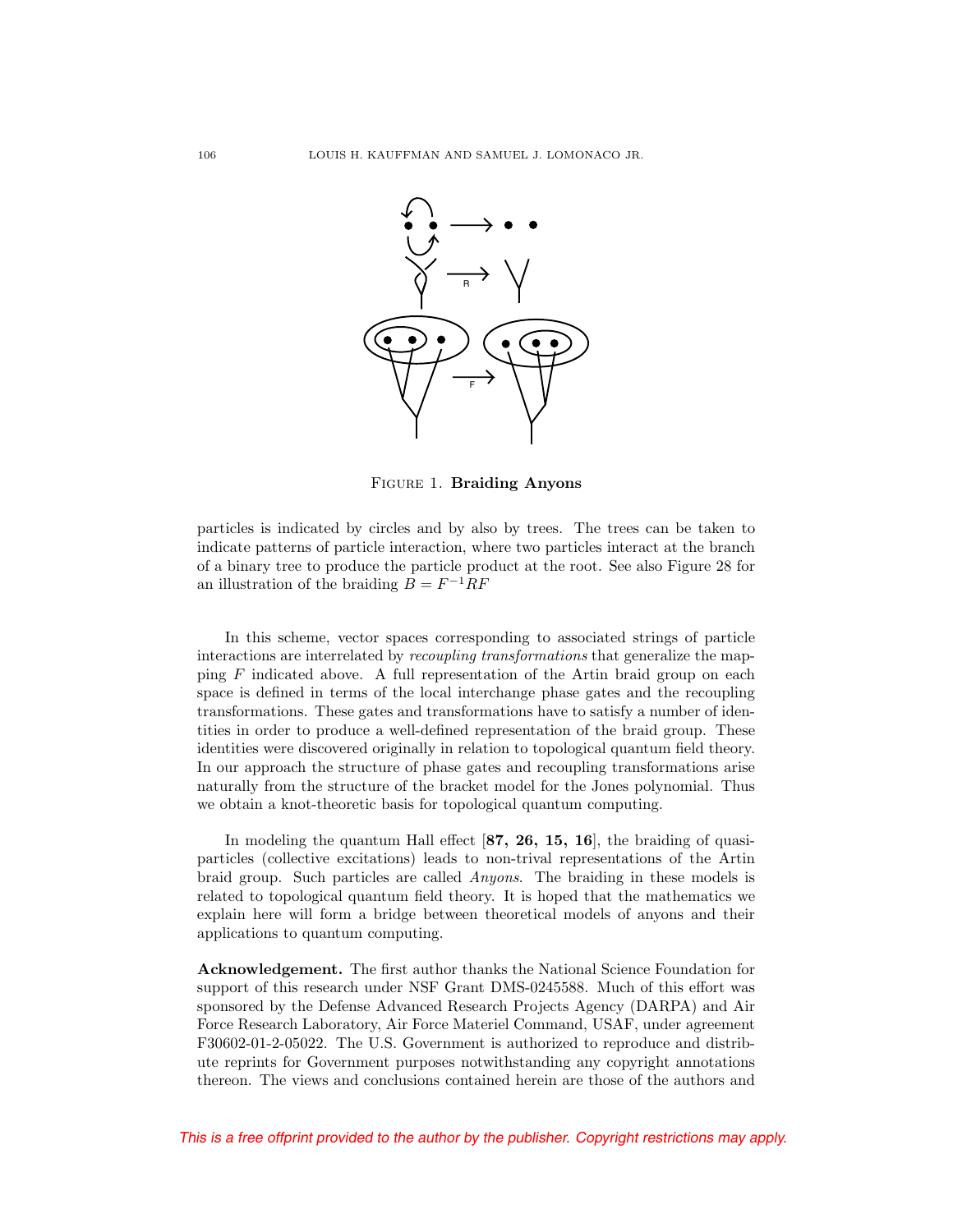

Figure 2. **A knot diagram**

should not be interpreted as necessarily representing the official policies or endorsements, either expressed or implied, of the Defense Advanced Research Projects Agency, the Air Force Research Laboratory, or the U.S. Government. (Copyright 2006.) It gives the authors pleasure to thank the Newton Institute in Cambridge England and ISI in Torino, Italy for their hospitality during the inception of this research and to thank Hilary Carteret for useful conversations.

#### **2. Knots and Braids**

The purpose of this section is to give a quick introduction to the diagrammatic theory of knots, links and braids. A knot is an embedding of a circle in threedimensional space, taken up to ambient isotopy. The problem of deciding whether two knots are isotopic is an example of a placement problem, a problem of studying the topological forms that can be made by placing one space inside another. In the case of knot theory we consider the placements of a circle inside three dimensional space. There are many applications of the theory of knots. Topology is a background for the physical structure of real knots made from rope of cable. As a result, the field of practical knot tying is a field of applied topology that existed well before the mathematical discipline of topology arose. Then again long molecules such as rubber molecules and DNA molecules can be knotted and linked. There have been a number of intense applications of knot theory to the study of DNA [**82**] and to polymer physics [**62**]. Knot theory is closely related to theoretical physics as well with applications in quantum gravity [**86, 79, 53**] and many applications of ideas in physics to the topological structure of knots themselves [**44**].

Quantum topology is the study and invention of topological invariants via the use of analogies and techniques from mathematical physics. Many invariants such as the Jones polynomial are constructed via partition functions and generalized quantum amplitudes. As a result, one expects to see relationships between knot theory and physics. In this paper we will study how knot theory can be used to produce unitary representations of the braid group. Such representations can play a fundamental role in quantum computing.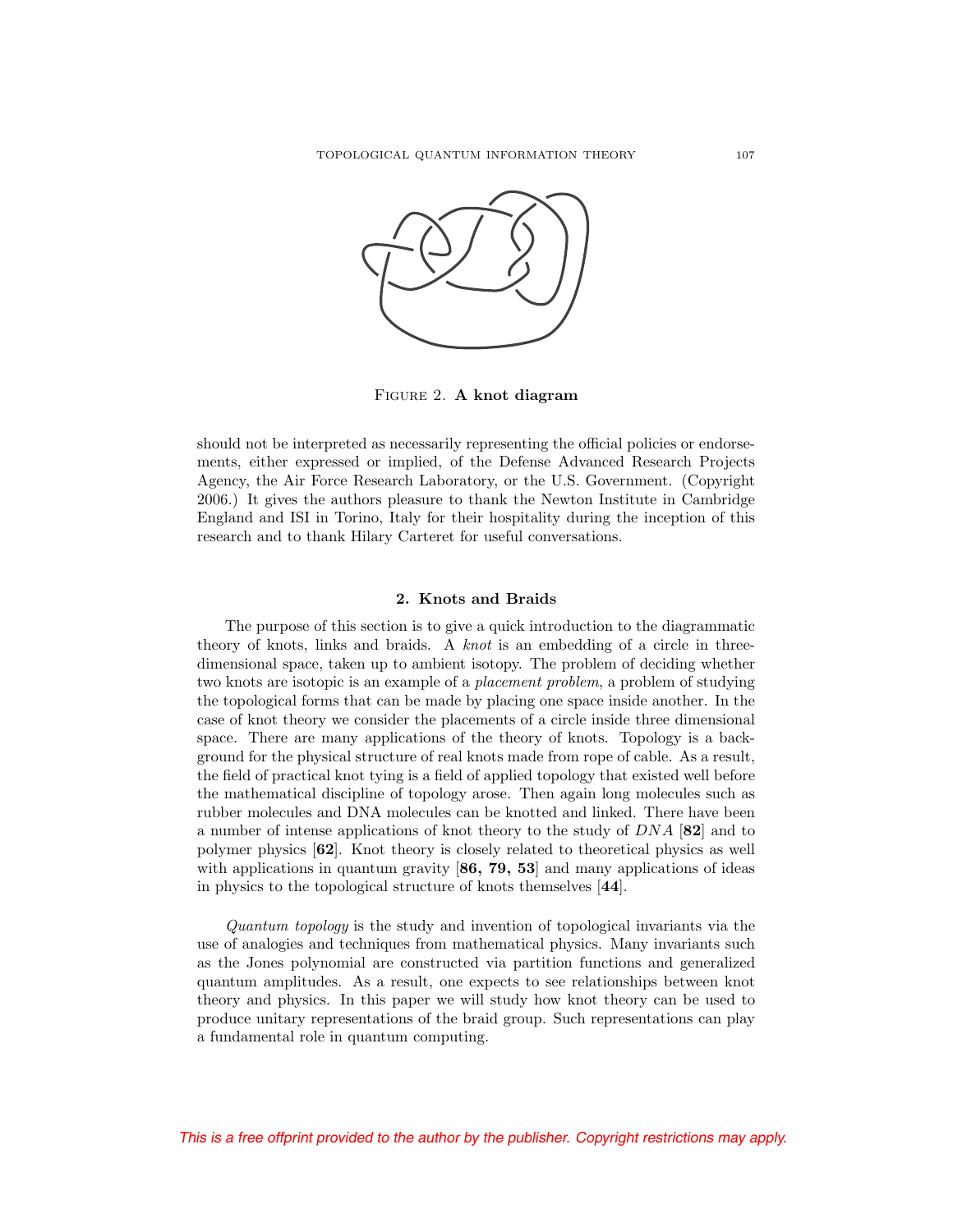

Figure 3. **The Reidemeister Moves**



Figure 4. **Braid Generators**

That is, two knots are regarded as equivalent if one embedding can be obtained from the other through a continuous family of embeddings of circles in three-space. A link is an embedding of a disjoint collection of circles, taken up to ambient isotopy. Figure 2 illustrates a diagram for a knot. The diagram is regarded both as a schematic picture of the knot, and as a plane graph with extra structure at the nodes (indicating how the curve of the knot passes over or under itself by standard pictorial conventions).

Ambient isotopy is mathematically the same as the equivalence relation generated on diagrams by the Reidemeister moves. These moves are illustrated in Figure 3. Each move is performed on a local part of the diagram that is topologically identical to the part of the diagram illustrated in this figure (these figures are representative examples of the types of Reidemeister moves) without changing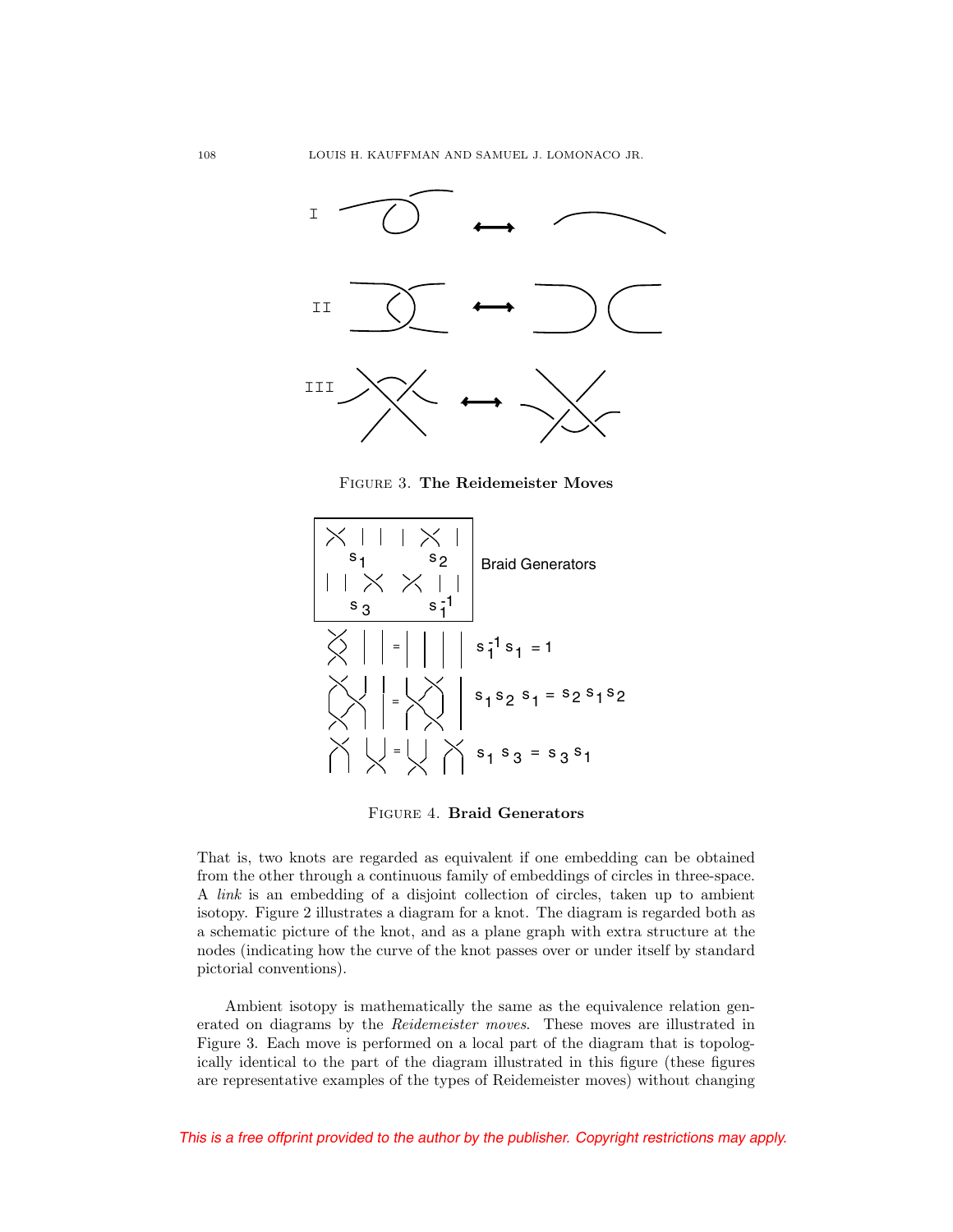

Figure 5. **Closing Braids to form knots and links.**



Figure 6. **Borromean Rings as a Braid Closure**

the rest of the diagram. The Reidemeister moves are useful in doing combinatorial topology with knots and links, notably in working out the behaviour of knot invariants. A knot invariant is a function defined from knots and links to some other mathematical object (such as groups or polynomials or numbers) such that equivalent diagrams are mapped to equivalent objects (isomorphic groups, identical polynomials, identical numbers). The Reidemeister moves are of great use for analyzing the structure of knot invariants and they are closely related to the Artin braid group, which we discuss below.

A braid is an embedding of a collection of strands that have their ends in two rows of points that are set one above the other with respect to a choice of vertical. The strands are not individually knotted and they are disjoint from one another.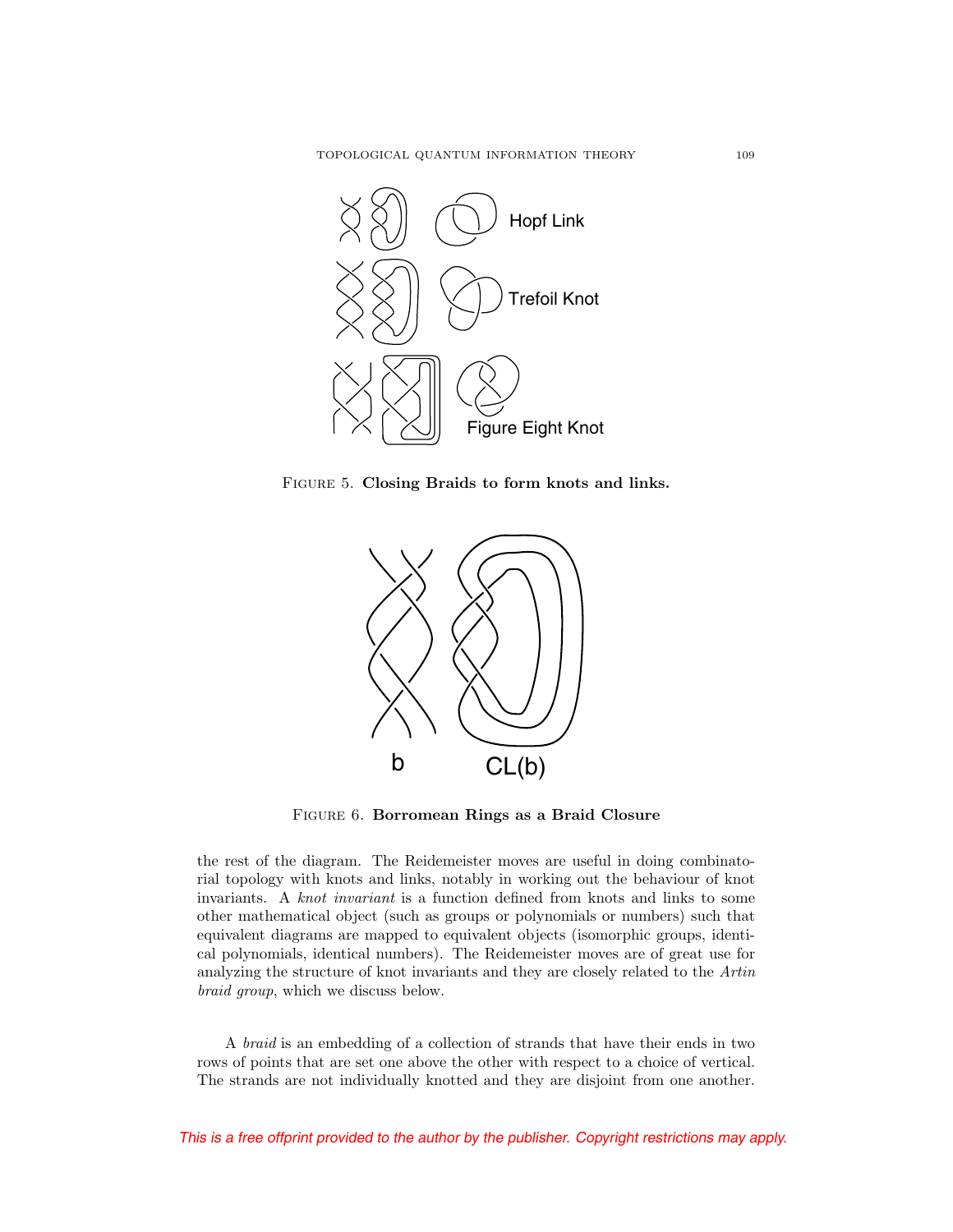See Figures 4, 5 and 6 for illustrations of braids and moves on braids. Braids can be multiplied by attaching the bottom row of one braid to the top row of the other braid. Taken up to ambient isotopy, fixing the endpoints, the braids form a group under this notion of multiplication. In Figure 4 we illustrate the form of the basic generators of the braid group, and the form of the relations among these generators. Figure 5 illustrates how to close a braid by attaching the top strands to the bottom strands by a collection of parallel arcs. A key theorem of Alexander states that every knot or link can be represented as a closed braid. Thus the theory of braids is critical to the theory of knots and links. Figure 6 illustrates the famous Borromean Rings (a link of three unknotted loops such that any two of the loops are unlinked) as the closure of a braid.

Let  $B_n$  denote the Artin braid group on n strands. We recall here that  $B_n$  is generated by elementary braids  $\{s_1, \dots, s_{n-1}\}\$  with relations

- (1)  $s_i s_j = s_j s_i$  for  $|i j| > 1$ ,
- (2)  $s_i s_{i+1} s_i = s_{i+1} s_i s_{i+1}$  for  $i = 1, \dots, n-2$ .

See Figure 4 for an illustration of the elementary braids and their relations. Note that the braid group has a diagrammatic topological interpretation, where a braid is an intertwining of strands that lead from one set of  $n$  points to another set of n points. The braid generators  $s_i$  are represented by diagrams where the *i*-th and  $(i+1)$ -th strands wind around one another by a single half-twist (the sense of this turn is shown in Figure 4) and all other strands drop straight to the bottom. Braids are diagrammed vertically as in Figure 4, and the products are taken in order from top to bottom. The product of two braid diagrams is accomplished by adjoining the top strands of one braid to the bottom strands of the other braid.

In Figure 4 we have restricted the illustration to the four-stranded braid group  $B_4$ . In that figure the three braid generators of  $B_4$  are shown, and then the inverse of the first generator is drawn. Following this, one sees the identities  $s_1s_1^{-1} = 1$ (where the identity element in  $B_4$  consists in four vertical strands),  $s_1s_2s_1 = s_2s_1s_2$ , and finally  $s_1s_3 = s_3s_1$ .

Braids are a key structure in mathematics. It is not just that they are a collection of groups with a vivid topological interpretation. From the algebraic point of view the braid groups  $B_n$  are important extensions of the symmetric groups  $S_n$ . Recall that the symmetric group  $S_n$  of all permutations of n distinct objects has presentation as shown below.

- (1)  $s_i^2 = 1$  for  $i = 1, \dots n 1$ ,
- (2)  $s_i s_j = s_j s_i$  for  $|i j| > 1$ ,
- (3)  $s_i s_{i+1} s_i = s_{i+1} s_i s_{i+1}$  for  $i = 1, \dots, n-2$ .

Thus  $S_n$  is obtained from  $B_n$  by setting the square of each braiding generator equal to one. We have an exact sequence of groups

$$
1 \longrightarrow B_n \longrightarrow S_n \longrightarrow 1
$$

exhibiting the Artin braid group as an extension of the symmetric group.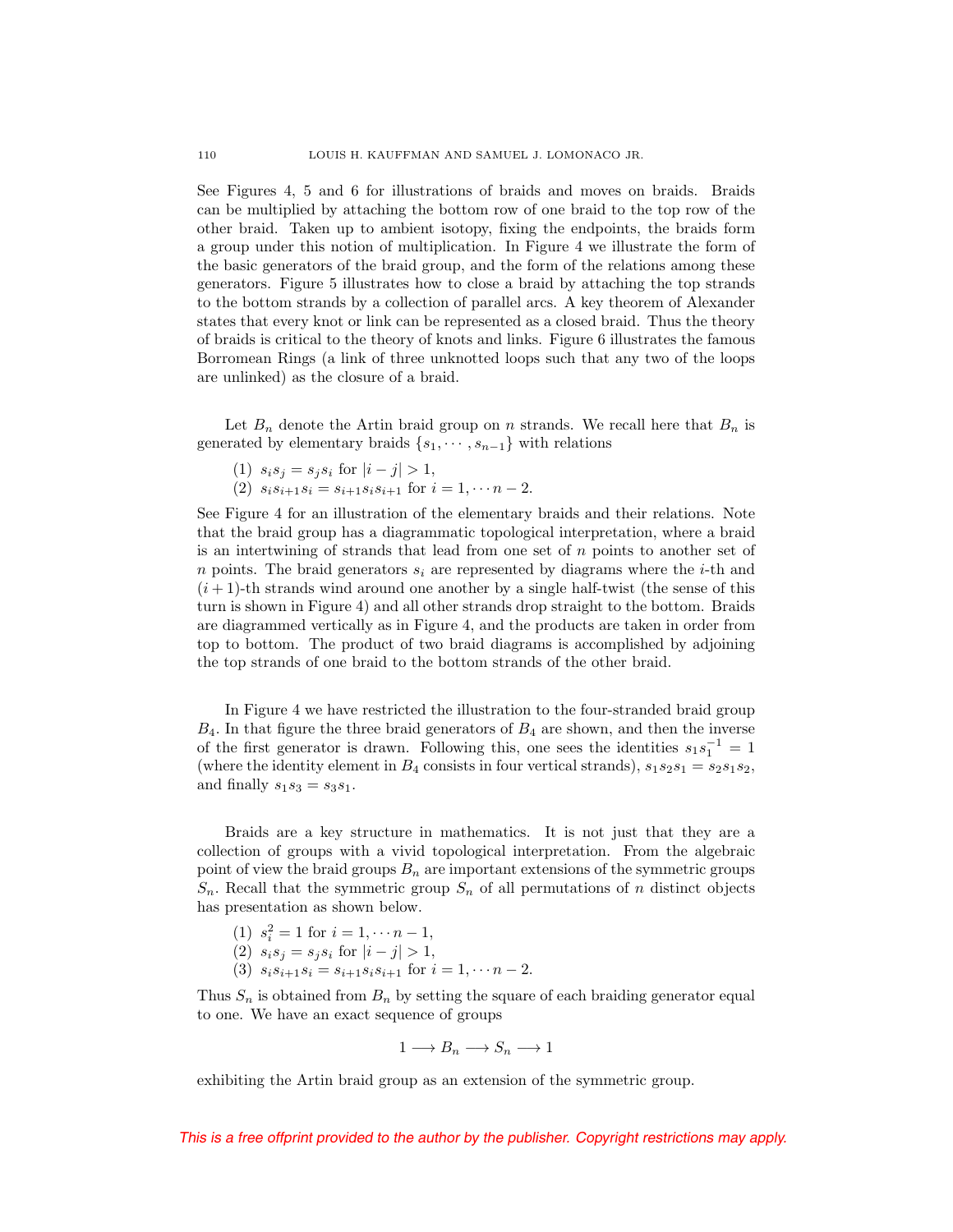In the next sections we shall show how representations of the Artin braid group are rich enough to provide a dense set of transformations in the unitary groups. Thus the braid groups are in principle fundamental to quantum computation and quantum information theory.

### **3. Quantum Mechanics and Quantum Computation**

We shall quickly indicate the basic principles of quantum mechanics. The quantum information context encapsulates a concise model of quantum theory:

The initial state of a quantum process is a vector  $|v\rangle$  in a complex vector space H. Measurement returns basis elements  $\beta$  of H with probability

$$
|\langle \beta \left| v \right\rangle|^2/\langle v \left| v \right\rangle
$$

where  $\langle v | w \rangle = v^{\dagger} w$  with  $v^{\dagger}$  the conjugate transpose of v. A physical process occurs in steps  $|v\rangle \longrightarrow U |v\rangle = |Uv\rangle$  where U is a unitary linear transformation.

Note that since  $\langle Uv | Uw \rangle = \langle v | U^{\dagger}U | w \rangle = \langle v | w \rangle =$  when U is unitary, it follows that probability is preserved in the course of a quantum process.

One of the details required for any specific quantum problem is the nature of the unitary evolution. This is specified by knowing appropriate information about the classical physics that supports the phenomena. This information is used to choose an appropriate Hamiltonian through which the unitary operator is constructed via a correspondence principle that replaces classical variables with appropriate quantum operators. (In the path integral approach one needs a Langrangian to construct the action on which the path integral is based.) One needs to know certain aspects of classical physics to solve any specific quantum problem.

A key concept in the quantum information viewpoint is the notion of the superposition of states. If a quantum system has two distinct states  $|v\rangle$  and  $|w\rangle$ , then it has infinitely many states of the form  $a|v\rangle + b|w\rangle$  where a and b are complex numbers taken up to a common multiple. States are "really" in the projective space associated with H. There is only one superposition of a single state  $|v\rangle$  with itself. On the other hand, it is most convenient to regard the states  $|v\rangle$  and  $|w\rangle$  as vectors in a vector space. We than take it as part of the procedure of dealing with states to normalize them to unit length. Once again, the superposition of a state with itself is again itself.

Dirac [23] introduced the "bra -(c)-ket" notation  $\langle A | B \rangle = A^{\dagger} B$  for the inner product of complex vectors  $A, B \in H$ . He also separated the parts of the bracket into the  $bra < A$  and the ket  $|B\rangle$ . Thus

$$
\langle A|B\rangle = \langle A| |B\rangle
$$

In this interpretation, the ket  $|B\rangle$  is identified with the vector  $B \in H$ , while the bra  $\lt A$  | is regarded as the element dual to A in the dual space  $H^*$ . The dual element to A corresponds to the conjugate transpose  $A^{\dagger}$  of the vector A, and the inner product is expressed in conventional language by the matrix product  $A^{\dagger}B$ (which is a scalar since  $B$  is a column vector). Having separated the bra and the ket, Dirac can write the "ket-bra"  $|A\rangle\langle B| = AB^{\dagger}$ . In conventional notation, the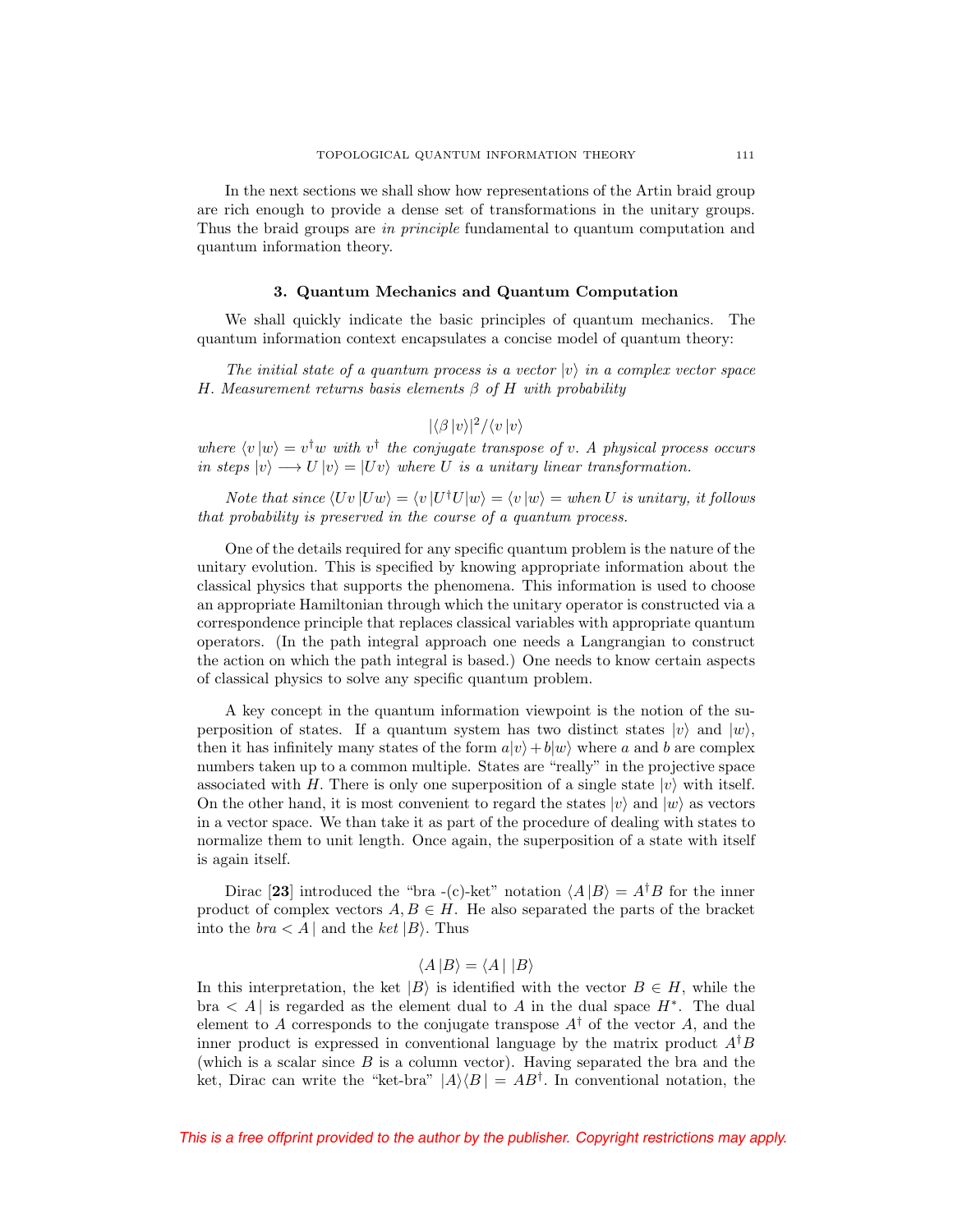ket-bra is a matrix, not a scalar, and we have the following formula for the square of  $P = |A\rangle\langle B|$ :

$$
P^2 = |A\rangle\langle B||A\rangle\langle B| = A(B^{\dagger}A)B^{\dagger} = (B^{\dagger}A)AB^{\dagger} = \langle B|A\rangle P.
$$

The standard example is a ket-bra  $P = |A\rangle\langle A|$  where  $\langle A | A \rangle = 1$  so that  $P^2 = P$ . Then  $P$  is a projection matrix, projecting to the subspace of  $H$  that is spanned by the vector  $|A\rangle$ . In fact, for any vector  $|B\rangle$  we have

 $P|B\rangle = |A\rangle\langle A| |B\rangle = |A\rangle\langle A| B\rangle = \langle A|B\rangle|A\rangle.$ 

If  $\{|C_1\rangle, |C_2\rangle, \cdots, |C_n\rangle\}$  is an orthonormal basis for H, and

$$
P_i = |C_i\rangle\langle C_i|,
$$

then for any vector  $|A\rangle$  we have

$$
|A\rangle = \langle C_1 | A \rangle | C_1 \rangle + \cdots + \langle C_n | A \rangle | C_n \rangle.
$$

Hence

$$
\langle B | A \rangle = \langle B | C_1 \rangle \langle C_1 | A \rangle + \dots + \langle B | C_n \rangle \langle C_n | A \rangle
$$

One wants the probability of starting in state  $|A\rangle$  and ending in state  $|B\rangle$ . The probability for this event is equal to  $|\langle B | A \rangle|^2$ . This can be refined if we have more knowledge. If the intermediate states  $|C_i\rangle$  are a complete set of orthonormal alternatives then we can assume that  $\langle C_i | C_i \rangle = 1$  for each i and that  $\Sigma_i | C_i \rangle \langle C_i | = 1$ . This identity now corresponds to the fact that 1 is the sum of the probabilities of an arbitrary state being projected into one of these intermediate states.

If there are intermediate states between the intermediate states this formulation can be continued until one is summing over all possible paths from A to B. This becomes the path integral expression for the amplitude  $\langle B|A \rangle$ .

**3.1. What is a Quantum Computer?** A quantum computer is, abstractly, a composition U of unitary transformations, together with an initial state and a choice of measurement basis. One runs the computer by repeatedly initializing it, and then measuring the result of applying the unitary transformation  $U$  to the initial state. The results of these measurements are then analyzed for the desired information that the computer was set to determine. The key to using the computer is the design of the initial state and the design of the composition of unitary transformations. The reader should consult [**72**] for more specific examples of quantum algorithms.

Let  $H$  be a given finite dimensional vector space over the complex numbers C. Let  $\{W_0, W_1, ..., W_n\}$  be an orthonormal basis for H so that with  $|i\rangle := |W_i\rangle$ denoting  $W_i$  and  $\langle i|$  denoting the conjugate transpose of  $|i\rangle$ , we have

$$
\langle i|j\rangle=\delta_{ij}
$$

where  $\delta_{ij}$  denotes the Kronecker delta (equal to one when its indices are equal to one another, and equal to zero otherwise). Given a vector v in H let  $|v|^2 := \langle v | v \rangle$ . Note that  $\langle i|v \rangle$  is the *i*-th coordinate of *v*.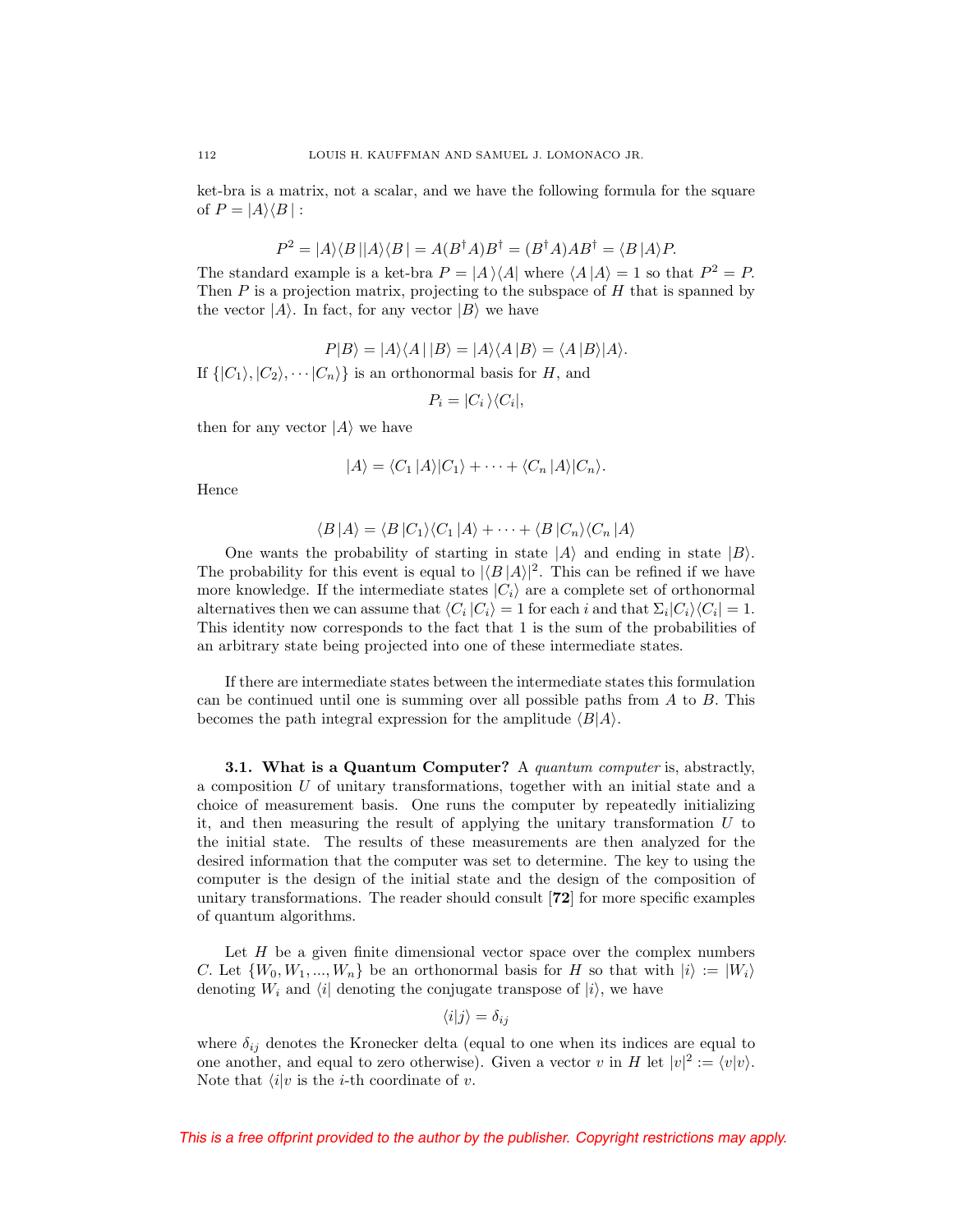An *measurement of v* returns one of the coordinates  $|i\rangle$  of v with probability  $|\langle i|v|^2$ . This model of measurement is a simple instance of the situation with a quantum mechanical system that is in a mixed state until it is observed. The result of observation is to put the system into one of the basis states.

When the dimension of the space H is two  $(n = 1)$ , a vector in the space is called a qubit. A qubit represents one quantum of binary information. On measurement, one obtains either the ket  $|0\rangle$  or the ket  $|1\rangle$ . This constitutes the binary distinction that is inherent in a qubit. Note however that the information obtained is probabilistic. If the qubit is

$$
|\psi\rangle = \alpha|0\rangle + \beta|1\rangle,
$$

then the ket  $|0\rangle$  is observed with probability  $|\alpha|^2$ , and the ket  $|1\rangle$  is observed with probability  $|\beta|^2$ . In speaking of an idealized quantum computer, we do not specify the nature of measurement process beyond these probability postulates.

In the case of general dimension  $n$  of the space  $H$ , we will call the vectors in  $H$  qunits. It is quite common to use spaces  $H$  that are tensor products of twodimensional spaces (so that all computations are expressed in terms of qubits) but this is not necessary in principle. One can start with a given space, and later work out factorizations into qubit transformations.

A quantum computation consists in the application of a unitary transformation U to an initial qunit  $\psi = a_0 |0\rangle + ... + a_n |n\rangle$  with  $|\psi|^2 = 1$ , plus an measurement of  $U\psi$ . A measurement of  $U\psi$  returns the ket  $|i\rangle$  with probability  $|\langle i|U\psi|^2$ . In particular, if we start the computer in the state  $|i\rangle$ , then the probability that it will return the state  $|j\rangle$  is  $|\langle j|U|i\rangle|^2$ .

It is the necessity for writing a given computation in terms of unitary transformations, and the probabilistic nature of the result that characterizes quantum computation. Such computation could be carried out by an idealized quantum mechanical system. It is hoped that such systems can be physically realized.

### **4. Braiding Operators and Universal Quantum Gates**

A class of invariants of knots and links called quantum invariants can be constructed by using representations of the Artin braid group, and more specifically by using solutions to the Yang-Baxter equation [**10**], first discovered in relation to 1 + 1 dimensional quantum field theory, and 2 dimensional statistical mechanics. Braiding operators feature in constructing representations of the Artin braid group, and in the construction of invariants of knots and links.

A key concept in the construction of quantum link invariants is the association of a Yang-Baxter operator  $R$  to each elementary crossing in a link diagram. The operator  $R$  is a linear mapping

$$
R\colon\ V\otimes V\longrightarrow V\otimes V
$$

defined on the 2-fold tensor product of a vector space V, generalizing the permutation of the factors (i.e., generalizing a swap gate when V represents one qubit). Such transformations are not necessarily unitary in topological applications. It is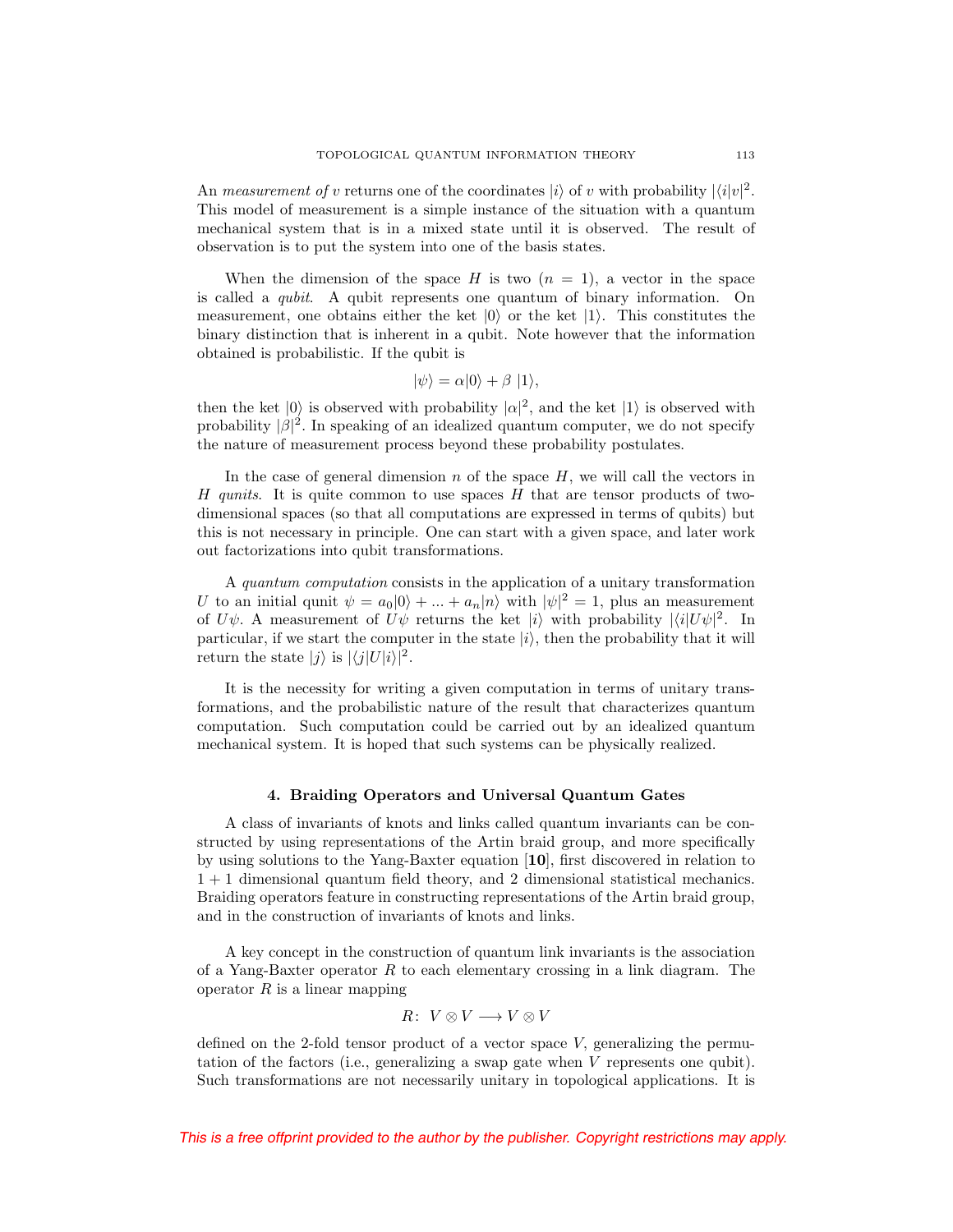

Figure 7. **The Yang-Baxter equation**

useful to understand when they can be replaced by unitary transformations for the purpose of quantum computing. Such unitary R-matrices can be used to make unitary representations of the Artin braid group.

A solution to the Yang-Baxter equation, as described in the last paragraph is a matrix R, regarded as a mapping of a two-fold tensor product of a vector space  $V \otimes V$  to itself that satisfies the equation

$$
(R \otimes I)(I \otimes R)(R \otimes I) = (I \otimes R)(R \otimes I)(I \otimes R).
$$

From the point of view of topology, the matrix  $R$  is regarded as representing an elementary bit of braiding represented by one string crossing over another. In Figure 7 we have illustrated the braiding identity that corresponds to the Yang-Baxter equation. Each braiding picture with its three input lines (below) and output lines (above) corresponds to a mapping of the three fold tensor product of the vector space  $V$  to itself, as required by the algebraic equation quoted above. The pattern of placement of the crossings in the diagram corresponds to the factors  $R \otimes I$  and  $I \otimes R$ . This crucial topological move has an algebraic expression in terms of such a matrix  $R$ . Our approach in this section to relate topology, quantum computing, and quantum entanglement is through the use of the Yang-Baxter equation. In order to accomplish this aim, we need to study solutions of the Yang-Baxter equation that are unitary. Then the R matrix can be seen *either* as a braiding matrix or as a quantum gate in a quantum computer.

The problem of finding solutions to the Yang-Baxter equation that are unitary turns out to be surprisingly difficult. Dye [**25**] has classified all such matrices of size  $4 \times 4$ . A rough summary of her classification is that all  $4 \times 4$  unitary solutions to the Yang-Baxter equation are similar to one of the following types of matrix:

$$
R = \begin{pmatrix} 1/\sqrt{2} & 0 & 0 & 1/\sqrt{2} \\ 0 & 1/\sqrt{2} & -1/\sqrt{2} & 0 \\ 0 & 1/\sqrt{2} & 1/\sqrt{2} & 0 \\ -1/\sqrt{2} & 0 & 0 & 1/\sqrt{2} \end{pmatrix}
$$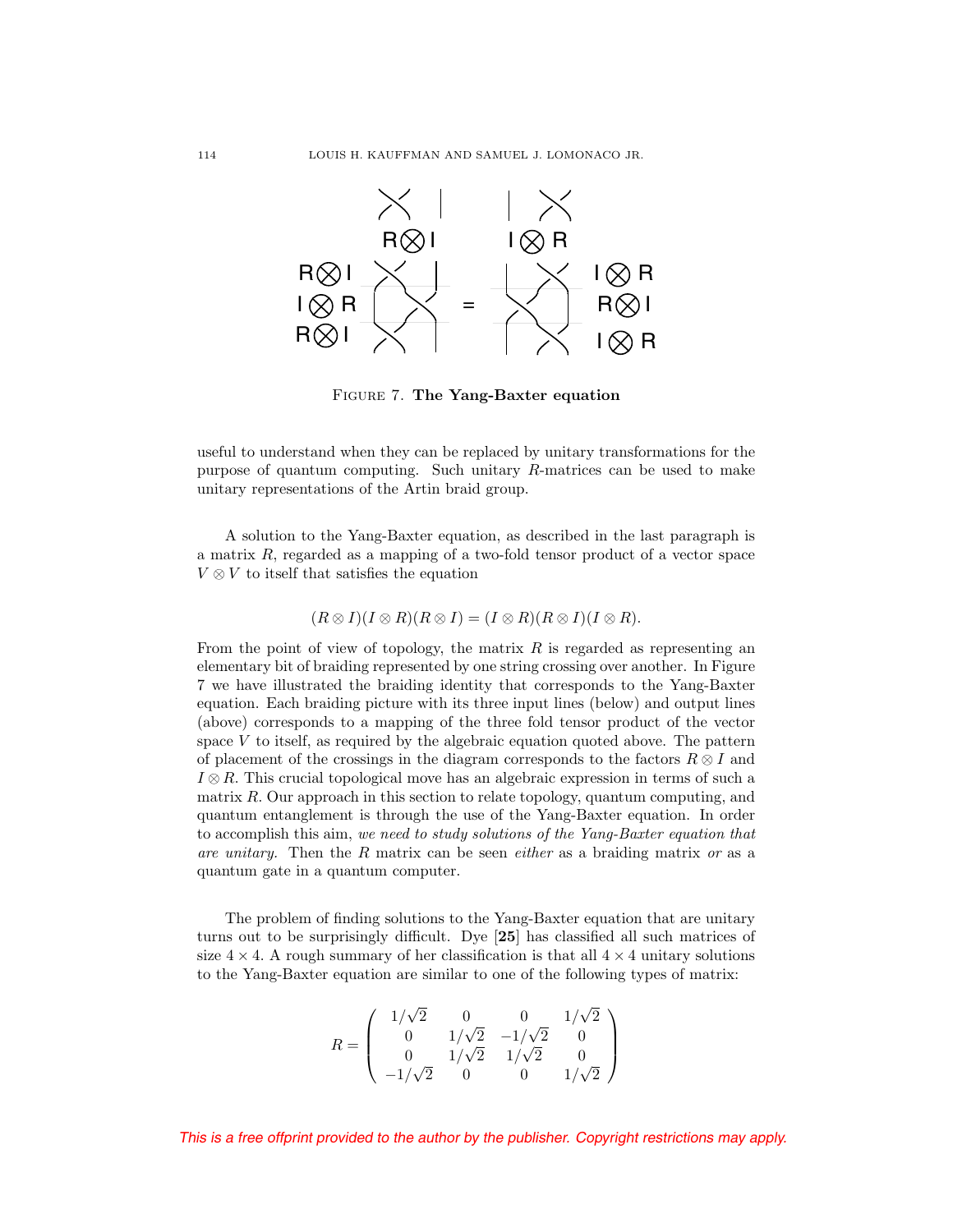$$
R' = \begin{pmatrix} a & 0 & 0 & 0 \\ 0 & 0 & b & 0 \\ 0 & c & 0 & 0 \\ 0 & 0 & 0 & d \end{pmatrix}
$$

$$
R'' = \begin{pmatrix} 0 & 0 & 0 & a \\ 0 & b & 0 & 0 \\ 0 & 0 & c & 0 \\ d & 0 & 0 & 0 \end{pmatrix}
$$

where  $a,b,c,d$  are unit complex numbers.

For the purpose of quantum computing, one should regard each matrix as acting on the stamdard basis  $\{|00\rangle, |01\rangle, |10\rangle, |11\rangle\}$  of  $H = V \otimes V$ , where V is a two-dimensional complex vector space. Then, for example we have √ √

$$
R|00\rangle = (1/\sqrt{2})|00\rangle - (1/\sqrt{2})|11\rangle,
$$
  
\n
$$
R|01\rangle = (1/\sqrt{2})|01\rangle + (1/\sqrt{2})|10\rangle,
$$
  
\n
$$
R|10\rangle = -(1/\sqrt{2})|01\rangle + (1/\sqrt{2})|10\rangle,
$$
  
\n
$$
R|11\rangle = (1/\sqrt{2})|00\rangle + (1/\sqrt{2})|11\rangle.
$$

The reader should note that  $R$  is the familiar change-of-basis matrix from the standard basis to the Bell basis of entangled states.

In the case of  $R'$ , we have

$$
R'|00\rangle = a|00\rangle, R'|01\rangle = c|10\rangle,
$$
  

$$
R'|10\rangle = b|01\rangle, R'|11\rangle = d|11\rangle.
$$

Note that  $R'$  can be regarded as a diagonal phase gate  $P$ , composed with a swap gate S.

$$
P = \left(\begin{array}{cccc} a & 0 & 0 & 0 \\ 0 & b & 0 & 0 \\ 0 & 0 & c & 0 \\ 0 & 0 & 0 & d \end{array}\right)
$$

$$
S = \left(\begin{array}{cccc} 1 & 0 & 0 & 0 \\ 0 & 0 & 1 & 0 \\ 0 & 1 & 0 & 0 \\ 0 & 0 & 0 & 1 \end{array}\right)
$$

Compositions of solutions of the (Braiding) Yang-Baxter equation with the swap gate S are called solutions to the algebraic Yang-Baxter equation. Thus the diagonal matrix  $P$  is a solution to the algebraic Yang-Baxter equation.

**Remark.** Another avenue related to unitary solutions to the Yang-Baxter equation as quantum gates comes from using extra physical parameters in this equation (the rapidity parameter) that are related to statistical physics. In [**91**] we discovered that solutions to the Yang-Baxter equation with the rapidity parameter allow many new unitary solutions. The significance of these gates for quatnum computing is still under investigation.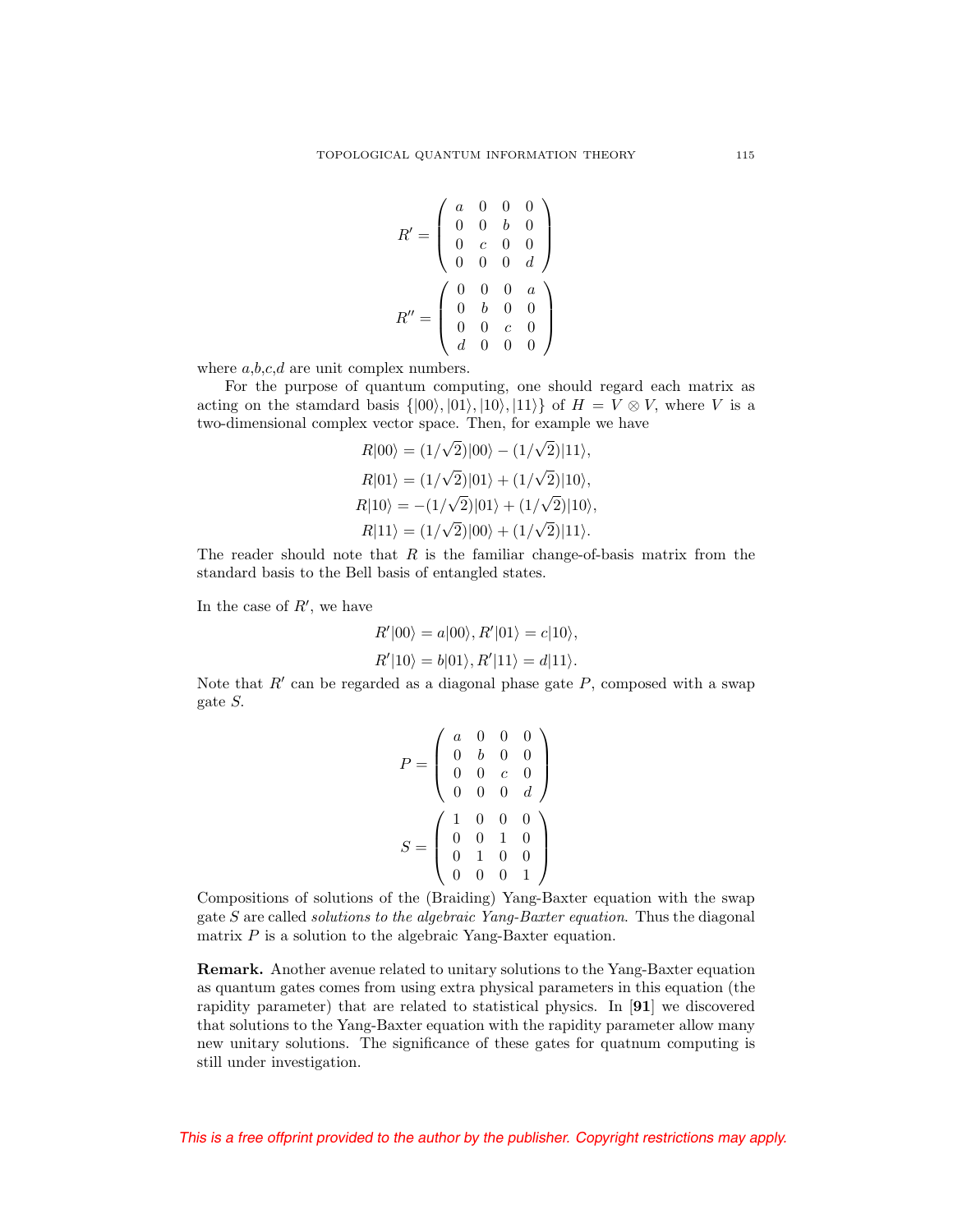**4.1. Universal Gates.** A two-qubit gate G is a unitary linear mapping G :  $V \otimes V \longrightarrow V$  where V is a two complex dimensional vector space. We say that the gate  $G$  is universal for quantum computation (or just universal) if  $G$  together with local unitary transformations (unitary transformations from  $V$  to  $V$ ) generates all unitary transformations of the complex vector space of dimension  $2<sup>n</sup>$  to itself. It is well-known [**72**] that CNOT is a universal gate. (On the standard basis, CNOT is the identity when the first qubit is 0, and it flips the second qbit, leaving the first alone, when the first qubit is 1.)

A gate  $G$ , as above, is said to be *entangling* if there is a vector

$$
|\alpha\beta\rangle=|\alpha\rangle\otimes|\beta\rangle\in V\otimes V
$$

such that  $G|\alpha\beta\rangle$  is not decomposable as a tensor product of two qubits. Under these circumstances, one says that  $G|\alpha\beta\rangle$  is entangled.

In [**17**], the Brylinskis give a general criterion of G to be universal. They prove that a two-qubit gate  $G$  is universal if and only if it is entangling.

**Remark.** A two-qubit pure state

$$
|\phi\rangle = a|00\rangle + b|01\rangle + c|10\rangle + d|11\rangle
$$

is entangled exactly when  $(ad - bc) \neq 0$ . It is easy to use this fact to check when a specific matrix is, or is not, entangling.

**Remark.** There are many gates other than CNOT that can be used as universal gates in the presence of local unitary transformations. Some of these are themselves topological (unitary solutions to the Yang-Baxter equation, see [**56**]) and themselves generate representations of the Artin braid group. Replacing CNOT by a solution to the Yang-Baxter equation does not place the local unitary transformations as part of the corresponding representation of the braid group. Thus such substitutions give only a partial solution to creating topological quantum computation. In this paper we are concerned with braid group representations that include all aspects of the unitary group. Accordingly, in the next section we shall first examine how the braid group on three strands can be represented as local unitary transformations.

**Theorem.** Let D denote the phase gate shown below. D is a solution to the algebraic Yang-Baxter equation (see the earlier discussion in this section). Then D is a universal gate.

$$
D = \left(\begin{array}{cccc} 1 & 0 & 0 & 0 \\ 0 & 1 & 0 & 0 \\ 0 & 0 & 1 & 0 \\ 0 & 0 & 0 & -1 \end{array}\right)
$$

**Proof.** It follows at once from the Brylinski Theorem that D is universal. For a more specific proof, note that  $CNOT = QDQ^{-1}$ , where  $Q = H \otimes I$ , H is the 2 × 2 Hadamard matrix. The conclusion then follows at once from this identity and the discussion above. We illustrate the matrices involved in this proof below: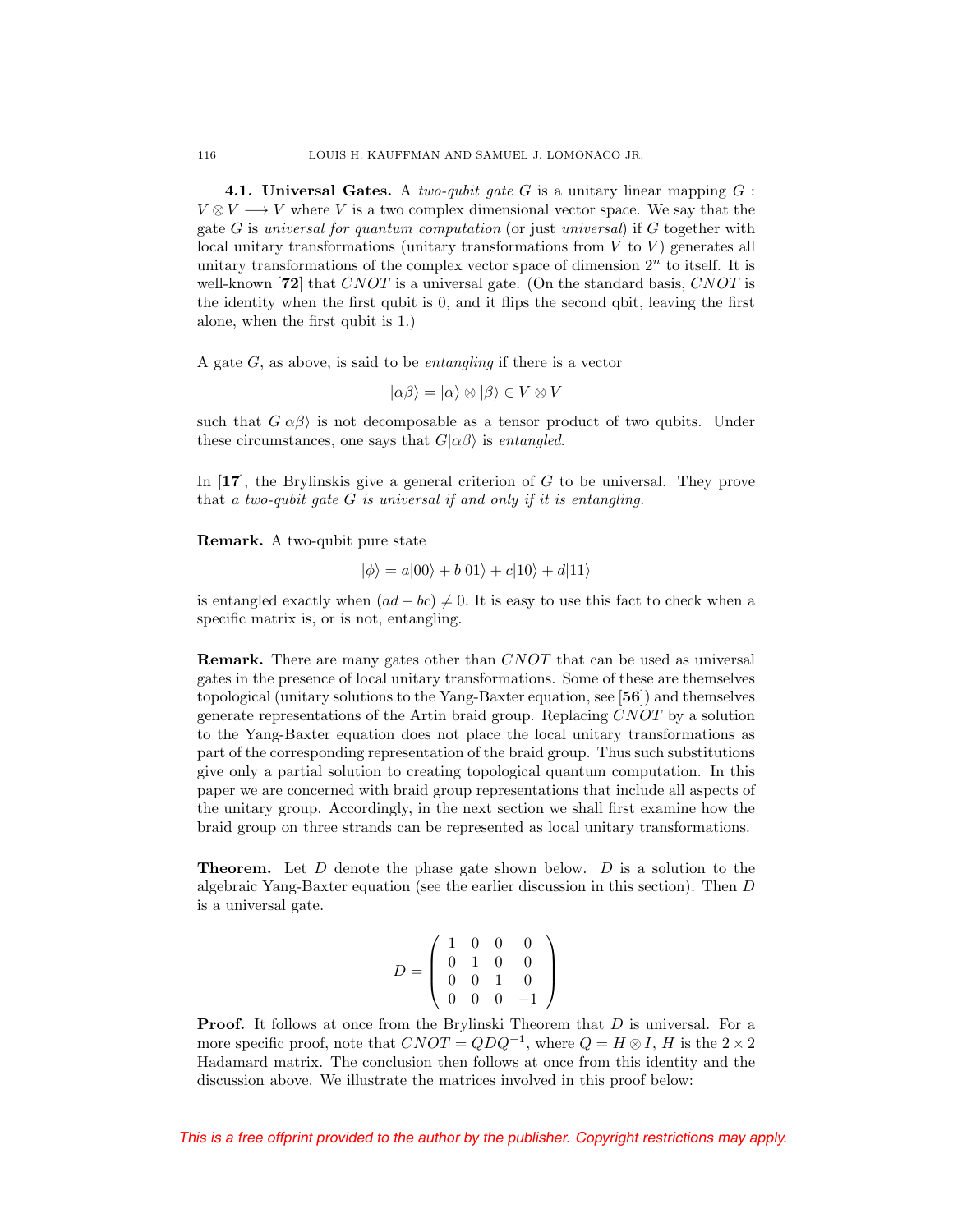$$
H = (1/\sqrt{2}) \begin{pmatrix} 1 & 1 \\ 1 & -1 \end{pmatrix}
$$
  
\n
$$
Q = (1/\sqrt{2}) \begin{pmatrix} 1 & 1 & 0 & 0 \\ 1 & -1 & 0 & 0 \\ 0 & 0 & 1 & 1 \\ 0 & 0 & 1 & -1 \end{pmatrix}
$$
  
\n
$$
D = \begin{pmatrix} 1 & 0 & 0 & 0 \\ 0 & 1 & 0 & 0 \\ 0 & 0 & 1 & 0 \\ 0 & 0 & 0 & -1 \end{pmatrix}
$$
  
\n
$$
QDQ^{-1} = QDQ = \begin{pmatrix} 1 & 0 & 0 & 0 \\ 0 & 1 & 0 & 0 \\ 0 & 0 & 0 & 1 \\ 0 & 0 & 1 & 0 \end{pmatrix} = CNOT
$$

This completes the proof of the Theorem.

**Remark.** We thank Martin Roetteles [**78**] for pointing out the specific factorization of CNOT used in this proof.

**Theorem.** The matrix solutions  $R'$  and  $R''$  to the Yang-Baxter equation, described above, are universal gates exactly when  $ad - bc \neq 0$  for their internal parameters  $a,b,c,d.$  In particular, let  $R_0$  denote the solution  $R^\prime$  (above) to the Yang-Baxter equation with  $a = b = c = 1, d = -1$ .

$$
R' = \begin{pmatrix} a & 0 & 0 & 0 \\ 0 & 0 & b & 0 \\ 0 & c & 0 & 0 \\ 0 & 0 & 0 & d \end{pmatrix}
$$

$$
R_0 = \begin{pmatrix} 1 & 0 & 0 & 0 \\ 0 & 0 & 1 & 0 \\ 0 & 1 & 0 & 0 \\ 0 & 0 & 0 & -1 \end{pmatrix}
$$

Then  $R_0$  is a universal gate.

**Proof.** The first part follows at once from the Brylinski Theorem. In fact, letting H be the Hadamard matrix as before, and

$$
\sigma = \begin{pmatrix} 1/\sqrt{2} & i/\sqrt{2} \\ i/\sqrt{2} & 1/\sqrt{2} \end{pmatrix}, \lambda = \begin{pmatrix} 1/\sqrt{2} & 1/\sqrt{2} \\ i/\sqrt{2} & -i/\sqrt{2} \end{pmatrix}
$$

$$
\mu = \begin{pmatrix} (1-i)/2 & (1+i)/2 \\ (1-i)/2 & (-1-i)/2 \end{pmatrix}.
$$

Then

$$
CNOT = (\lambda \otimes \mu)(R_0(I \otimes \sigma)R_0)(H \otimes H).
$$

This gives an explicit expression for  $CNOT$  in terms of  $R_0$  and local unitary transformations (for which we thank Ben Reichardt).  $\Box$ 

This is a free offprint provided to the author by the publisher. Copyright restrictions may apply.

 $\Box$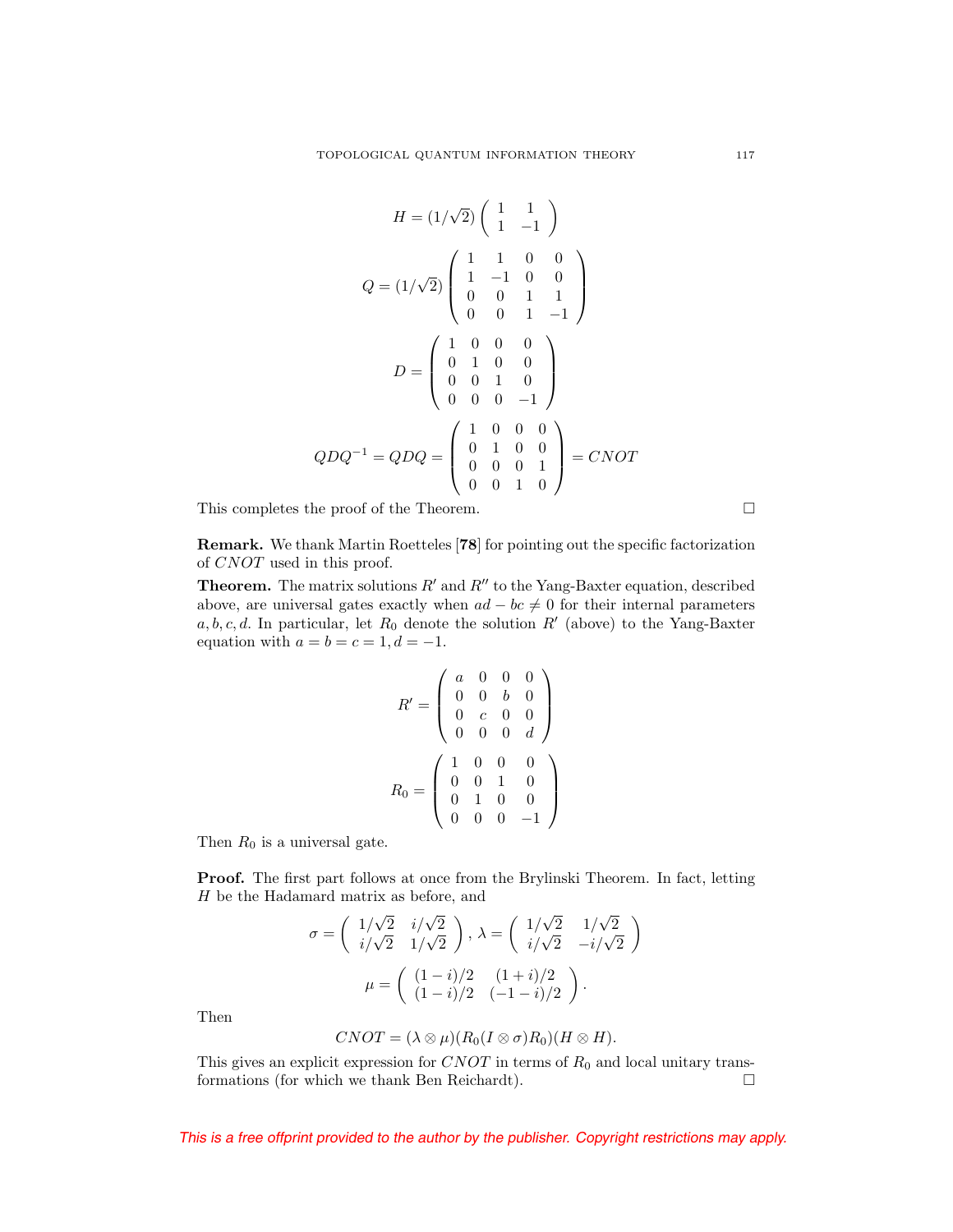**Remark.** Let SWAP denote the Yang-Baxter Solution R' with  $a = b = c = d = 1$ .

$$
SWAP = \left(\begin{array}{cccc} 1 & 0 & 0 & 0 \\ 0 & 0 & 1 & 0 \\ 0 & 1 & 0 & 0 \\ 0 & 0 & 0 & 1 \end{array}\right)
$$

 $SWAP$  is the standard swap gate. Note that  $SWAP$  is not a universal gate. This also follows from the Brylinski Theorem, since SW AP is not entangling. Note also that  $R_0$  is the composition of the phase gate D with this swap gate.

**Theorem.** Let

$$
R = \begin{pmatrix} 1/\sqrt{2} & 0 & 0 & 1/\sqrt{2} \\ 0 & 1/\sqrt{2} & -1/\sqrt{2} & 0 \\ 0 & 1/\sqrt{2} & 1/\sqrt{2} & 0 \\ -1/\sqrt{2} & 0 & 0 & 1/\sqrt{2} \end{pmatrix}
$$

be the unitary solution to the Yang-Baxter equation discussed above. Then  $R$  is a universal gate. The proof below gives a specific expression for CNOT in terms of R.

**Proof.** This result follows at once from the Brylinksi Theorem, since R is highly entangling. For a direct computational proof, it suffices to show that CNOT can be generated from  $R$  and local unitary transformations. Let

$$
\alpha = \begin{pmatrix} 1/\sqrt{2} & 1/\sqrt{2} \\ 1/\sqrt{2} & -1/\sqrt{2} \end{pmatrix}
$$

$$
\beta = \begin{pmatrix} -1/\sqrt{2} & 1/\sqrt{2} \\ i/\sqrt{2} & i/\sqrt{2} \end{pmatrix}
$$

$$
\gamma = \begin{pmatrix} 1/\sqrt{2} & i/\sqrt{2} \\ 1/\sqrt{2} & -i/\sqrt{2} \end{pmatrix}
$$

$$
\delta = \begin{pmatrix} -1 & 0 \\ 0 & -i \end{pmatrix}
$$

Let  $M = \alpha \otimes \beta$  and  $N = \gamma \otimes \delta$ . Then it is straightforward to verify that

$$
CNOT = MRN.
$$

 $\Box$ 

This completes the proof.

**Remark.** See [**56**] for more information about these calculations.

## **5. A Remark about** EP R, **Engtanglement and Bell's Inequality**

A state  $|\psi\rangle \in H^{\otimes n}$ , where H is the qubit space, is said to be *entangled* if it cannot be written as a tensor product of vectors from non-trivial factors of  $H^{\otimes n}$ . Such states turn out to be related to subtle nonlocality in quantum physics. It helps to place this algebraic structure in the context of a gedanken experiment to see where the physics comes in. Thought experiments of the sort we are about to describe were first devised by Einstein, Podolosky and Rosen, referred henceforth as  $EPR$ .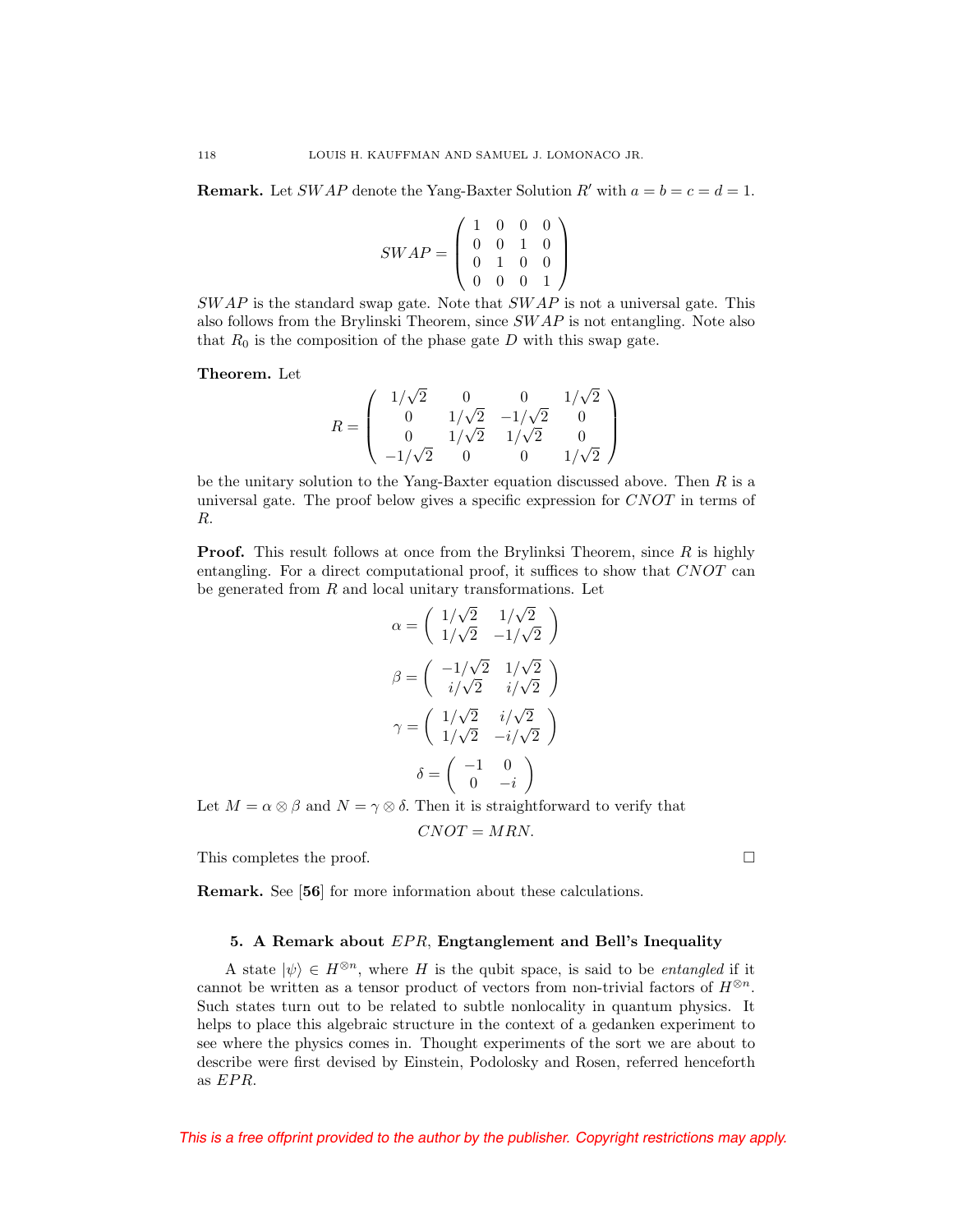Consider the entangled state

$$
S = (|0\rangle|1\rangle + |1\rangle|0\rangle)/\sqrt{2}.
$$

In an EPR thought experiment, we think of two "parts" of this state that are separated in space. We want a notation for these parts and suggest the following:

$$
L = (\{|0\rangle\}|1\rangle + \{|1\rangle\}|0\rangle)/\sqrt{2},
$$
  

$$
R = (|0\rangle\{|1\rangle\} + |1\rangle\{|0\rangle\})/\sqrt{2}.
$$

In the left state  $L$ , an observer can only observe the left hand factor. In the right state  $R$ , an observer can only observe the right hand factor. These "states"  $L$  and R together comprise the EPR state S, but they are accessible individually just as are the two photons in the usual thought experiement. One can transport  $L$  and R individually and we shall write

$$
S = L * R
$$

to denote that they are the "parts" (but not tensor factors) of S.

The curious thing about this formalism is that it includes a little bit of macroscopic physics implicitly, and so it makes it a bit more apparent what EPR were concerned about. After all, lots of things that we can do to  $L$  or  $R$  do not affect  $S$ . For example, transporting  $L$  from one place to another, as in the original experiment where the photons separate. On the other hand, if Alice has  $L$  and Bob has R and Alice performs a local unitary transformation on "her" tensor factor, this applies to both  $L$  and  $R$  since the transformation is actually being applied to the state S. This is also a "spooky action at a distance" whose consequence does not appear until a measurement is made.

To go a bit deeper it is worthwhile seeing what entanglement, in the sense of tensor indecomposability, has to do with the structure of the EPR thought experiment. To this end, we look at the structure of the Bell inequalities using the Clauser, Horne, Shimony, Holt formalism (CHSH) as explained in the book by Nielsen and Chuang [**72**]. For this we use the following observables with eigenvalues ±1.

$$
Q = \begin{pmatrix} 1 & 0 \\ 0 & -1 \end{pmatrix}_1,
$$
  
\n
$$
R = \begin{pmatrix} 0 & 1 \\ 1 & 0 \end{pmatrix}_1,
$$
  
\n
$$
S = \begin{pmatrix} -1 & -1 \\ -1 & 1 \end{pmatrix}_2 / \sqrt{2},
$$
  
\n
$$
T = \begin{pmatrix} 1 & -1 \\ -1 & -1 \end{pmatrix}_2 / \sqrt{2}.
$$

The subscripts 1 and 2 on these matrices indicate that they are to operate on the first and second tensor factors, repsectively, of a quantum state of the form

$$
\phi = a|00\rangle + b|01\rangle + c|10\rangle + d|11\rangle.
$$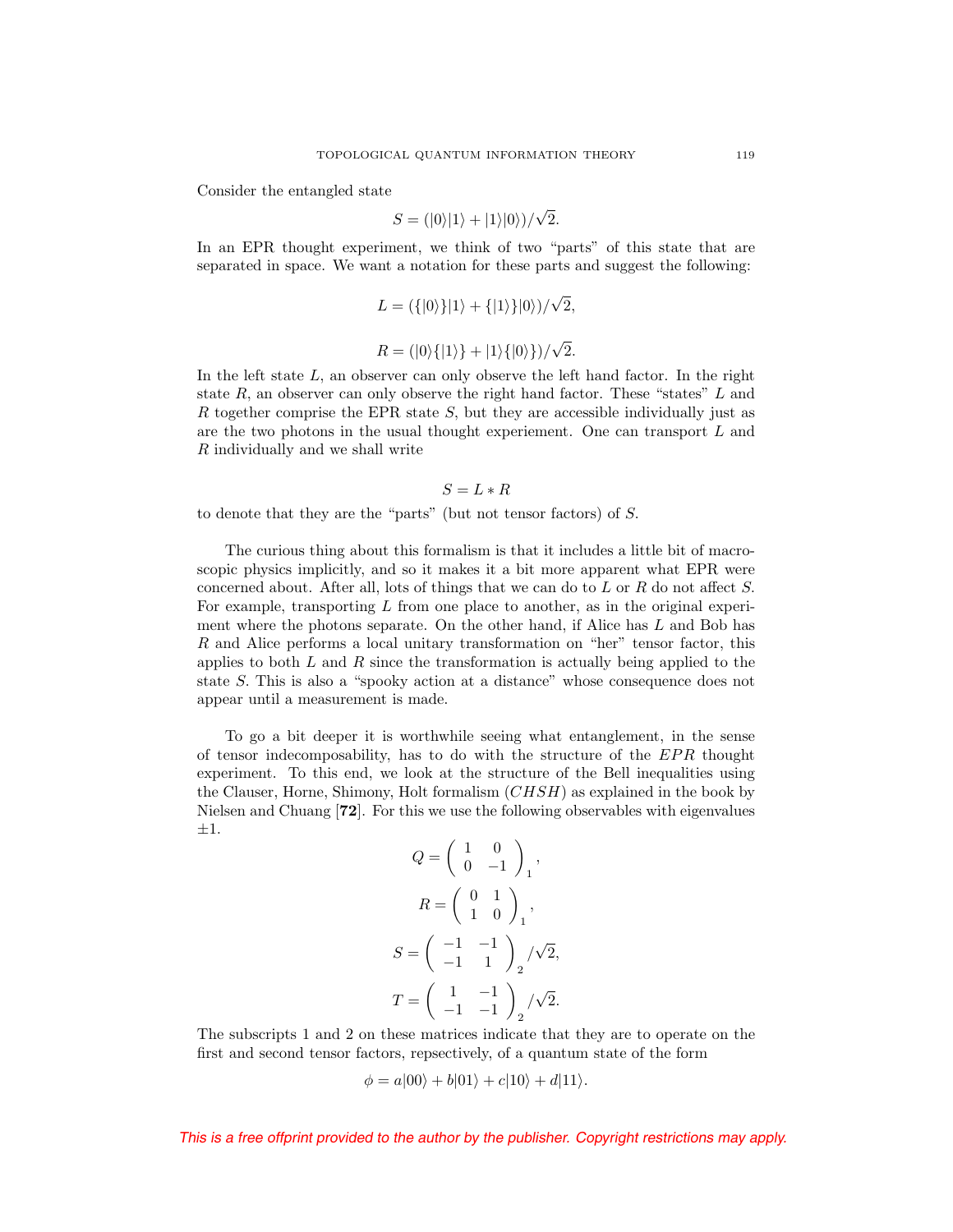To simplify the results of this calculation we shall here assume that the coefficients  $a, b, c, d$  are real numbers. We calculate the quantity

$$
\Delta = \langle \phi | QS|\phi\rangle + \langle \phi |RS|\phi\rangle + \langle \phi |RT|\phi\rangle - \langle \phi |QT|\phi\rangle,
$$

finding that

$$
\Delta = (2 - 4(a + d)^2 + 4(ad - bc))/\sqrt{2}.
$$

Classical probability calculation with random variables of value  $\pm 1$  gives the value of  $QS + RS + RT - QT = \pm 2$  (with each of Q, R, S and T equal to  $\pm 1$ ). Hence the classical expectation satisfies the Bell inequality

$$
E(QS) + E(RS) + E(RT) - E(QT) \le 2.
$$

That quantum expectation is not classical is embodied in the fact that  $\Delta$  can be greater than 2. The classic case is that of the Bell state

$$
\phi = (|01\rangle - |10\rangle)/\sqrt{2}.
$$

Here

$$
\Delta = 6/\sqrt{2} > 2.
$$

In general we see that the following inequality is needed in order to violate the Bell inequality √

$$
(2 - 4(a + d)^{2} + 4(ad - bc)) / \sqrt{2} > 2.
$$

This is equivalent to

$$
(\sqrt{2} - 1)/2 < (ad - bc) - (a + d)^2.
$$

Since we know that  $\phi$  is entangled exactly when  $ad-bc$  is non-zero, this shows that an unentangled state cannot violate the Bell inequality. This formula also shows that it is possible for a state to be entangled and yet not violate the Bell inequality. For example, if

$$
\phi = (|00\rangle - |01\rangle + |10\rangle + |11\rangle)/2,
$$

then  $\Delta(\phi)$  satisfies Bell's inequality, but  $\phi$  is an entangled state. We see from this calculation that entanglement in the sense of tensor indecomposability, and entanglement in the sense of Bell inequality violation for a given choice of Bell operators are not equivalent concepts. On the other hand, Benjamin Schumacher has pointed out [**80**] that any entangled two-qubit state will violate Bell inequalities for an appropriate choice of operators. This deepens the context for our question of the relationship between topological entanglement and quantum entanglement. The Bell inequality violation is an indication of quantum mechanical entanglement. One's intuition suggests that it is this sort of entanglement that should have a topological context.

#### **6. The Aravind Hypothesis**

Link diagrams can be used as graphical devices and holders of information. In this vein Aravind [**5**] proposed that the entanglement of a link should correspond to the entanglement of a state. Measurement of a link would be modeled by deleting one component of the link. A key example is the Borromean rings. See Figure 8.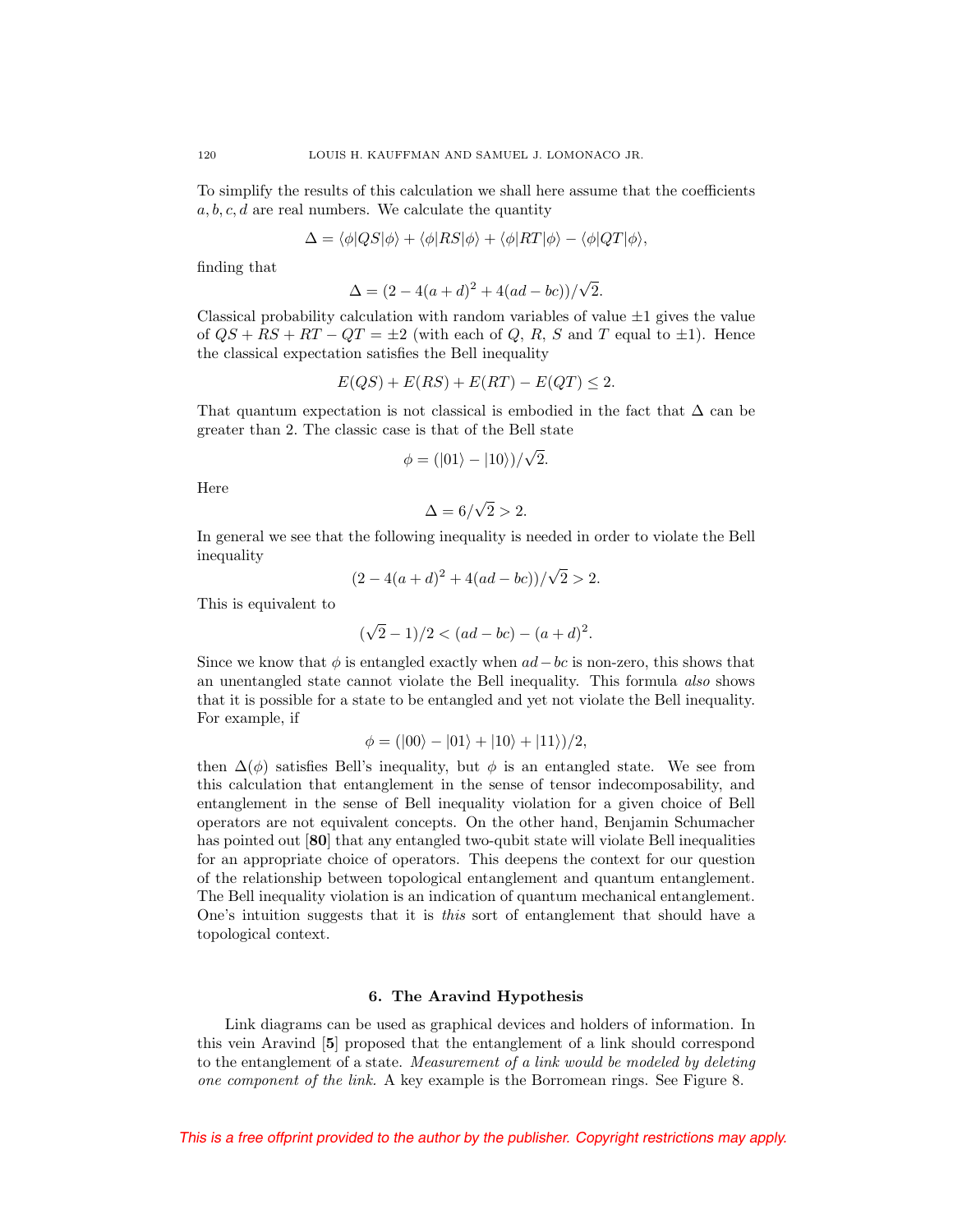

Figure 8. **Boromean Rings**

Deleting any component of the Boromean rings yields a remaining pair of unlinked rings. The Borromean rings are entangled, but any two of them are unentangled. In this sense the Borromean rings are analogous to the  $GHZ$  state  $|GHZ\rangle$  = In this sense the Borromean rings are analogous to the GHZ state  $|GHZ| = (1/\sqrt{2})(|000\rangle + |111\rangle)$ . Measurement in any factor of the GHZ yields an unentangled state. Aravind points out that this property is basis dependent. We point out that there are states whose entanglement after an measurement is a matter of probability (via quantum amplitudes). Consider for example the state

 $|\psi\rangle = |001\rangle + |010\rangle + |100\rangle.$ 

Measurement in any coordinate yields an entangled or an unentangled state with equal probability. For example

$$
|\psi\rangle = |0\rangle (|01\rangle + |10\rangle) + |1\rangle |00\rangle.
$$

so that projecting to  $|1\rangle$  in the first coordinate yields an unentangled state, while projecting to  $|0\rangle$  yields an entangled state, each with equal probability.

New ways to use link diagrams must be invented to map the properties of such states. One direction is to consider appropriate notions of quantum knots so that one can formlate superpositions of topological types as in [**55**]. But one needs to go deeper in this consideration. The relationship of topology and physics needs to be examined carefully. We take the stance that topological properties of systems are properties that remain invariant under certain transformations that are identified as "topological equivalences". In making quantum physical models, these equivalences should correspond to unitary transformations of an appropriate Hilbert space. Accordingly, we have formulated a model for quantum knots [**60**] that meets these requirements. A quantum knot system represents the "quantum embodiment" of a closed knotted physical piece of rope. A quantum knot (i.e., an element  $|K\rangle$  lying in an appropriate Hilbert space  $H_n$ , as a state of this system,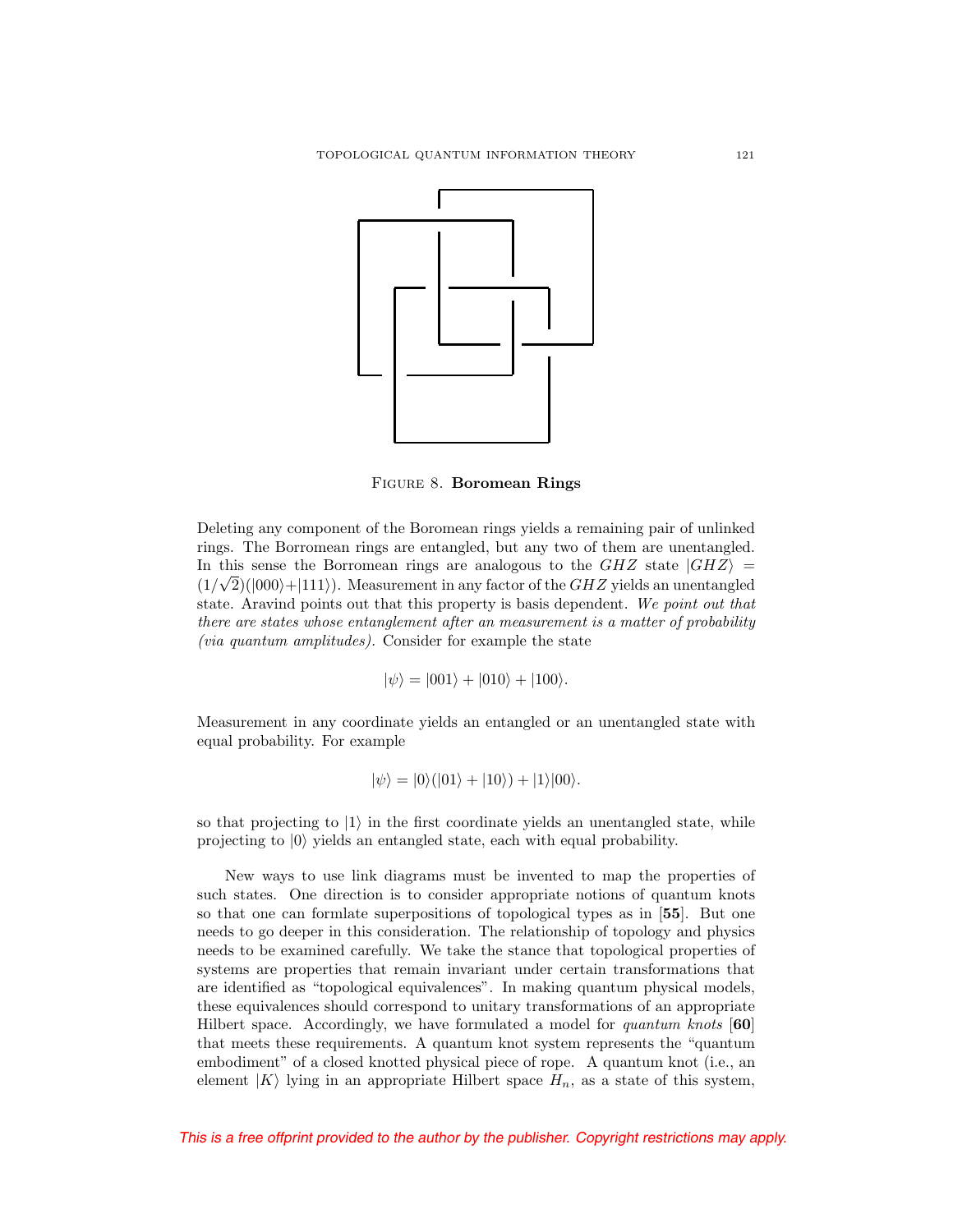represents the state of such a knotted closed piece of rope, i.e., the particular spatial configuration of the knot tied in the rope. Associated with a quantum knot system is a group of unitary transformations  $A_n$ , called the *ambient group*, which represents all possible ways of moving the rope around (without cutting the rope, and without letting the rope pass through itself.) Of course, unlike a classical closed piece of rope, a quantum knot can exhibit non-classical behavior, such as quantum superposition and quantum entanglement. The knot type of a quantum knot  $|K\rangle$  is simply the orbit of the quantum knot under the action of the ambient group  $A_n$ . This leads to new questions connecting quantum computing and knot theory.

### **7.** SU(2) **Representations of the Artin Braid Group**

The purpose of this section is to determine all the representations of the three strand Artin braid group  $B_3$  to the special unitary group  $SU(2)$  and concomitantly to the unitary group  $U(2)$ . One regards the groups  $SU(2)$  and  $U(2)$  as acting on a single qubit, and so  $U(2)$  is usually regarded as the group of local unitary transformations in a quantum information setting. If one is looking for a coherent way to represent all unitary transformations by way of braids, then  $U(2)$  is the place to start. Here we will show that there are many representations of the threestrand braid group that generate a dense subset of  $U(2)$ . Thus it is a fact that local unitary transformations can be "generated by braids" in many ways.

We begin with the structure of  $SU(2)$ . A matrix in  $SU(2)$  has the form

$$
M = \left( \begin{array}{cc} z & w \\ -\bar{w} & \bar{z} \end{array} \right),
$$

where z and w are complex numbers, and  $\bar{z}$  denotes the complex conjugate of z. To be in  $SU(2)$  it is required that  $Det(M) = 1$  and that  $M^{\dagger} = M^{-1}$  where  $Det$ denotes determinant, and  $M^{\dagger}$  is the conjugate transpose of M. Thus if  $z = a + bi$ and  $w = c + di$  where  $a, b, c, d$  are real numbers, and  $i^2 = -1$ , then

$$
M = \left( \begin{array}{cc} a+bi & c+di \\ -c+di & a-bi \end{array} \right)
$$

with  $a^2 + b^2 + c^2 + d^2 = 1$ . It is convenient to write

$$
M = a \begin{pmatrix} 1 & 0 \\ 0 & 1 \end{pmatrix} + b \begin{pmatrix} i & 0 \\ 0 & -i \end{pmatrix} + c \begin{pmatrix} 0 & 1 \\ -1 & 0 \end{pmatrix} + d \begin{pmatrix} 0 & i \\ i & 0 \end{pmatrix},
$$

and to abbreviate this decomposition as

$$
M = a + bi + cj + dk
$$

where

$$
1 \equiv \left( \begin{array}{cc} 1 & 0 \\ 0 & 1 \end{array} \right), i \equiv \left( \begin{array}{cc} i & 0 \\ 0 & -i \end{array} \right), j \equiv, \left( \begin{array}{cc} 0 & 1 \\ -1 & 0 \end{array} \right), k \equiv \left( \begin{array}{cc} 0 & i \\ i & 0 \end{array} \right)
$$

so that

$$
i^2 = j^2 = k^2 = ijk = -1
$$

and

$$
ij = k, jk = i, ki = j
$$
  

$$
ji = -k, kj = -i, ik = -j.
$$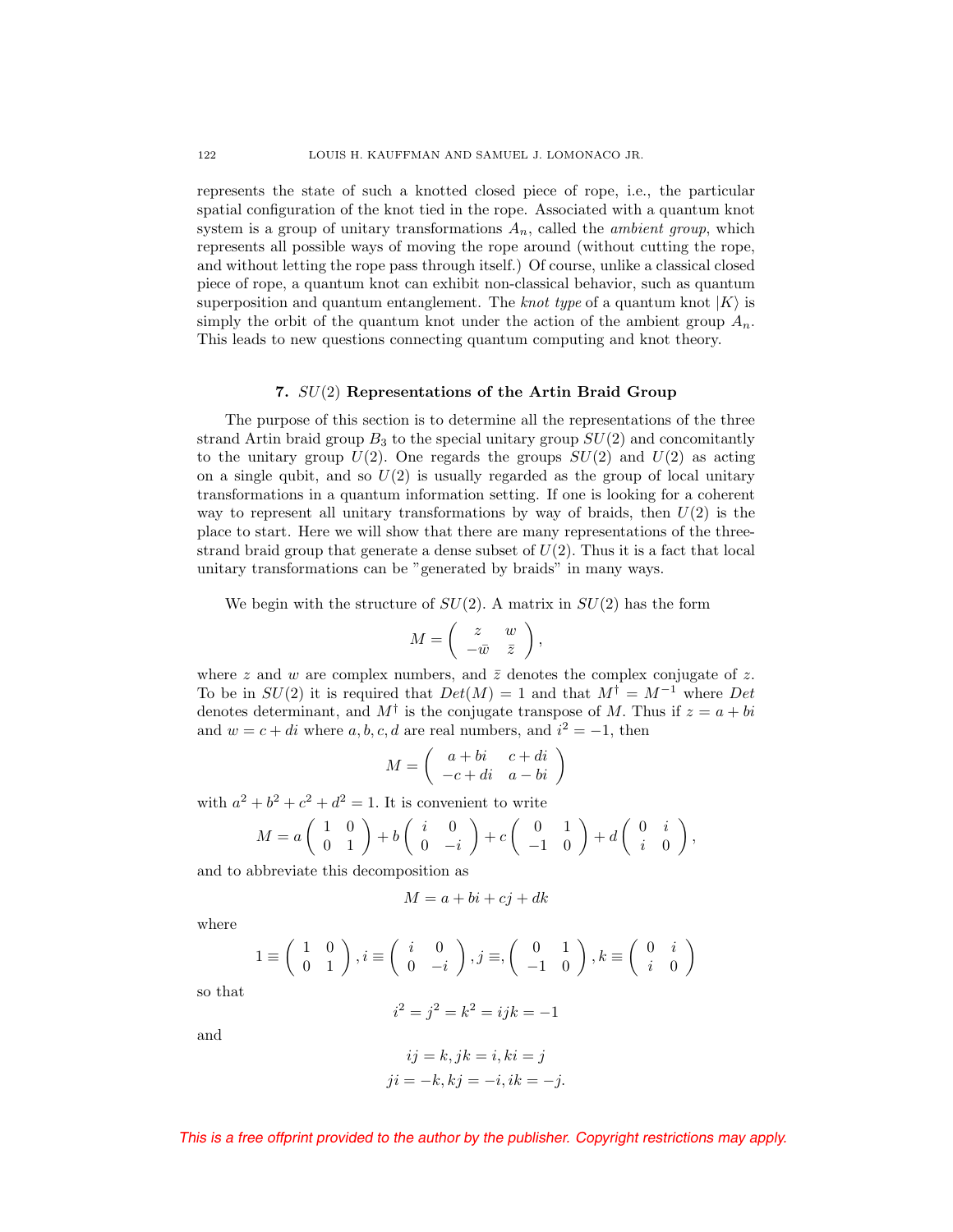The algebra of  $1, i, j, k$  is called the *quaternions* after William Rowan Hamilton who discovered this algebra prior to the discovery of matrix algebra. Thus the unit quaternions are identified with  $SU(2)$  in this way. We shall use this identification, and some facts about the quaternions to find the  $SU(2)$  representations of braiding. First we recall some facts about the quaternions.

- (1) Note that if  $q = a + bi + cj + dk$  (as above), then  $q^{\dagger} = a bi cj dk$  so that  $qq^{\dagger} = a^2 + b^2 + c^2 + d^2 = 1$ .
- (2) A general quaternion has the form  $q = a + bi + cj + dk$  where the value of  $qq^{\dagger} = a^2 + b^2 + c^2 + d^2$ , is not fixed to unity. The length of q is by definition  $\sqrt{qq^{\dagger}}$ .
- (3) A quaternion of the form  $ri + sj + tk$  for real numbers r, s, t is said to be a pure quaternion. We identify the set of pure quaternions with the vector space of triples  $(r, s, t)$  of real numbers  $R<sup>3</sup>$ .
- (4) Thus a general quaternion has the form  $q = a + bu$  where u is a pure quaternion of unit length and  $a$  and  $b$  are arbitrary real numbers. A unit quaternion (element of  $SU(2)$ ) has the addition property that  $a^2 + b^2 = 1$ .
- (5) If u is a pure unit length quaternion, then  $u^2 = -1$ . Note that the set of pure unit quaternions forms the two-dimensional sphere  $S^2 = \{(r, s, t)|r^2+\}$  $s^2 + t^2 = 1$ } in  $R^3$ .
- (6) If  $u, v$  are pure quaternions, then

$$
uv=-u\cdot v+u\times v
$$

whre  $u \cdot v$  is the dot product of the vectors u and v, and  $u \times v$  is the vector cross product of  $u$  and  $v$ . In fact, one can take the definition of quaternion multiplication as

$$
(a+bu)(c+dv) = ac + bc(u) + ad(v) + bd(-u \cdot v + u \times v),
$$

and all the above properties are consequences of this definition. Note that quaternion multiplication is associative.

(7) Let  $g = a + bu$  be a unit length quaternion so that  $u^2 = -1$  and  $a =$  $cos(\theta/2), b = sin(\theta/2)$  for a chosen angle  $\theta$ . Define  $\phi_g : R^3 \longrightarrow R^3$  by the equation  $\phi_g(P) = gPg^{\dagger}$ , for P any point in  $R^3$ , regarded as a pure quaternion. Then  $\phi_g$  is an orientation preserving rotation of  $R^3$  (hence an element of the rotation group  $SO(3)$ ). Specifically,  $\phi_g$  is a rotation about the axis u by the angle  $\theta$ . The mapping

$$
\phi: SU(2) \longrightarrow SO(3)
$$

is a two-to-one surjective map from the special unitary group to the rotation group. In quaternionic form, this result was proved by Hamilton and by Rodrigues in the middle of the nineteeth century. The specific formula for  $\phi_a(P)$  as shown below:

$$
\phi_g(P) = gPg^{-1} = (a^2 - b^2)P + 2ab(P \times u) + 2(P \cdot u)b^2u.
$$

We want a representation of the three-strand braid group in  $SU(2)$ . This means that we want a homomorphism  $\rho : B_3 \longrightarrow SU(2)$ , and hence we want elements  $g = \rho(s_1)$  and  $h = \rho(s_2)$  in  $SU(2)$  representing the braid group generators  $s_1$  and  $s_2$ . Since  $s_1s_2s_1 = s_2s_1s_2$  is the generating relation for  $B_3$ , the only requirement on g and h is that  $ghg = hgh$ . We rewrite this relation as  $h^{-1}gh = ghg^{-1}$ , and analyze its meaning in the unit quaternions.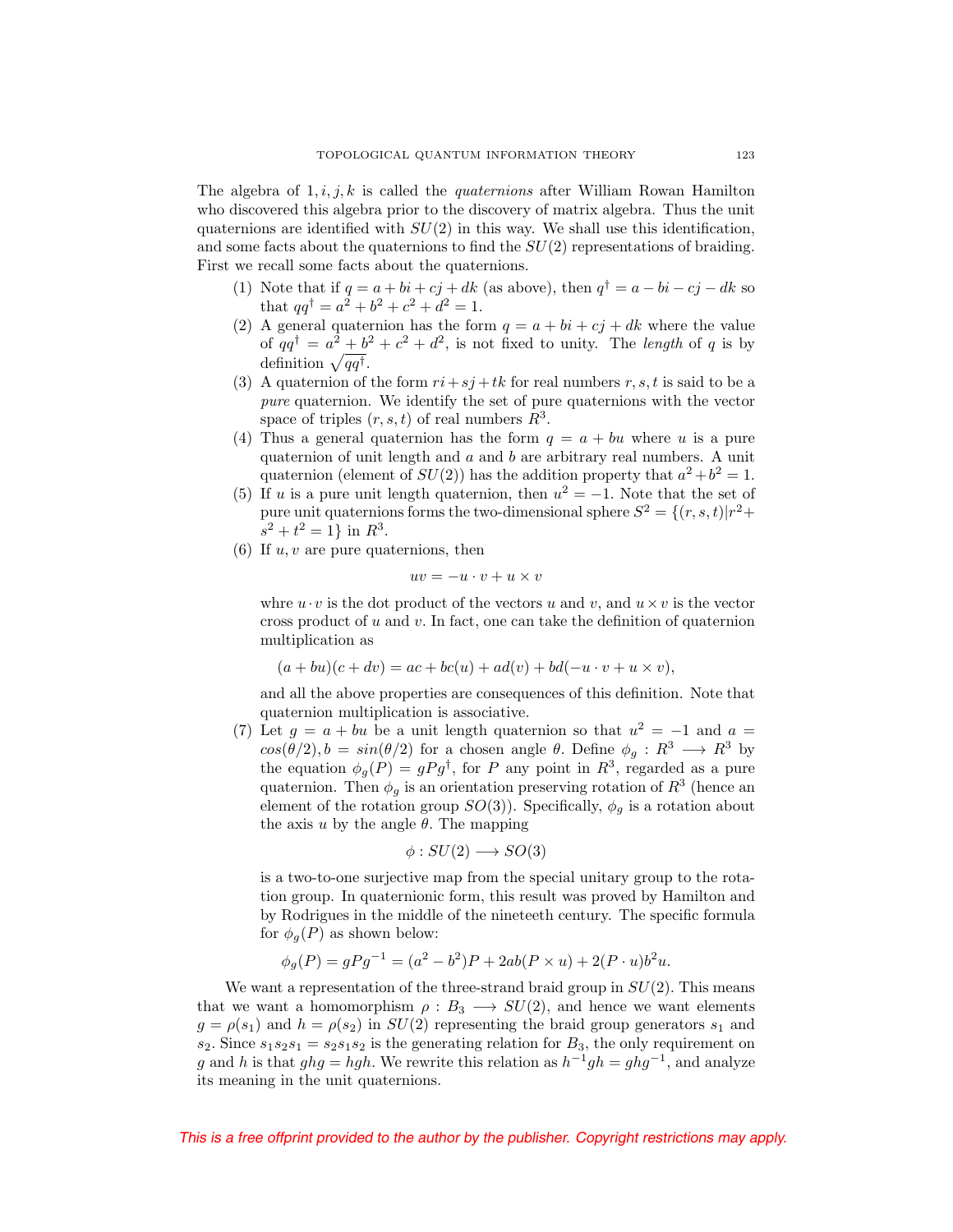Suppose that  $g = a + bu$  and  $h = c + dv$  where u and v are unit pure quaternions so that  $a^2 + b^2 = 1$  and  $c^2 + d^2 = 1$ . then  $ghg^{-1} = c + d\phi_g(v)$  and  $h^{-1}gh =$  $a + b\phi_{h^{-1}}(u)$ . Thus it follows from the braiding relation that  $a = c, b = \pm d$ , and that  $\phi_q(v) = \pm \phi_{h^{-1}}(u)$ . However, in the case where there is a minus sign we have  $g = a + bu$  and  $h = a - bv = a + b(-v)$ . Thus we can now prove the following Theorem.

**Theorem.** If  $g = a + bu$  and  $h = c + dv$  are pure unit quaternions, then, without loss of generality, the braid relation  $ghq = hqh$  is true if and only if  $h = a + bv$ , and  $\phi_g(v) = \phi_{h^{-1}}(u)$ . Furthermore, given that  $g = a + bu$  and  $h = a + bv$ , the condition  $\phi_g(v) = \phi_{h^{-1}}(u)$  is satisfied if and only if  $u \cdot v = \frac{a^2 - b^2}{2b^2}$  when  $u \neq v$ . If  $u = v$  then then  $g = h$  and the braid relation is trivially satisfied.

**Proof.** We have proved the first sentence of the Theorem in the discussion prior to its statement. Therefore assume that  $g = a + bu, h = a + bv$ , and  $\phi_q(v) = \phi_{h^{-1}}(u)$ . We have already stated the formula for  $\phi_q(v)$  in the discussion about quaternions:

$$
\phi_g(v) = gyg^{-1} = (a^2 - b^2)v + 2ab(v \times u) + 2(v \cdot u)b^2u.
$$

By the same token, we have

$$
\phi_{h^{-1}}(u) = h^{-1}uh = (a^2 - b^2)u + 2ab(u \times -v) + 2(u \cdot (-v))b^2(-v)
$$
  
=  $(a^2 - b^2)u + 2ab(v \times u) + 2(v \cdot u)b^2(v).$ 

Hence we require that

$$
(a2 – b2)v + 2(v · u)b2u = (a2 – b2)u + 2(v · u)b2(v).
$$

This equation is equivalent to

$$
2(u \cdot v)b^{2}(u - v) = (a^{2} - b^{2})(u - v).
$$

If  $u \neq v$ , then this implies that

$$
u \cdot v = \frac{a^2 - b^2}{2b^2}.
$$

This completes the proof of the Theorem.  $\Box$ 

#### **An Example.** Let

$$
g = e^{i\theta} = a + bi
$$

where  $a = cos(\theta)$  and  $b = sin(\theta)$ . Let

$$
h = a + b[(c^2 - s^2)i + 2csk]
$$

where  $c^2 + s^2 = 1$  and  $c^2 - s^2 = \frac{a^2 - b^2}{2b^2}$ . Then we can rewrite g and h in matrix form as the matrices  $G$  and  $H$ . Instead of writing the explicit form of  $H$ , we write  $H = F G F^{\dagger}$  where F is an element of  $SU(2)$  as shown below.

$$
G = \begin{pmatrix} e^{i\theta} & 0 \\ 0 & e^{-i\theta} \end{pmatrix}
$$

$$
F = \begin{pmatrix} ic & is \\ is & -ic \end{pmatrix}
$$

This representation of braiding where one generator  $G$  is a simple matrix of phases, while the other generator  $H = F G F^{\dagger}$  is derived from G by conjugation by a unitary matrix, has the possibility for generalization to representations of braid groups (on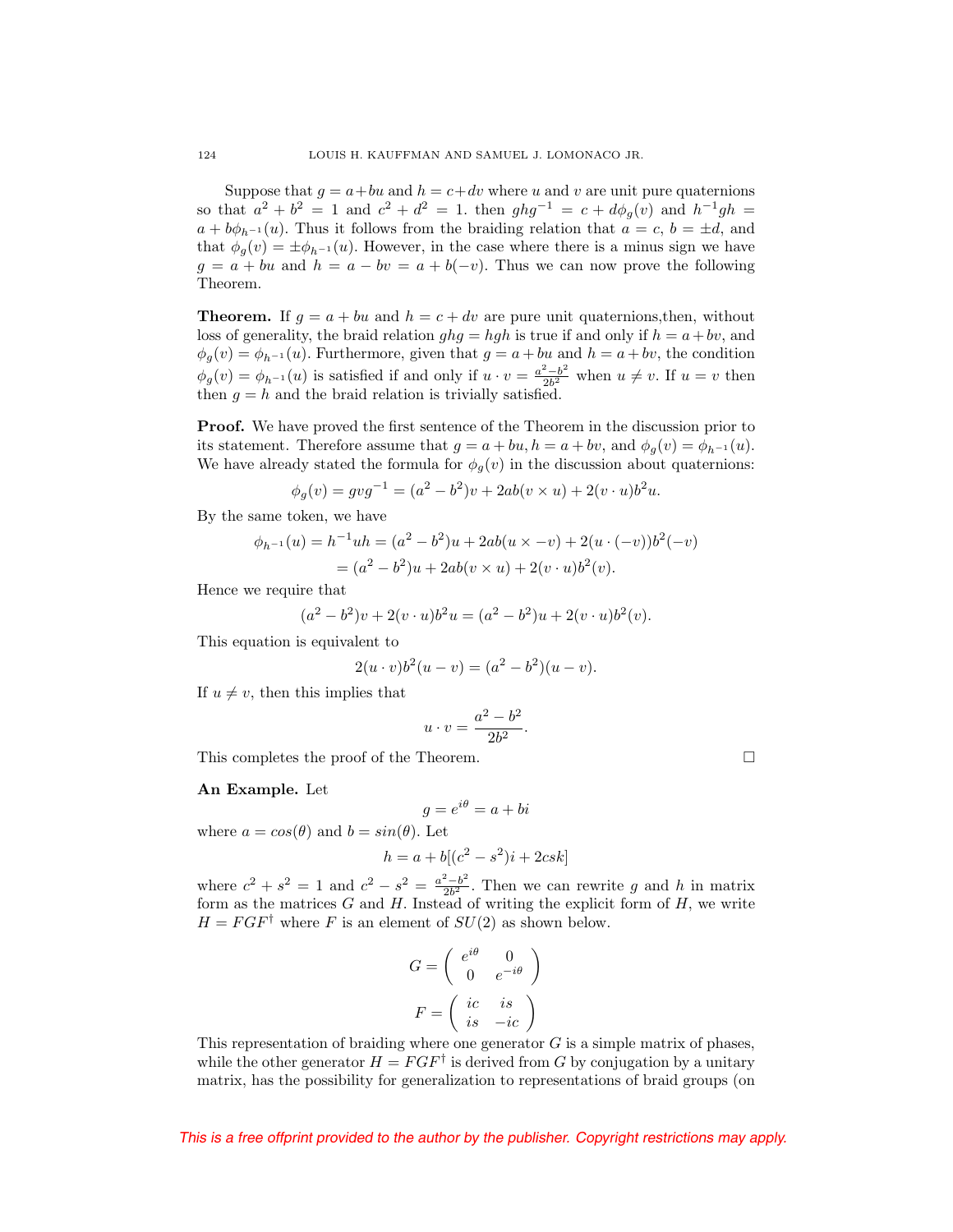greater than three strands) to  $SU(n)$  or  $U(n)$  for n greater than 2. In fact we shall see just such representations constructed later in this paper, by using a version of topological quantum field theory. The simplest example is given by

$$
g = e^{7\pi i/10}
$$

$$
f = i\tau + k\sqrt{\tau}
$$

$$
h = frf^{-1}
$$

where  $\tau^2 + \tau = 1$ . Then g and h satisfy  $ghg = hgh$  and generate a representation of the three-strand braid group that is dense in  $SU(2)$ . We shall call this the Fibonacci representation of  $B_3$  to  $SU(2)$ .

**Density.** Consider representations of  $B_3$  into  $SU(2)$  produced by the method of this section. That is consider the subgroup  $SU(G, H]$  of  $SU(2)$  generated by a pair of elements  $\{g, h\}$  such that  $ghg = hgh$ . We wish to understand when such a representation will be dense in  $SU(2)$ . We need the following lemma.

**Lemma.**  $e^{ai}e^{bj}e^{ci} = cos(b)e^{i(a+c)} + sin(b)e^{i(a-c)}j$ . Hence any element of  $SU(2)$ can be written in the form  $e^{ai}e^{bj}e^{ci}$  for appropriate choices of angles a, b, c. In fact, if u and v are linearly independent unit vectors in  $R<sup>3</sup>$ , then any element of  $SU(2)$ can be written in the form

$$
e^{au}e^{bv}e^{cu}
$$

for appropriate choices of the real numbers  $a, b, c$ .

**Proof.** It is easy to check that

$$
e^{ai}e^{bj}e^{ci} = \cos(b)e^{i(a+c)} + \sin(b)e^{i(a-c)}j.
$$

This completes the verification of the identity in the statement of the Lemma.

Let v be any unit direction in  $R^3$  and  $\lambda$  an arbitrary angle. We have

 $e^{v\lambda} = cos(\lambda) + sin(\lambda)v,$ 

and

$$
v = r + si + (p + qi)j
$$

where  $r^2 + s^2 + p^2 + q^2 = 1$ . So

$$
e^{v\lambda} = \cos(\lambda) + \sin(\lambda)[r + si] + \sin(\lambda)[p + qi]j
$$
  
= 
$$
[(\cos(\lambda) + \sin(\lambda)r) + \sin(\lambda)si] + [\sin(\lambda)p + \sin(\lambda)qi]j.
$$

By the identity just proved, we can choose angles  $a, b, c$  so that

$$
e^{v\lambda} = e^{ia}e^{jb}e^{ic}.
$$

Hence

$$
cos(b)e^{i(a+c)} = (cos(\lambda) + sin(\lambda)r) + sin(\lambda)si
$$

and

$$
sin(b)e^{i(a-c)} = sin(\lambda)p + sin(\lambda)qi.
$$

Suppose we keep v fixed and vary  $\lambda$ . Then the last equations show that this will result in a full variation of b.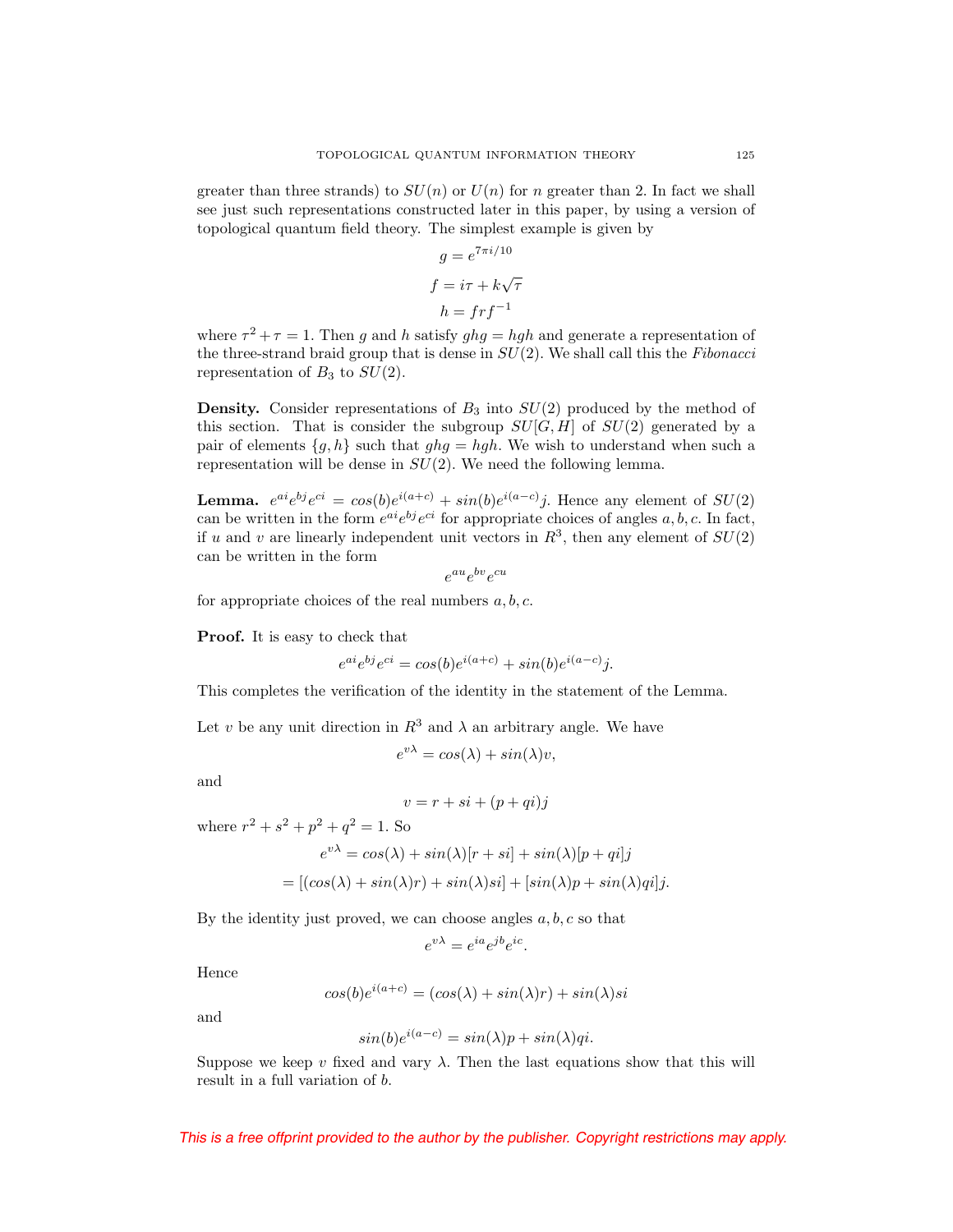Now consider

$$
e^{ia'}e^{v\lambda}e^{ic'} = e^{ia'}e^{ia}e^{jb}e^{ic}e^{ib'} = e^{i(a'+a)}e^{jb}e^{i(c+c')}.
$$

By the basic identity, this shows that any element of  $SU(2)$  can be written in the form

$$
e^{ia'}e^{v\lambda}e^{ic'}.
$$

Then, by applying a rotation, we finally conclude that if  $u$  and  $v$  are linearly independent unit vectors in  $R^3$ , then any element of  $SU(2)$  can be written in the form

$$
e^{au}e^{bv}e^{cu}
$$

for appropriate choices of the real numbers  $a, b, c$ .  $\Box$ 

This Lemma can be used to verify the density of a representation, by finding two elements A and B in the representation such that the powers of A are dense in the rotations about its axis, and the powers of  $B$  are dense in the rotations about its axis, and such that the axes of A and B are linearly independent in  $R<sup>3</sup>$ . Then by the Lemma the set of elements  $A^{a+c}B^bA^{a-c}$  are dense in  $SU(2)$ . It follows for example, that the Fibonacci representation described above is dense in  $SU(2)$ , and indeed the generic representation of  $B_3$  into  $SU(2)$  will be dense in  $SU(2)$ . Our next task is to describe representations of the higher braid groups that will extend some of these unitary repressentations of the three-strand braid group. For this we need more topology.

### **8. The Bracket Polynomial and the Jones Polynomial**

We now discuss the Jones polynomial. We shall construct the Jones polynomial by using the bracket state summation model [**37**]. The bracket polynomial, invariant under Reidmeister moves II and III, can be normalized to give an invariant of all three Reidemeister moves. This normalized invariant, with a change of variable, is the Jones polynomial [**35, 36**]. The Jones polynomial was originally discovered by a different method than the one given here.

The bracket polynomial,  $\langle K \rangle = \langle K \rangle$  (A), assigns to each unoriented link diagram  $K$  a Laurent polynomial in the variable  $A$ , such that

- (1) If K and K' are regularly isotopic diagrams, then  $\langle K \rangle = \langle K' \rangle$ .
- (2) If  $K \sqcup O$  denotes the disjoint union of K with an extra unknotted and unlinked component O (also called 'loop' or 'simple closed curve' or 'Jordan curve'), then

$$
\langle K \sqcup O \rangle = \delta \langle K \rangle,
$$

where

$$
\delta = -A^2 - A^{-2}.
$$

 $(3)$  < K > satisfies the following formulas

$$
\langle \chi \rangle = A \langle \chi \rangle + A^{-1} \langle \chi \rangle
$$
  

$$
\langle \overline{\chi} \rangle = A^{-1} \langle \chi \rangle + A \langle \chi \rangle
$$

This is a free offprint provided to the author by the publisher. Copyright restrictions may apply.

126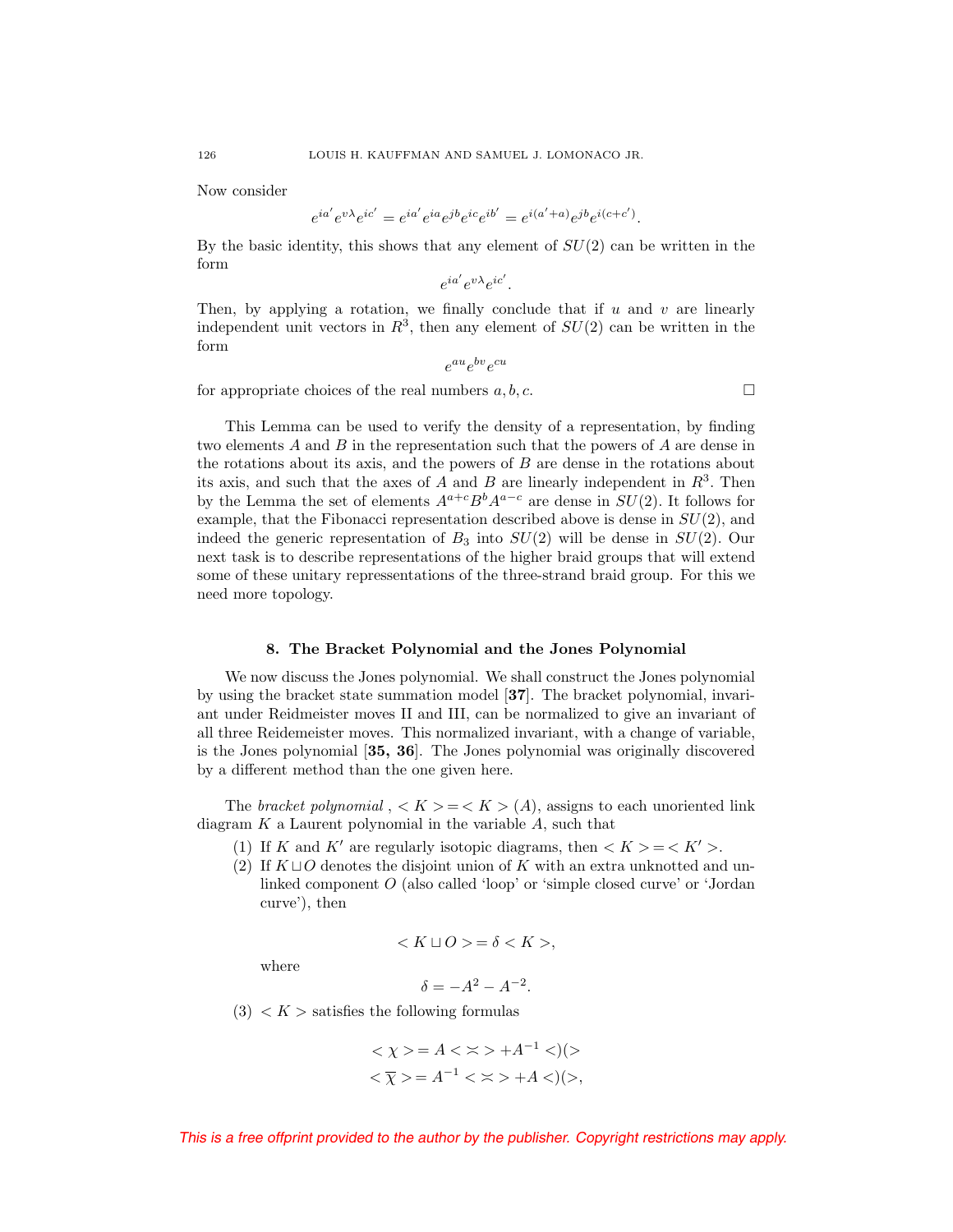

Figure 9. **Bracket Smoothings**

where the small diagrams represent parts of larger diagrams that are identical except at the site indicated in the bracket. We take the convention that the letter chi,  $\chi$ , denotes a crossing where the curved line is crossing over the straight segment. The barred letter denotes the switch of this crossing, where the curved line is undercrossing the straight segment. See Figure 9 for a graphic illustration of this relation, and an indication of the convention for choosing the labels A and  $A^{-1}$  at a given crossing.

It is easy to see that Properties 2 and 3 define the calculation of the bracket on arbitrary link diagrams. The choices of coefficients (A and  $A^{-1}$ ) and the value of  $\delta$ make the bracket invariant under the Reidemeister moves II and III. Thus Property 1 is a consequence of the other two properties.

In computing the bracket, one finds the following behaviour under Reidemeister move I:

$$
<\gamma>=-A^3<\cdots>
$$

and

$$
<\overline{\gamma}>=-A^{-3} < \cdots >
$$

where  $\gamma$  denotes a curl of positive type as indicated in Figure 10, and  $\overline{\gamma}$  indicates a curl of negative type, as also seen in this figure. The type of a curl is the sign of the crossing when we orient it locally. Our convention of signs is also given in Figure 10. Note that the type of a curl does not depend on the orientation we choose. The small arcs on the right hand side of these formulas indicate the removal of the curl from the corresponding diagram.

The bracket is invariant under regular isotopy and can be normalized to an invariant of ambient isotopy by the definition

$$
f_K(A) = (-A^3)^{-w(K)} < K > (A),
$$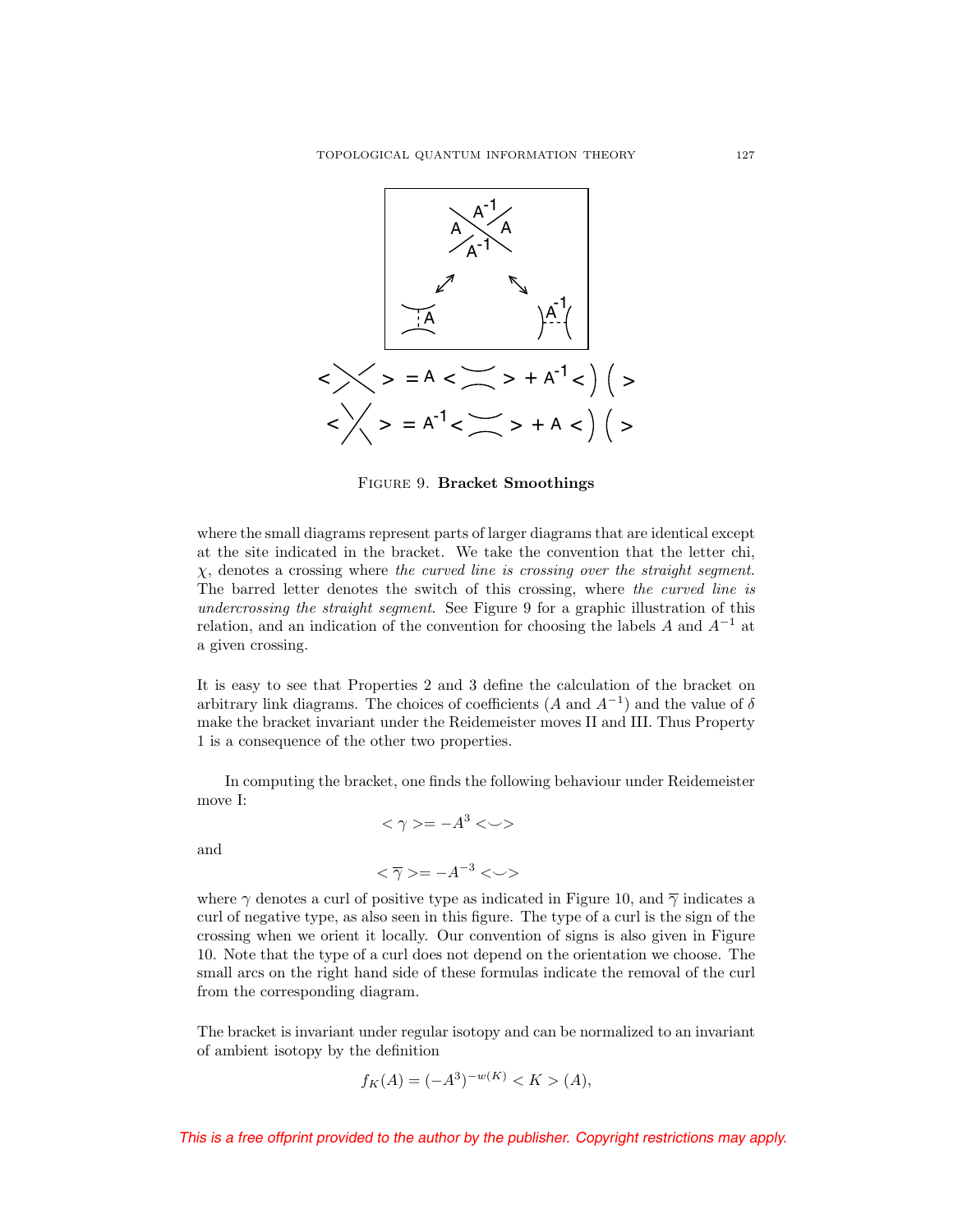

Figure 10. **Crossing Signs and Curls**



Figure 11. **Trefoil and Two Relatives**

where we chose an orientation for  $K$ , and where  $w(K)$  is the sum of the crossing signs of the oriented link K.  $w(K)$  is called the *writhe* of K. The convention for crossing signs is shown in Figure 10.

One useful consequence of these formulas is the following switching formula

$$
A < \chi > -A^{-1} < \overline{\chi} > = (A^2 - A^{-2}) < \frac{1}{2} > .
$$

Note that in these conventions the A-smoothing of  $\chi$  is  $\asymp$ , while the A-smoothing of  $\bar{\chi}$  is )(. Properly interpreted, the switching formula above says that you can switch a crossing and smooth it either way and obtain a three diagram relation. This is useful since some computations will simplify quite quickly with the proper choices of switching and smoothing. Remember that it is necessary to keep track of the diagrams up to regular isotopy (the equivalence relation generated by the second and third Reidemeister moves). Here is an example. View Figure 11.

Figure 11 shows a trefoil diagram  $K$ , an unknot diagram  $U$  and another unknot diagram  $U'$ . Applying the switching formula, we have

$$
A^{-1} < K > -A < U > = (A^{-2} - A^2) < U' > 0
$$

and  $\langle U \rangle = -A^3$  and  $\langle U' \rangle = (-A^{-3})^2 = A^{-6}$ . Thus

$$
A^{-1} < K > -A(-A^3) = (A^{-2} - A^2)A^{-6}.
$$

Hence

$$
A^{-1} < K > = -A^4 + A^{-8} - A^{-4}.
$$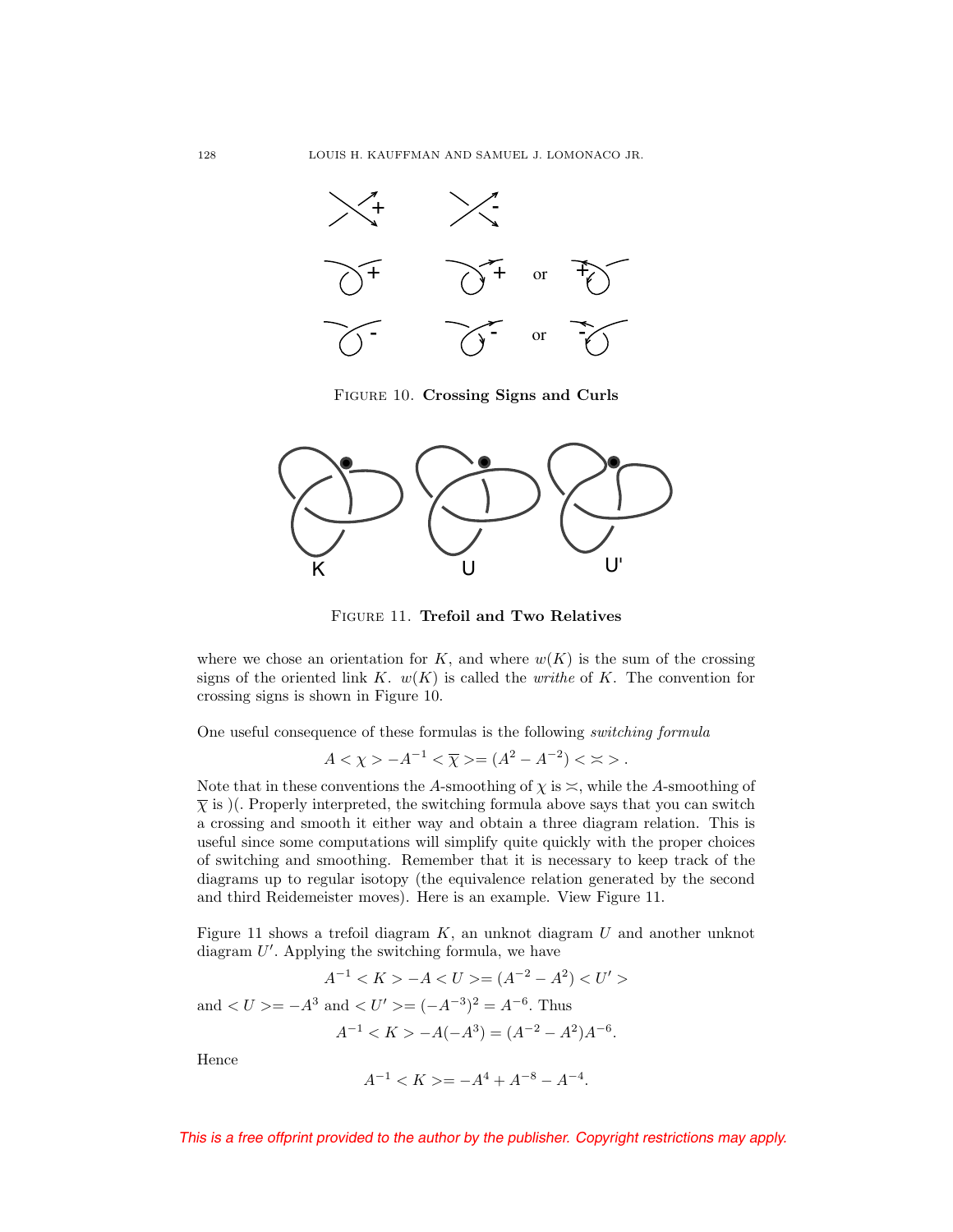Thus

$$
\langle K \rangle = -A^5 - A^{-3} + A^{-7}.
$$

This is the bracket polynomial of the trefoil diagram K.

Since the trefoil diagram K has writhe  $w(K)=3$ , we have the normalized polynomial

$$
f_K(A) = (-A^3)^{-3} < K \ge -A^{-9}(-A^5 - A^{-3} + A^{-7}) = A^{-4} + A^{-12} - A^{-16}.
$$

The bracket model for the Jones polynomial is quite useful both theoretically and in terms of practical computations. One of the neatest applications is to simply compute, as we have done,  $f_K(A)$  for the trefoil knot K and determine that  $f_K(A)$  is not equal to  $f_K(A^{-1}) = f_{-K}(A)$ . This shows that the trefoil is not ambient isotopic to its mirror image, a fact that is much harder to prove by classical methods.

**The State Summation.** In order to obtain a closed formula for the bracket, we now describe it as a state summation. Let  $K$  be any unoriented link diagram. Define a *state*,  $S$ , of  $K$  to be a choice of smoothing for each crossing of  $K$ . There are two choices for smoothing a given crossing, and thus there are  $2^N$  states of a diagram with N crossings. In a state we label each smoothing with A or  $A^{-1}$ according to the left-right convention discussed in Property 3 (see Figure 9). The label is called a vertex weight of the state. There are two evaluations related to a state. The first one is the product of the vertex weights, denoted

 $\langle K|S\rangle$ .

The second evaluation is the number of loops in the state  $S$ , denoted

 $||S||.$ 

Define the *state summation*,  $\lt K$ , by the formula

$$
=\sum_{S}\delta^{\vert |S\vert \vert-1}.
$$

It follows from this definition that  $\langle K \rangle$  satisfies the equations

$$
\langle \chi \rangle = A \langle \chi \rangle + A^{-1} \langle \chi \rangle,
$$
  

$$
\langle K \sqcup O \rangle = \delta \langle K \rangle,
$$
  

$$
\langle O \rangle = 1.
$$

The first equation expresses the fact that the entire set of states of a given diagram is the union, with respect to a given crossing, of those states with an A-type smoothing and those with an  $A^{-1}$ -type smoothing at that crossing. The second and the third equation are clear from the formula defining the state summation. Hence this state summation produces the bracket polynomial as we have described it at the beginning of the section.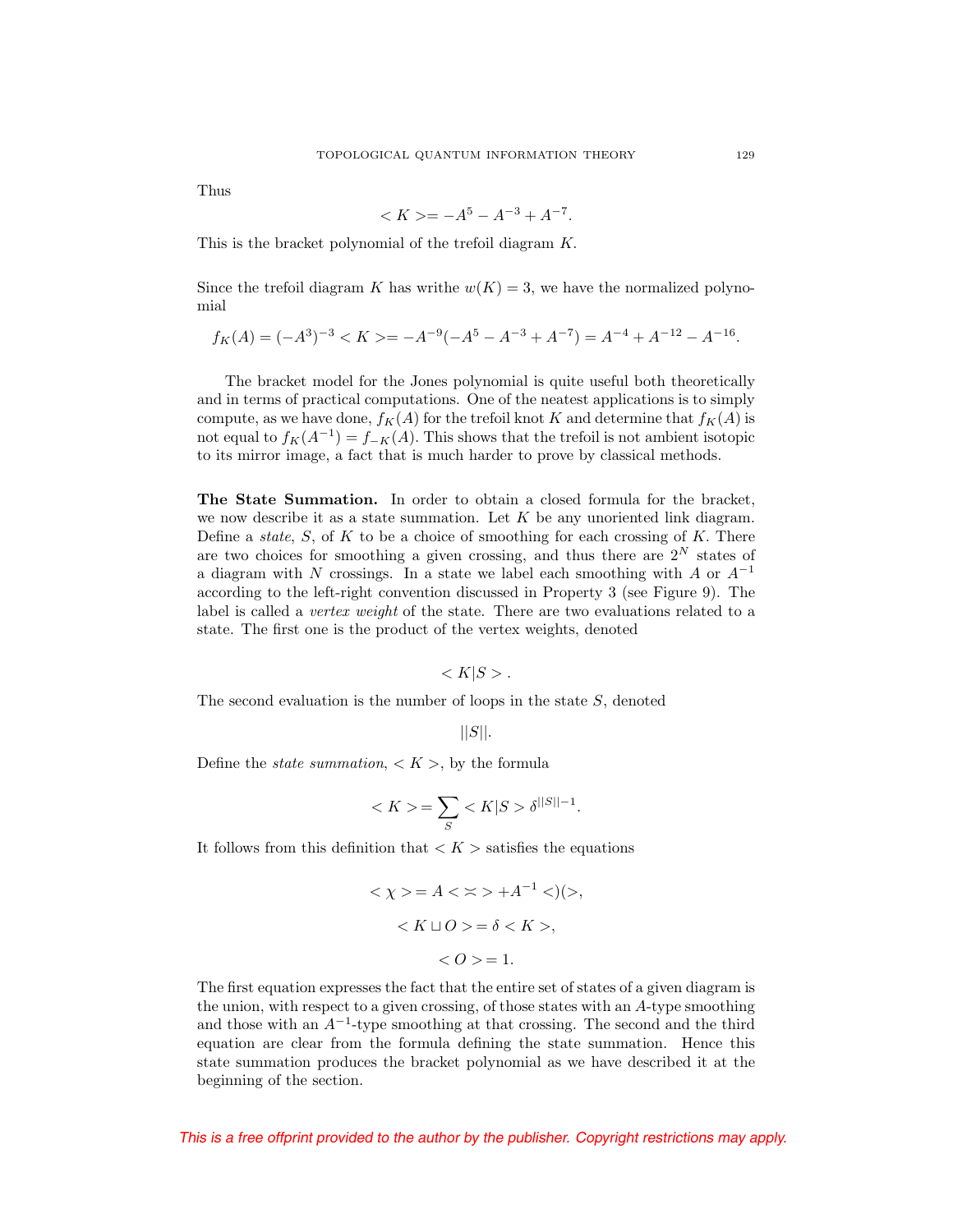**Remark.** By a change of variables one obtains the original Jones polynomial,  $V_K(t)$ , for oriented knots and links from the normalized bracket:

$$
V_K(t) = f_K(t^{-\frac{1}{4}}).
$$

**Remark.** The bracket polynomial provides a connection between knot theory and physics, in that the state summation expression for it exhibits it as a generalized partition function defined on the knot diagram. Partition functions are ubiquitous in statistical mechanics, where they express the summation over all states of the physical system of probability weighting functions for the individual states. Such physical partition functions contain large amounts of information about the corresponding physical system. Some of this information is directly present in the properties of the function, such as the location of critical points and phase transition. Some of the information can be obtained by differentiating the partition function, or performing other mathematical operations on it.

There is much more in this connection with statistical mechanics in that the local weights in a partition function are often expressed in terms of solutions to a matrix equation called the Yang-Baxter equation, that turns out to fit perfectly invariance under the third Reidemeister move. As a result, there are many ways to define partition functions of knot diagrams that give rise to invariants of knots and links. The subject is intertwined with the algebraic structure of Hopf algebras and quantum groups, useful for producing systematic solutions to the Yang-Baxter equation. In fact Hopf algebras are deeply connected with the problem of constructing invariants of three-dimensional manifolds in relation to invariants of knots. We have chosen, in this survey paper, to not discuss the details of these approaches, but rather to proceed to Vassiliev invariants and the relationships with Witten's functional integral. The reader is referred to [**37, 38, 39, 40, 43, 44, 3, 35, 36, 45, 76, 77, 84, 85**] for more information about relationships of knot theory with statistical mechanics, Hopf algebras and quantum groups. For topology, the key point is that Lie algebras can be used to construct invariants of knots and links.

**8.1. Quantum Computation of the Jones Polynomial.** Can the invariants of knots and links such as the Jones polynomial be configured as quantum computers? This is an important question because the algorithms to compute the Jones polynomial are known to be  $NP$ -hard, and so corresponding quantum algorithms may shed light on the relationship of this level of computational complexity with quantum computing (See [**29**]). Such models can be formulated in terms of the Yang-Baxter equation [**37, 38, 44, 49**]. The next paragraph explains how this comes about.

In Figure 12, we indicate how topological braiding plus maxima (caps) and minima (cups) can be used to configure the diagram of a knot or link. This also can be translated into algebra by the association of a Yang-Baxter matrix  $R$  (not necessarily the R of the previous sections) to each crossing and other matrices to the maxima and minima. There are models of very effective invariants of knots and links such as the Jones polynomial that can be put into this form [**49**]. In this way of looking at things, the knot diagram can be viewed as a picture, with time as the vertical dimension, of particles arising from the vacuum, interacting (in a two-dimensional space) and finally annihilating one another. The invariant takes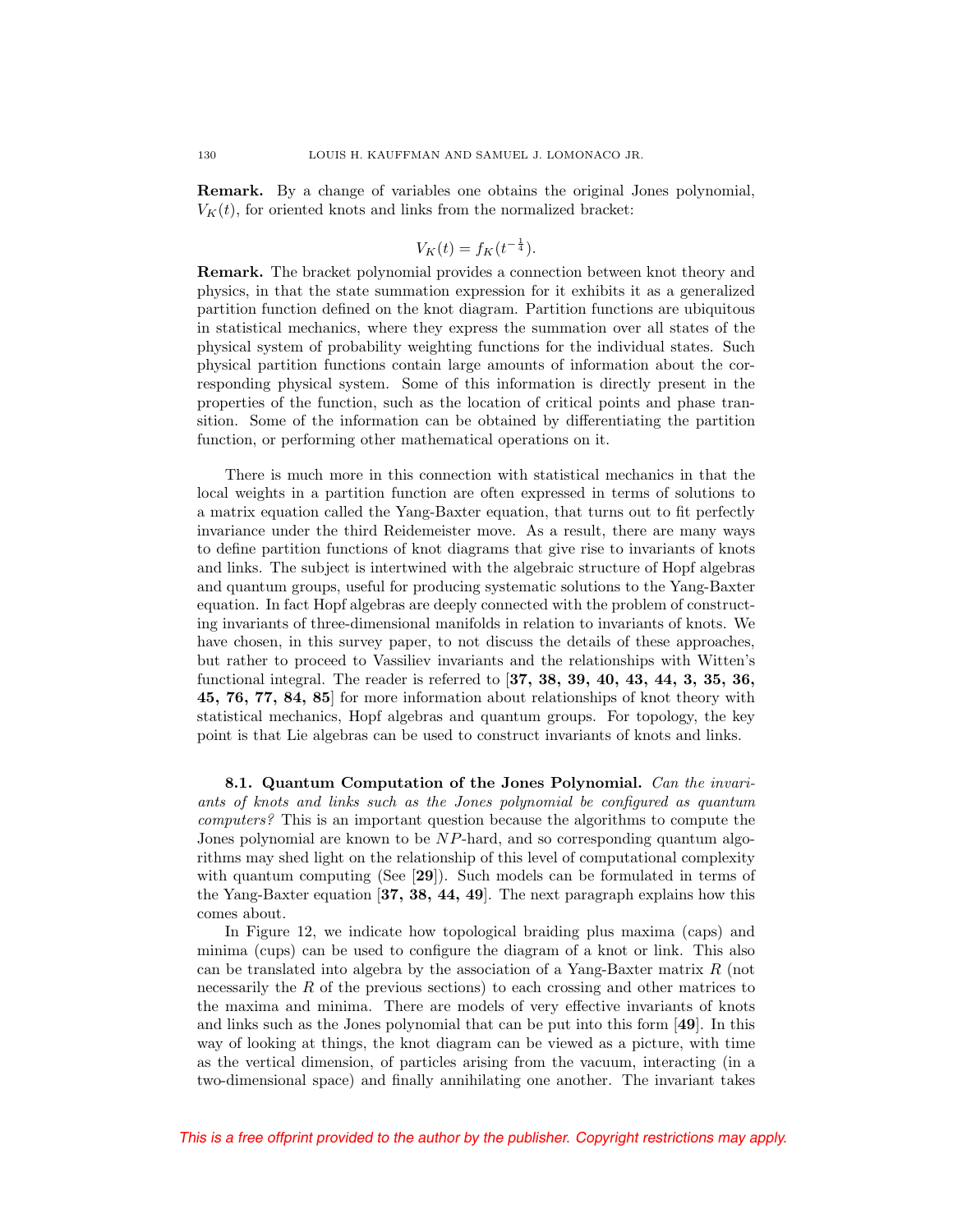

Figure 12. **A Knot Quantum Computer**

the form of an amplitude for this process that is computed through the association of the Yang-Baxter solution  $R$  as the scattering matrix at the crossings and the minima and maxima as creation and annihilation operators. Thus we can write the amplitude in the form

$$
Z_K = \langle CUP|M|CAP\rangle
$$

where  $\langle CUP|$  denotes the composition of cups, M is the composition of elementary braiding matrices, and  $|CAP\rangle$  is the composition of caps. We regard  $\langle CUP|$  as the preparation of this state, and  $|CAP\rangle$  as the measurement of this state. In order to view  $Z_K$  as a quantum computation, M must be a unitary operator. This is the case when the R-matrices (the solutions to the Yang-Baxter equation used in the model) are unitary. Each R-matrix is viewed as a a quantum gate (or possibly a composition of quantum gates), and the vacuum-vacuum diagram for the knot is interpreted as a quantum computer. This quantum computer will probabilistically (via quantum amplitudes) compute the values of the states in the state sum for  $Z_K$ .

We should remark, however, that it is not necessary that the invariant be modeled via solutions to the Yang-Baxter equation. One can use unitary representations of the braid group that are constructed in other ways. In fact, the presently successful quantum algorithms for computing knot invariants indeed use such representations of the braid group, and we shall see this below. Nevertheless, it is useful to point out this analogy between the structure of the knot invariants and quantum computation.

Quantum algorithms for computing the Jones polynomial have been discussed elsewhere. See [**49, 56, 1, 59, 2, 89**]. Here, as an example, we give a local unitary representation that can be used to compute the Jones polynomial for closures of 3-braids. We analyze this representation by making explicit how the bracket polynomial is computed from it, and showing how the quantum computation devolves to finding the trace of a unitary transformation.

The idea behind the construction of this representation depends upon the algebra generated by two single qubit density matrices (ket-bras). Let  $|v\rangle$  and  $|w\rangle$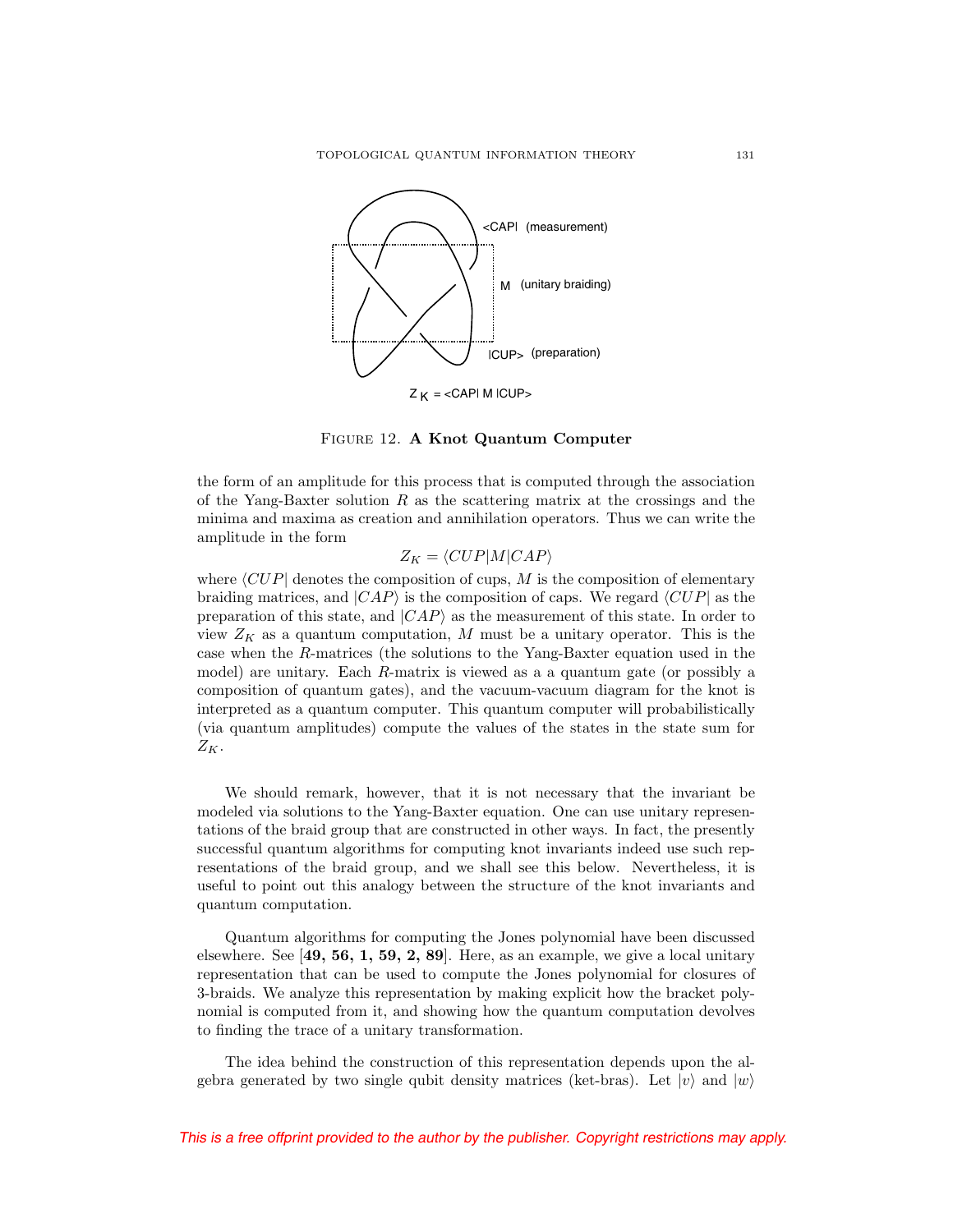be two qubits in  $V$ , a complex vector space of dimension two over the complex numbers. Let  $P = |v\rangle\langle v|$  and  $Q = |w\rangle\langle w|$  be the corresponding ket-bras. Note that

$$
P2 = |v|2P,
$$
  
\n
$$
Q2 = |w|2Q,
$$
  
\n
$$
PQP = |\langle v|w \rangle|2P,
$$
  
\n
$$
QPQ = |\langle v|w \rangle|2Q.
$$

P and Q generate a representation of the Temperley-Lieb algebra (See Section 5 of the present paper). One can adjust parameters to make a representation of the three-strand braid group in the form

$$
s_1 \longmapsto rP + sI,
$$
  

$$
s_2 \longmapsto tQ + uI,
$$

where I is the identity mapping on V and  $r, s, t, u$  are suitably chosen scalars. In the following we use this method to adjust such a representation so that it is unitary. Note also that this is a local unitary representation of  $B_3$  to  $U(2)$ . We leave it as an exersise for the reader to verify that it fits into our general classification of such representations as given in section 3 of the present paper.

Here is a specific representation depending on two symmetric matrices  $U_1$  and  $U_2$  with

$$
U_1 = \left[ \begin{array}{cc} d & 0 \\ 0 & 0 \end{array} \right] = d|w\rangle\langle w|
$$

and

$$
U_2 = \begin{bmatrix} d^{-1} & \sqrt{1 - d^{-2}} \\ \sqrt{1 - d^{-2}} & d - d^{-1} \end{bmatrix} = d|v\rangle\langle v|
$$

where  $w = (1,0)$ , and  $v = (d^{-1}, \sqrt{1-d^{-2}})$ , assuming the entries of v are real. Note that  $U_1^2 = dU_1$  and  $U_2^2 = dU_1$ . Moreover,  $U_1U_2U_1 = U_1$  and  $U_2U_1U_2 = U_1$ . This is an example of a specific representation of the Temperley-Lieb algebra [**37, 49**]. The desired representation of the Artin braid group is given on the two braid generators for the three strand braid group by the equations:

$$
\Phi(s_1) = AI + A^{-1}U_1,
$$
  

$$
\Phi(s_2) = AI + A^{-1}U_2.
$$

Here  $I$  denotes the  $2 \times 2$  identity matrix.

For any A with  $d = -A^2 - A^{-2}$  these formulas define a representation of the braid group. With  $A = e^{i\theta}$ , we have  $d = -2\cos(2\theta)$ . We find a specific range of angles  $\theta$ in the following disjoint union of angular intervals

$$
\theta \in [0, \pi/6] \sqcup [\pi/3, 2\pi/3] \sqcup [5\pi/6, 7\pi/6] \sqcup [4\pi/3, 5\pi/3] \sqcup [11\pi/6, 2\pi]
$$

that give unitary representations of the three-strand braid group. Thus a specialization of a more general represention of the braid group gives rise to a continuous family of unitary representations of the braid group.

**Lemma.** Note that the traces of these matrices are given by the formulas  $tr(U_1)$  =  $tr(U_2) = d$  while  $tr(U_1U_2) = tr(U_2U_1) = 1$ . If b is any braid, let  $I(b)$  denote the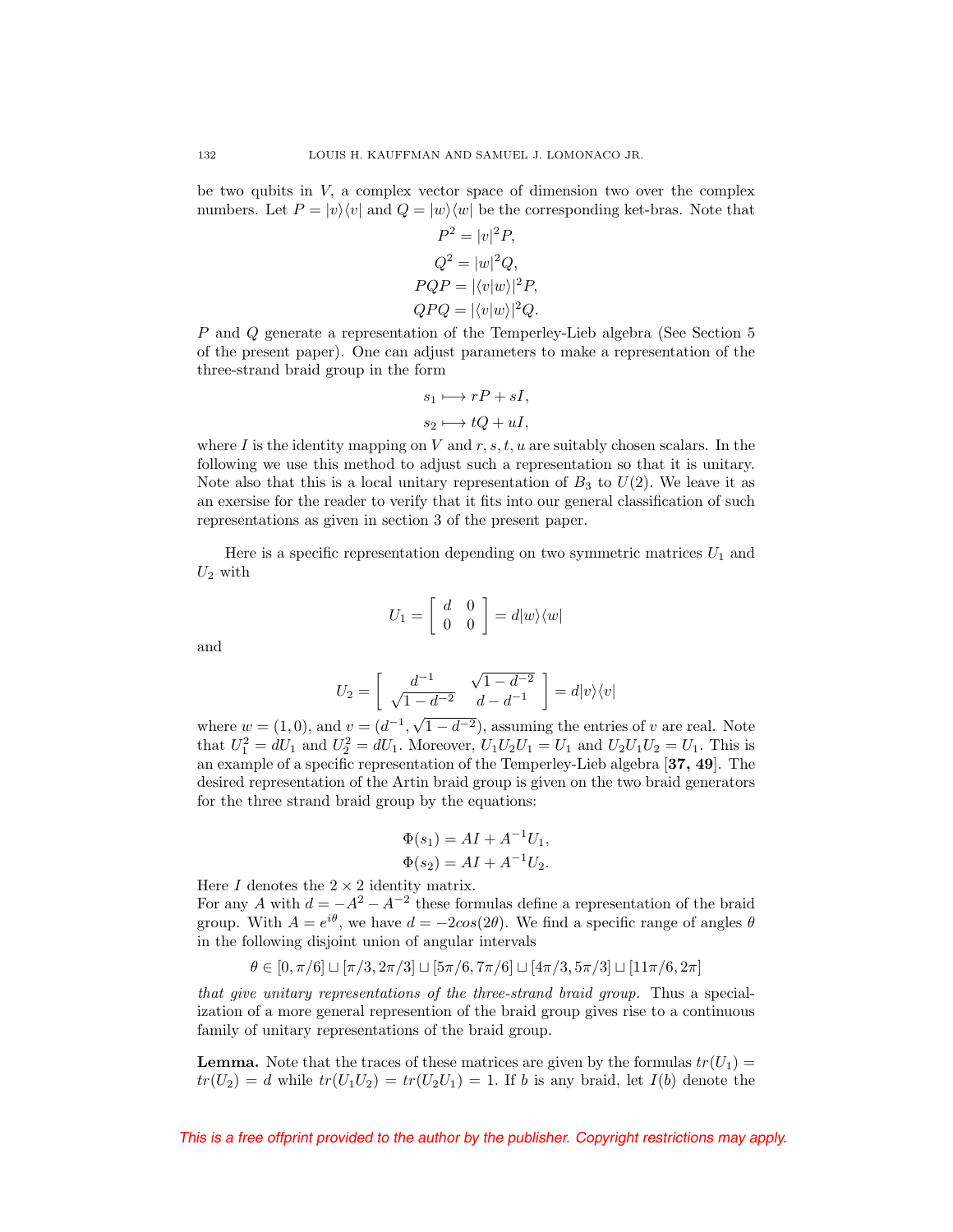sum of the exponents in the braid word that expresses  $b$ . For  $b$  a three-strand braid, it follows that

$$
\Phi(b) = A^{I(b)}I + \Pi(b)
$$

where I is the  $2\times 2$  identity matrix and  $\Pi(b)$  is a sum of products in the Temperley-Lieb algebra involving  $U_1$  and  $U_2$ .

We omit the proof of this Lemma. It is a calculation. To see it, consider an example. Suppose that  $b = s_1 s_2^{-1} s_1$ . Then

$$
\Phi(b) = \Phi(s_1 s_2^{-1} s_1) = \Phi(s_1) \Phi(s_2^{-1}) \Phi(s_1) =
$$
  

$$
(AI + A^{-1} U_1)(A^{-1} I + AU_2)(AI + A^{-1} U_1).
$$

The sum of products over the generators  $U_1$  and  $U_2$  of the Temperley–Lieb algebra comes from expanding this expression.

Since the Temperley-Lieb algebra in this dimension is generated by  $I, U_1, U_2$ ,  $U_1U_2$  and  $U_2U_1$ , it follows that the value of the bracket polynomial of the closure of the braid b, denoted  $\langle \overline{b} \rangle$ , can be calculated directly from the trace of this representation, except for the part involving the identity matrix. The result is the equation

$$
\langle \overline{b} \rangle = A^{I(b)} d^2 + tr(\Pi(b))
$$

where  $\overline{b}$  denotes the standard braid closure of b, and the sharp brackets denote the bracket polynomial. From this we see at once that

$$
\langle \bar{b} \rangle = tr(\Phi(b)) + A^{I(b)}(d^2 - 2).
$$

It follows from this calculation that the question of computing the bracket polynomial for the closure of the three-strand braid  $b$  is mathematically equivalent to the problem of computing the trace of the unitary matrix  $\Phi(b)$ .

### **The Hadamard Test**

In order to (quantum) compute the trace of a unitary matrix  $U$ , one can use the Hadamard test to obtain the diagonal matrix elements  $\langle \psi | U | \psi \rangle$  of U. The trace is then the sum of these matrix elements as  $|\psi\rangle$  runs over an orthonormal basis for the vector space. We first obtain

$$
\frac{1}{2}+\frac{1}{2}Re\langle\psi|U|\psi\rangle
$$

as an expectation by applying the Hadamard gate H

$$
H|0\rangle = \frac{1}{\sqrt{2}}(|0\rangle + |1\rangle)
$$

$$
H|1\rangle = \frac{1}{\sqrt{2}}(|0\rangle - |1\rangle)
$$

to the first qubit of

$$
C_U \circ (H \otimes 1)|0\rangle |\psi\rangle = \frac{1}{\sqrt{2}} (|0\rangle \otimes |\psi\rangle + |1\rangle \otimes U|\psi\rangle.
$$

Here  $C_U$  denotes controlled U, acting as U when the control bit is  $|1\rangle$  and the identity mapping when the control bit is  $|0\rangle$ . We measure the expectation for the first qubit  $|0\rangle$  of the resulting state

$$
\frac{1}{2}(H|0\rangle \otimes |\psi\rangle + H|1\rangle \otimes U|\psi\rangle) = \frac{1}{2}((|0\rangle + |1\rangle) \otimes |\psi\rangle + (|0\rangle - |1\rangle) \otimes U|\psi\rangle)
$$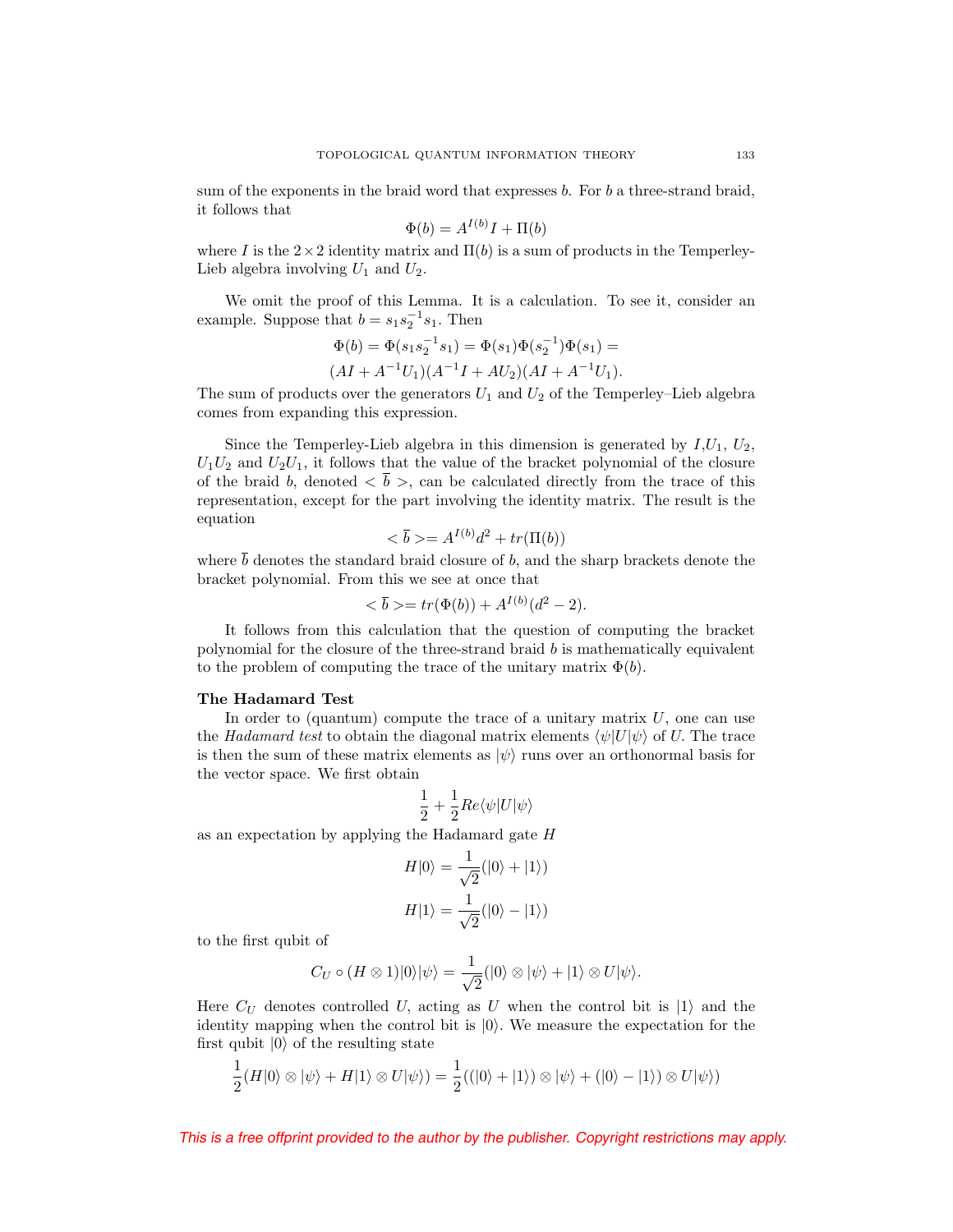$$
= \frac{1}{2} (|0\rangle \otimes (|\psi\rangle + U|\psi\rangle) + |1\rangle \otimes (|\psi\rangle - U|\psi\rangle)).
$$

This expectation is

$$
\frac{1}{2}(\langle \psi | + \langle \psi | U^{\dagger} \rangle (|\psi \rangle + U |\psi \rangle) = \frac{1}{2} + \frac{1}{2} Re \langle \psi | U | \psi \rangle.
$$

The imaginary part is obtained by applying the same procedure to

$$
\frac{1}{\sqrt{2}}(|0\rangle \otimes |\psi\rangle - i|1\rangle \otimes U|\psi\rangle
$$

This is the method used in [**1**], and the reader may wish to contemplate its efficiency in the context of this simple model. Note that the Hadamard test enables this quantum computation to estimate the trace of any unitary matrix  $U$  by repeated trials that estimate individual matrix entries  $\langle \psi | U | \psi \rangle$ . We shall return to quantum algorithms for the Jones polynomial and other knot polynomials in a subsequent paper.

# **9. Quantum Topology, Cobordism Categories, Temperley-Lieb Algebra and Topological Quantum Field Theory**

The purpose of this section is to discuss the general idea behind topological quantum field theory, and to illustrate its application to basic quantum mechanics and quantum mechanical formalism. It is useful in this regard to have available the concept of category, and we shall begin the section by discussing this far-reaching mathematical concept.

**Definition.** A *category Cat* consists in two related collections:

- (1)  $Obj(Cat)$ , the *objects* of *Cat*, and
- (2) Morph $(Cat)$ , the morphisms of  $Cat$ .

satisfying the following axioms:

- (1) Each morphism f is associated to two objects of  $Cat$ , the domain of f and the *codomain* of f. Letting  $A$  denote the domain of  $f$  and  $B$  denote the codomain of  $f$ , it is customary to denote the morphism  $f$  by the arrow notation  $f : A \longrightarrow B$ .
- (2) Given  $f: A \longrightarrow B$  and  $g: B \longrightarrow C$  where A, B and C are objects of *Cat*, then there exists an associated morphism  $g \circ f : A \longrightarrow C$  called the composition of f and g.
- (3) To each object A of Cat there is a unique *identity morphism*  $1_A : A \longrightarrow A$ such that  $1_A \circ f = f$  for any morphism f with codomain A, and  $g \circ 1_A = g$ for any morphism g with domain A.
- (4) Given three morphisms  $f : A \longrightarrow B$ ,  $g : B \longrightarrow C$  and  $h : C \longrightarrow D$ , then composition is associative. That is

$$
(h \circ g) \circ f = h \circ (g \circ f).
$$

If  $Cat_1$  and  $Cat_2$  are two categories, then a functor  $F : Cat_1 \longrightarrow Cat_2$  consists in functions  $F_O : Obj(Cat_1) \longrightarrow Obj(Cat_2)$  and  $F_M : Morph(Cat_1) \longrightarrow$  $Morph(Cat<sub>2</sub>)$  such that identity morphisms and composition of morphisms are preserved under these mappings. That is (writing just  $F$  for  $F_Q$  and  $F_M$ ),

- (1)  $F(1_A)=1_{F(A)},$
- (2)  $F(f: A \longrightarrow B) = F(f): F(A) \longrightarrow F(B),$

134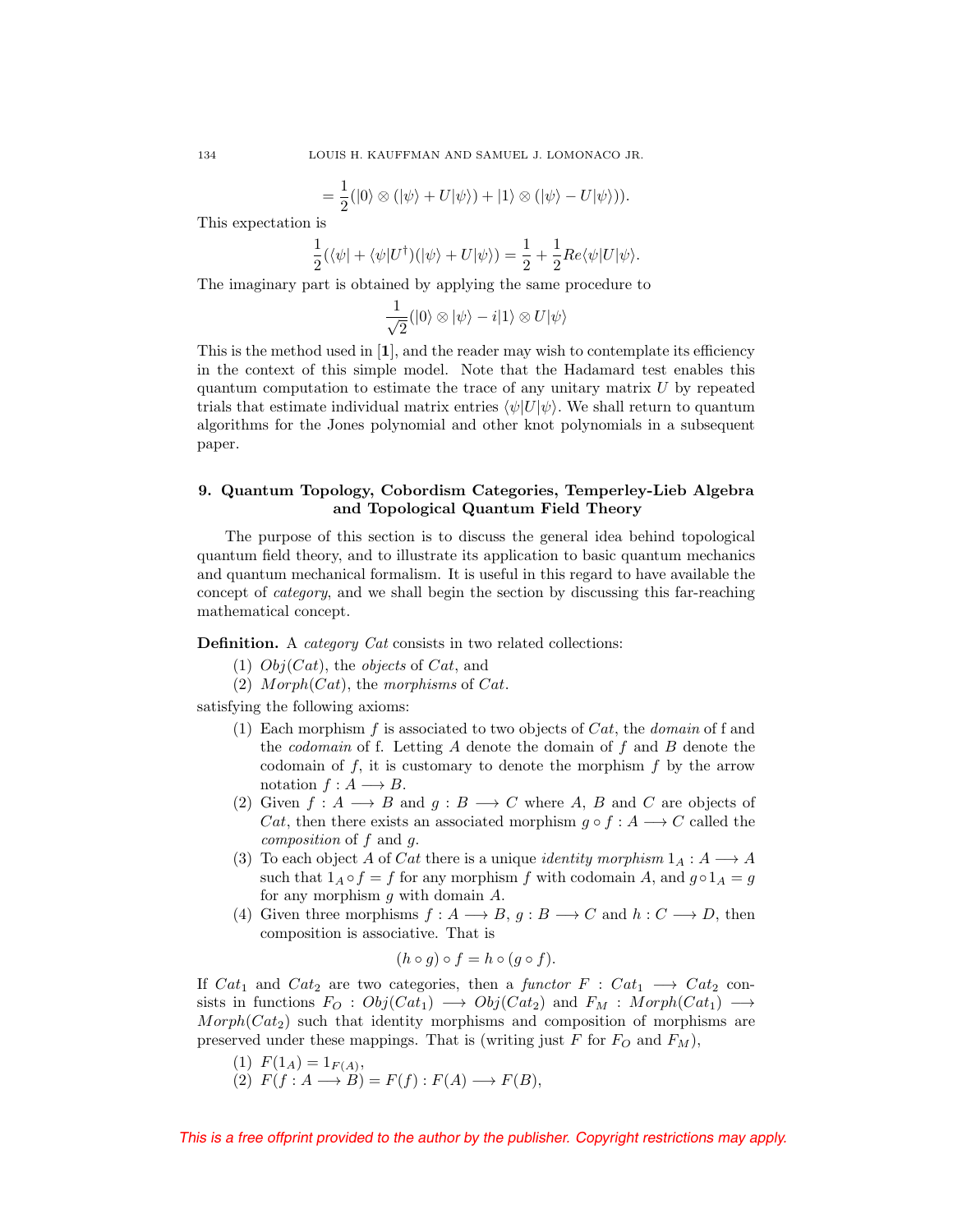(3)  $F(g \circ f) = F(g) \circ F(f)$ .

A functor  $F: Cat_1 \longrightarrow Cat_2$  is a structure preserving mapping from one category to another. It is often convenient to think of the image of the functor  $F$ as an interpretation of the first category in terms of the second. We shall use this terminology below and sometimes refer to an interpretation without specifying all the details of the functor that describes it.

The notion of category is a broad mathematical concept, encompassing many fields of mathematics. Thus one has the category of sets where the objects are sets (collections) and the morphisms are mappings between sets. One has the category of topological spaces where the objects are spaces and the morphisms are continuous mappings of topological spaces. One has the category of groups where the objects are groups and the morphisms are homomorphisms of groups. Functors are structure preserving mappings from one category to another. For example, the fundamental group is a functor from the category of topological spaces with base point, to the category of groups. In all the examples mentioned so far, the morphisms in the category are restrictions of mappings in the category of sets, but this is not necessarily the case. For example, any group  $G$  can be regarded as a category,  $Cat(G)$ , with one object  $*$ . The morphisms from  $*$  to itself are the elements of the group and composition is group multiplication. In this example, the object has no internal structure and all the complexity of the category is in the morphisms.

The Artin braid group  $B_n$  can be regarded as a category whose single object is an ordered row of points  $[n] = \{1, 2, 3, ..., n\}$ . The morphisms are the braids themselves and composition is the multiplication of the braids. A given ordered row of points is interpreted as the starting or ending row of points at the bottom or the top of the braid. In the case of the braid category, the morphisms have both external and internal structure. Each morphism produces a permutation of the ordered row of points (corresponding to the begiinning and ending points of the individual braid strands), and weaving of the braid is extra structure beyond the object that is its domain and codomain. Finally, for this example, we can take all the braid groups  $B_n$  (*n* a positive integer) under the wing of a single category,  $Cat(B)$ , whose objects are all ordered rows of points [n], and whose morphisms are of the form  $b : [n] \longrightarrow [n]$  where b is a braid in  $B_n$ . The reader may wish to have morphisms between objects with different  $n$ . We will have this shortly in the Temperley-Lieb category and in the category of tangles.

The *n*-Cobordism Category, Cob[n], has as its objects smooth manifolds of dimension n, and as its morphisms, smooth manifolds  $M^{n+1}$  of dimension  $n+1$ with a partition of the boundary,  $\partial M^{n+1}$ , into two collections of n-manifolds that we denote by  $L(M^{n+1})$  and  $R(M^{n+1})$ . We regard  $M^{n+1}$  as a morphism from  $L(M^{n+1})$ to  $R(M^{n+1})$ 

$$
M^{n+1}: L(M^{n+1}) \longrightarrow R(M^{n+1}).
$$

As we shall see, these cobordism categories are highly significant for quantum mechanics, and the simplest one, Cob[0] is directly related to the Dirac notation of bras and kets and to the Temperley-Lieb algebara. We shall concentrate in this section on these cobordism categories, and their relationships with quantum mechanics.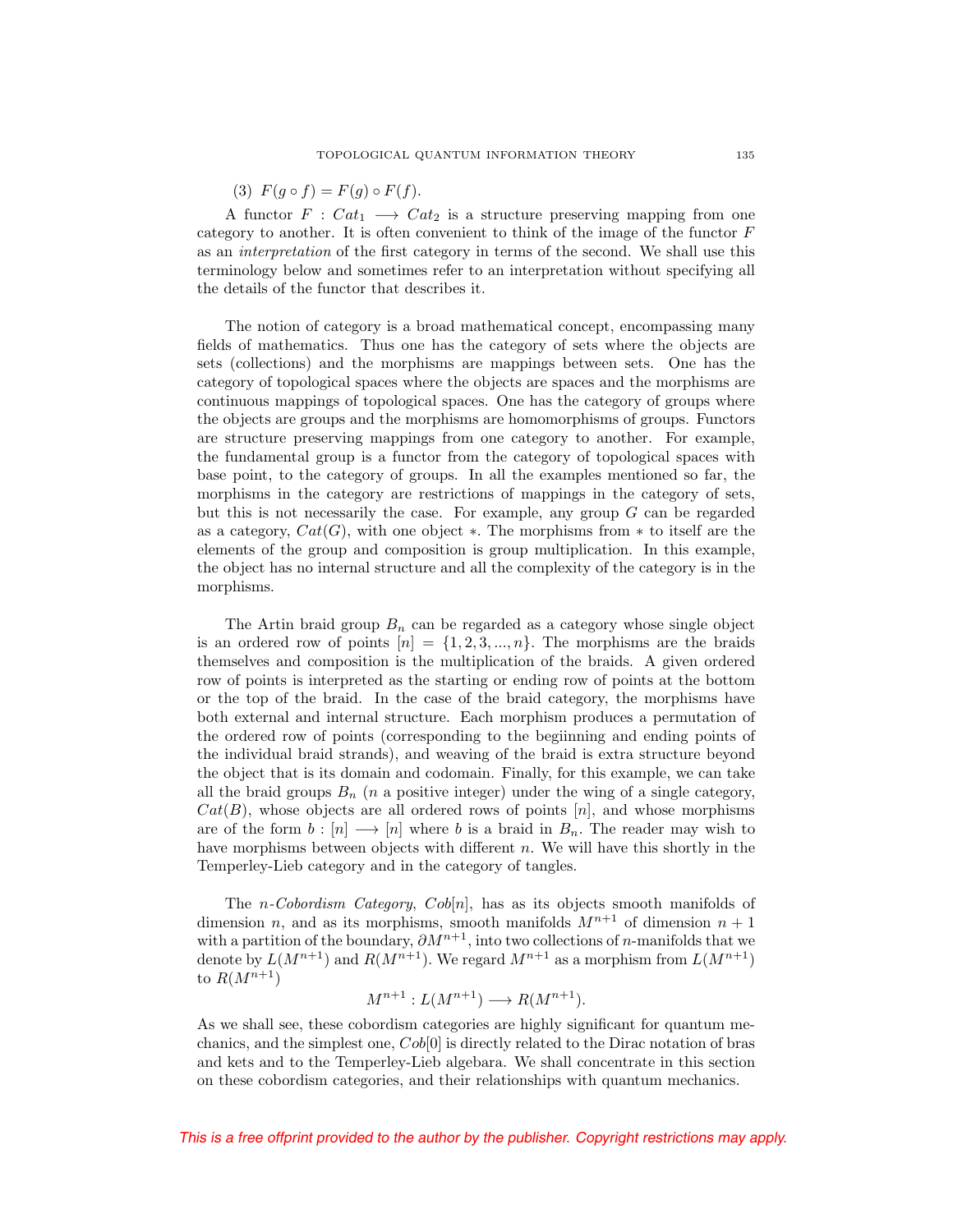

Figure 13. **Elementary Cobordisms**

One can choose to consider either oriented or non-oriented manifolds, and within unoriented manifolds there are those that are orientable and those that are not orientable. In this section we will implicitly discuss only orientable manifolds, but we shall not specify an orientation. In the next section, with the standard definition of topological quantum field theory, the manifolds will be oriented. The definitions of the cobordism categories for oriented manifolds go over mutatis mutandis.

Lets begin with *Cob*[0]. Zero dimensional manifolds are just collections of points. The simplest zero dimensional manifold is a single point  $p$ . We take  $p$  to be an object of this category and also ∗, where ∗ denotes the empty manifold (i.e. the empty set in the category of manifolds). The object  $*$  occurs in  $Cob[n]$  for every n, since it is possible that either the left set or the right set of a morphism is empty. A line segment S with boundary points  $p$  and  $q$  is a morphism from  $p$  to  $q$ .

$$
S: p \longrightarrow q
$$

See Figure 13. In this figure we have illustrated the morphism from  $p$  to  $p$ . The simplest convention for this category is to take this morphism to be the identity. Thus if we look at the subcategory of  $Cob[0]$  whose only object is p, then the only morphism is the identity morphism. Two points occur as the boundary of an interval. The reader will note that  $Cob[0]$  and the usual arrow notation for morphisms are very closely related. This is a place where notation and mathematical structure share common elements. In general the objects of  $Cob[0]$  consist in the empty object ∗ and non-empty rows of points, symbolized by

$$
p\otimes p\otimes\cdots\otimes p\otimes p.
$$

Figure 13 also contains a morphism

$$
p\otimes p\longrightarrow \ast
$$

and the morphism

$$
\ast \longrightarrow p \otimes p.
$$

The first represents a cobordism of two points to the empty set (via the bounding curved interval). The second represents a cobordism from the empty set to two points.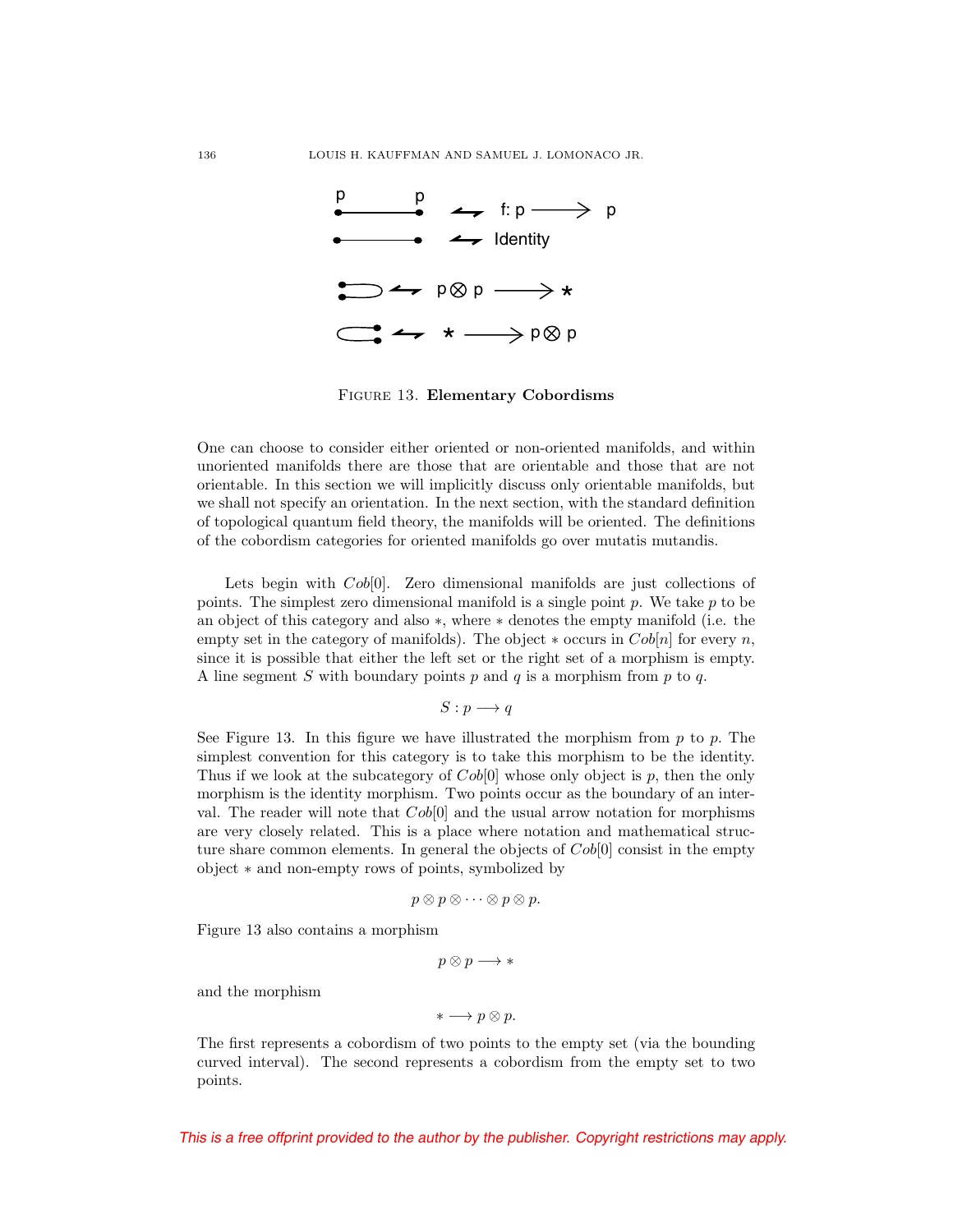In Figure 14, we have indicated more morphisms in  $Cob[0]$ , and we have named the morphisms just discussed as

$$
|\Omega\rangle : p \otimes p \longrightarrow *,
$$
  

$$
\langle \Theta | : * \longrightarrow p \otimes p.
$$

The point to notice is that the usual conventions for handling Dirac bra-kets are essentially the same as the compostion rules in this topological category. Thus in Figure 14 we have that

$$
\langle \Theta | \circ | \Omega \rangle = \langle \Theta | \Omega \rangle : * \longrightarrow *
$$

represents a cobordism from the empty manifold to itself. This cobordism is topologically a circle and, in the Dirac formalism is interpreted as a scalar. In order to interpret the notion of scalar we would have to map the cobordism category to the category of vector spaces and linear mappings. We shall discuss this after describing the similarities with quantum mechanical formalism. Nevertheless, the reader should note that if V is a vector space over the complex numbers  $\mathcal{C}$ , then a linear mapping from  $\mathcal C$  to  $\mathcal C$  is determined by the image of 1, and hence is characterized by the scalar that is the image of 1. In this sense a mapping  $C \rightarrow C$  can be regarded as a possible image in vector spaces of the abstract structure  $\langle \Theta | \Omega \rangle : * \longrightarrow *$ . It is therefore assumed that in Cob[0] the composition with the morphism  $\langle \Theta | \Omega \rangle$ commutes with any other morphism. In that way  $\langle \Theta | \Omega \rangle$  behaves like a scalar in the cobordism category. In general, an  $n + 1$  manifold without boundary behaves as a scalar in  $Cob[n]$ , and if a manifold  $M^{n+1}$  can be written as a union of two submanifolds  $L^{n+1}$  and  $R^{n+1}$  so that that an n-manifold  $W^n$  is their common boundary:

$$
M^{n+1} = L^{n+1} \cup R^{n+1}
$$

with

$$
L^{n+1} \cap R^{n+1} = W^n
$$

then, we can write

$$
\langle M^{n+1} \rangle = \langle L^{n+1} \cup R^{n+1} \rangle = \langle L^{n+1} | R^{n+1} \rangle,
$$

and  $\langle M^{n+1} \rangle$  will be a scalar (morphism that commutes with all other morphisms) in the category  $Cob[n]$ .

Getting back to the contents of Figure 14, note how the zero dimensional cobordism category has structural parallels to the Dirac ket–bra formalism

$$
U = |\Omega\rangle\langle\Theta|
$$

$$
UU = |\Omega\rangle\langle\Theta|\Omega\rangle\langle\Theta| = \langle\Theta|\Omega\rangle|\Omega\rangle\langle\Theta| = \langle\Theta|\Omega\rangle U.
$$

In the cobordism category, the bra–ket and ket–bra formalism is seen as patterns of connection of the one-manifolds that realize the cobordisms.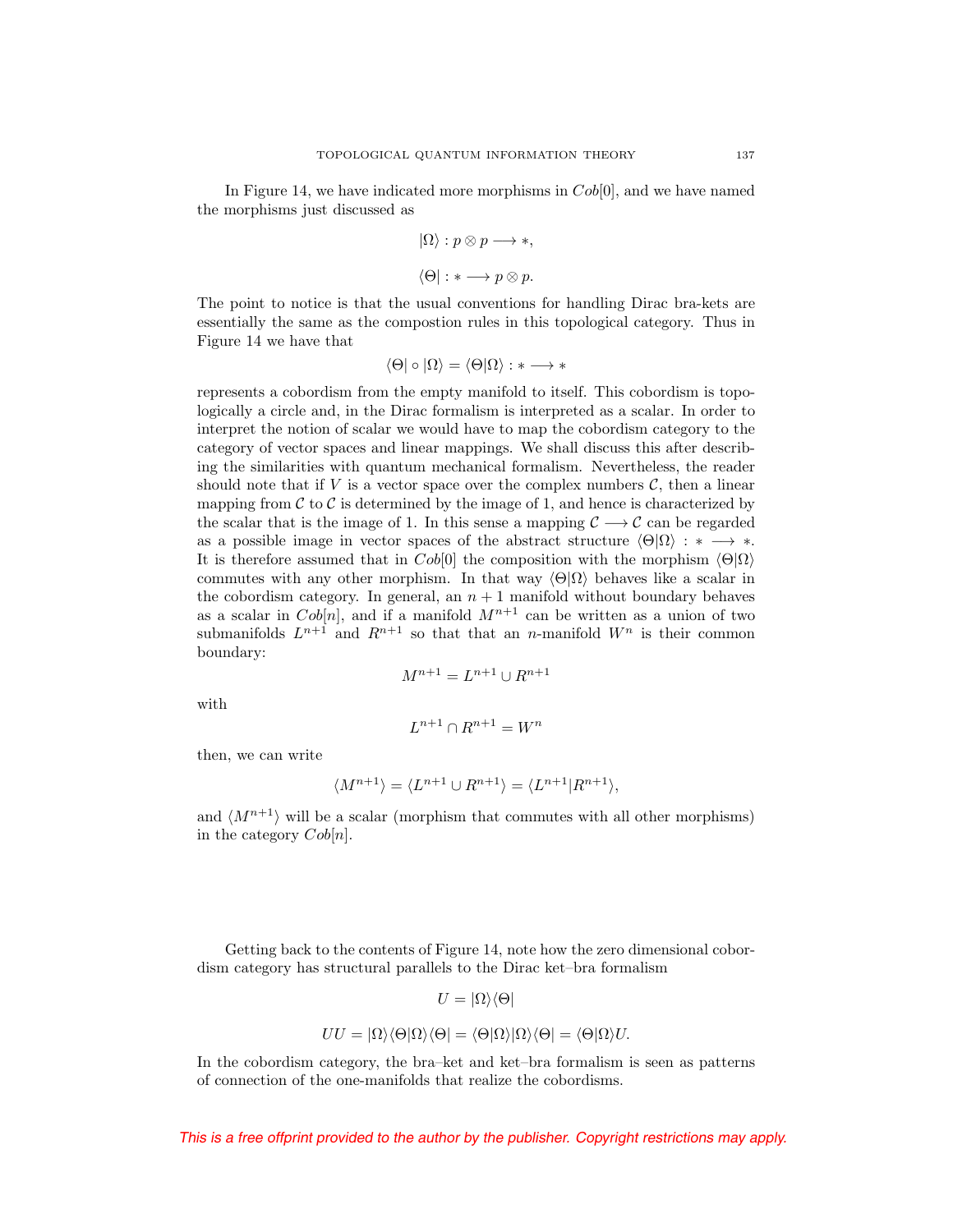

Figure 14. **Bras, Kets and Projectors**







Figure 16. **Projectors in Tensor Lines and Elementary Topology**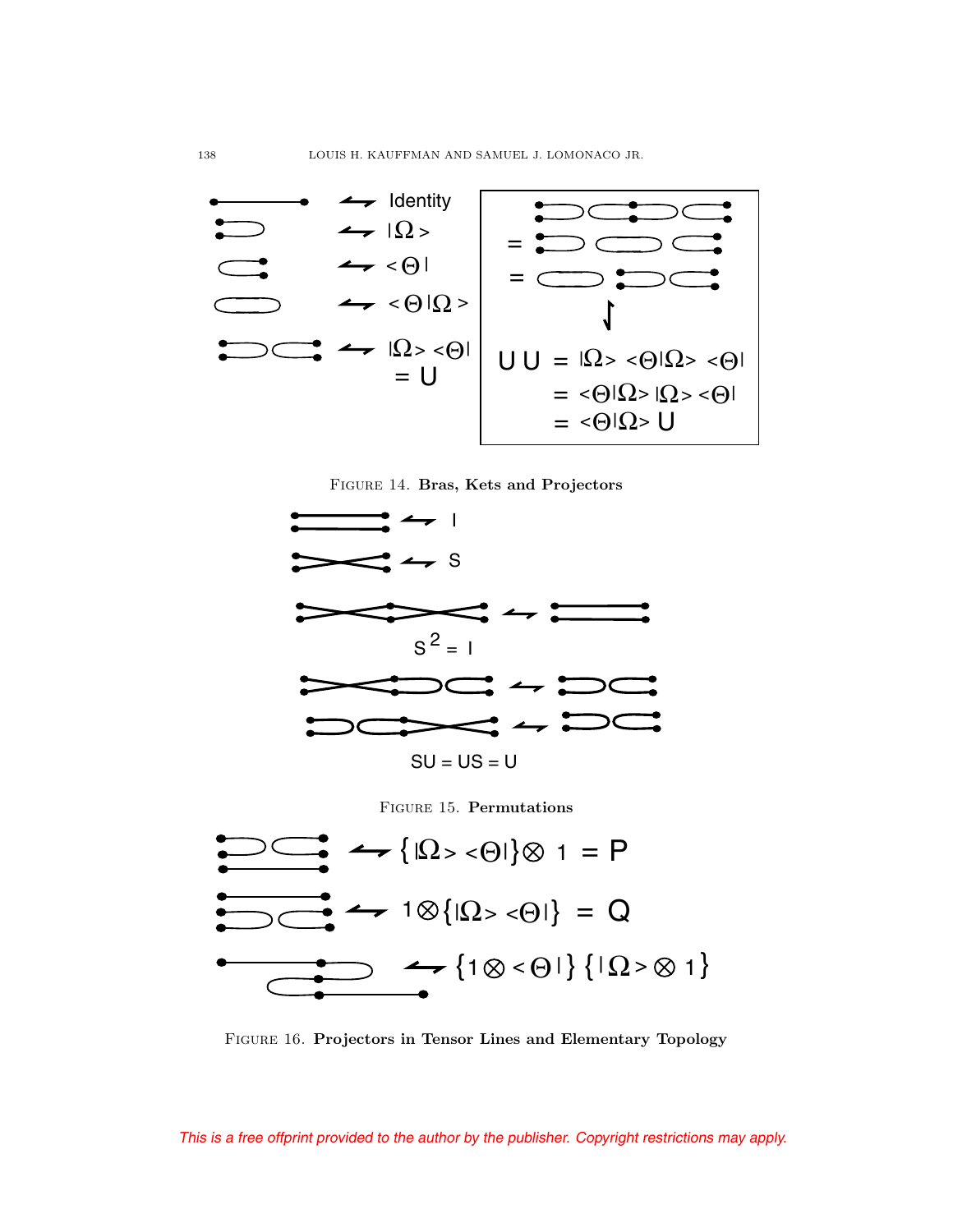Now view Figure 15. This Figure illustrates a morphism  $S$  in  $Cob[0]$  that requires two crossed line segments for its planar representation. Thus S can be regarded as a non-trivial permutation, and  $S^2 = I$  where I denotes the identity morphisms for a two-point row. From this example, it is clear that  $Cob[0]$  contains the structure of all the syymmetric groups and more. In fact, if we take the subcateogry of  $Cob[0]$  consisting of all morphisms from [n] to [n] for a fixed positive integer n, then this gives the well-known Brauer algebra (see [**13**]) extending the symmetric group by allowing any connections among the points in the two rows. In this sense, one could call Cob[0] the Brauer category. We shall return to this point of view later.

In this section, we shall be concentrating on the part of  $Cob[0]$  that does not involve permutations. This part can be characterized by those morphisms that can be represented by planar diagrams without crosssings between any of the line segments (the one-manifolds). We shall call this crossingless subcategory of  $Cob[0]$ the Temperley-Lieb Category and denote it by  $CatTL$ . In  $CatTL$  we have the subcategory  $TL[n]$  whose only objects are the row of n points and the empty object ∗, and whose morphisms can all be represented by configurations that embed in the plane as in the morphisms  $P$  and  $Q$  in Figure 16. Note that with the empty object  $*$ , the morphism whose diagram is a single loop appears in  $TL[n]$  and is taken to commute with all other morphisms.

The Temperley-Lieb Algebra,  $AlgTL[n]$  is generated by the morphisms in  $TL[n]$ that go from  $[n]$  to itself. Up to multiplication by the loop, the product (composition) of two such morphisms is another flat morphism from  $[n]$  to itself. For algebraic purposes the loop  $* \longrightarrow *$  is taken to be a scalar algebraic variable  $\delta$  that commutes with all elements in the algebra. Thus the equation

$$
UU = \langle \Theta | \Omega \rangle U.
$$

becomes

$$
UU=\delta U
$$

in the algebra. In the algebra we are allowed to add morphisms formally and this addition is taken to be commutative. Initially the algebra is taken with coefficients in the integers, but a different commutative ring of coefficients can be chosen and the value of the loop may be taken in this ring. For example, for quantum mechanical applications it is natural to work over the complex numbers. The multiplicative structure of  $AlgTL[n]$  can be described by generators and relations as follows: Let  $I_n$  denote the identity morphism from [n] to [n]. Let  $U_i$  denote the morphism from [n] to [n] that connects k with k for  $k < i$  and  $k > i + 1$  from one row to the other, and connects i to  $i + 1$  in each row. Then the algebra  $AlgTL[n]$  is generated by  $\{I_n, U_1, U_2, \cdots, U_{n-1}\}\$  with relations

$$
U_i^2 = \delta U_i
$$

$$
U_i U_{i+1} U_i = U_i
$$

$$
U_i U_j = U_j U_i : |i - j| > 1.
$$

These relations are illustrated for three strands in Figure 16. We leave the commuting relation for the reader to draw in the case where  $n$  is four or greater. For a proof that these are indeed all the relations, see [**52**].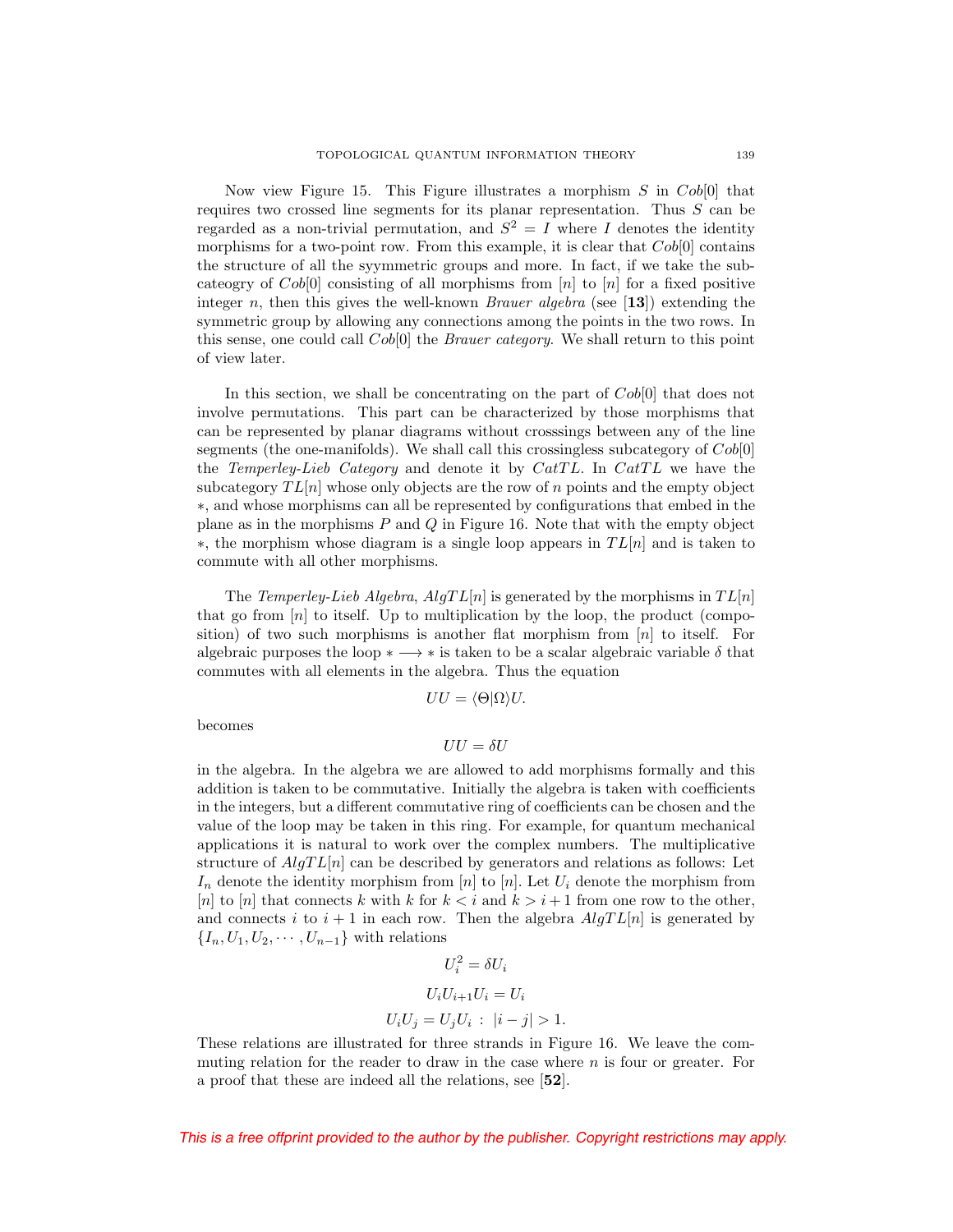Figures 16 and 17 indicate how the zero dimensional cobordism category contains structure that goes well beyond the usual Dirac formalism. By tensoring the ket–bra on one side or another by identity morphisms, we obtain the beginnings of the Temperley-Lieb algebra and the Temperley-Lieb category. Thus Figure 17 illustrates the morphisms  $P$  and  $Q$  obtained by such tensoring, and the relation  $PQP = P$  which is the same as  $U_1U_2U_1 = U_1$ 

Note the composition at the bottom of the Figure 17. Here we see a composition of the identity tensored with a ket, followed by a bra tensored with the identity. The diagrammatic for this association involves "straightening" the curved structure of the morphism to a straight line. In Figure 18 we have elaborated this situation even further, pointing out that in this category each of the morphisms  $\langle \Theta |$  and  $|\Omega \rangle$ can be seen, by straightening, as mappings from the generating object to itself. We have denoted these corresponding morphisms by  $\Theta$  and  $\Omega$  respectively. In this way there is a correspondence between morphisms  $p \otimes p \longrightarrow *$  and morphims  $p \longrightarrow p$ .

In Figure 18 we have illustrated the generalization of the straightening procedure of Figure 17. In Figure 17 the straightening occurs because the connection structure in the morphism of  $Cob[0]$  does not depend on the wandering of curves in diagrams for the morphisms in that category. Nevertheless, one can envisage a more complex interpretation of the morphisms where each one-manifold (line segment) has a label, and a multiplicity of morphisms can correspond to a single line segment. This is exactly what we expect in interpretations. For example, we can interpret the line segment  $[1] \longrightarrow [1]$  as a mapping from a vector space V to itself. Then  $[1] \longrightarrow [1]$  is the diagrammatic abstraction for  $V \longrightarrow V$ , and there are many instances of linear mappings from  $V$  to  $V$ .

At the vector space level there is a duality between mappings  $V \otimes V \longrightarrow \mathcal{C}$  and linear maps  $V \longrightarrow V$ . Specifically, let

$$
\{|0\rangle, \cdots, |m\rangle\}
$$

be a basis for V. Then  $\Theta: V \longrightarrow V$  is determined by

$$
\Theta|i\rangle = \Theta_{ij} |j\rangle
$$

(where we have used the Einstein summation convention on the repeated index  $j$ ) corresponds to the bra

$$
\langle \Theta|: V \otimes V \longrightarrow \mathcal{C}
$$

defined by

$$
\langle \Theta | ij \rangle = \Theta_{ij}.
$$

Given  $\langle \Theta | : V \otimes V \longrightarrow \mathcal{C}$ , we associate  $\Theta : V \longrightarrow V$  in this way.

Comparing with the diagrammatic for the category  $Cob[0]$ , we say that  $\Theta$ :  $V \longrightarrow V$  is obtained by *straightening* the mapping

$$
\langle \Theta | : V \otimes V \longrightarrow \mathcal{C}.
$$

Note that in this interpretation, the bras and kets are defined relative to the tensor product of V with itself and [2] is interpreted as  $V \otimes V$ . If we interpret [2] as a single vector space  $W$ , then the usual formalisms of bras and kets still pass over from the cobordism category.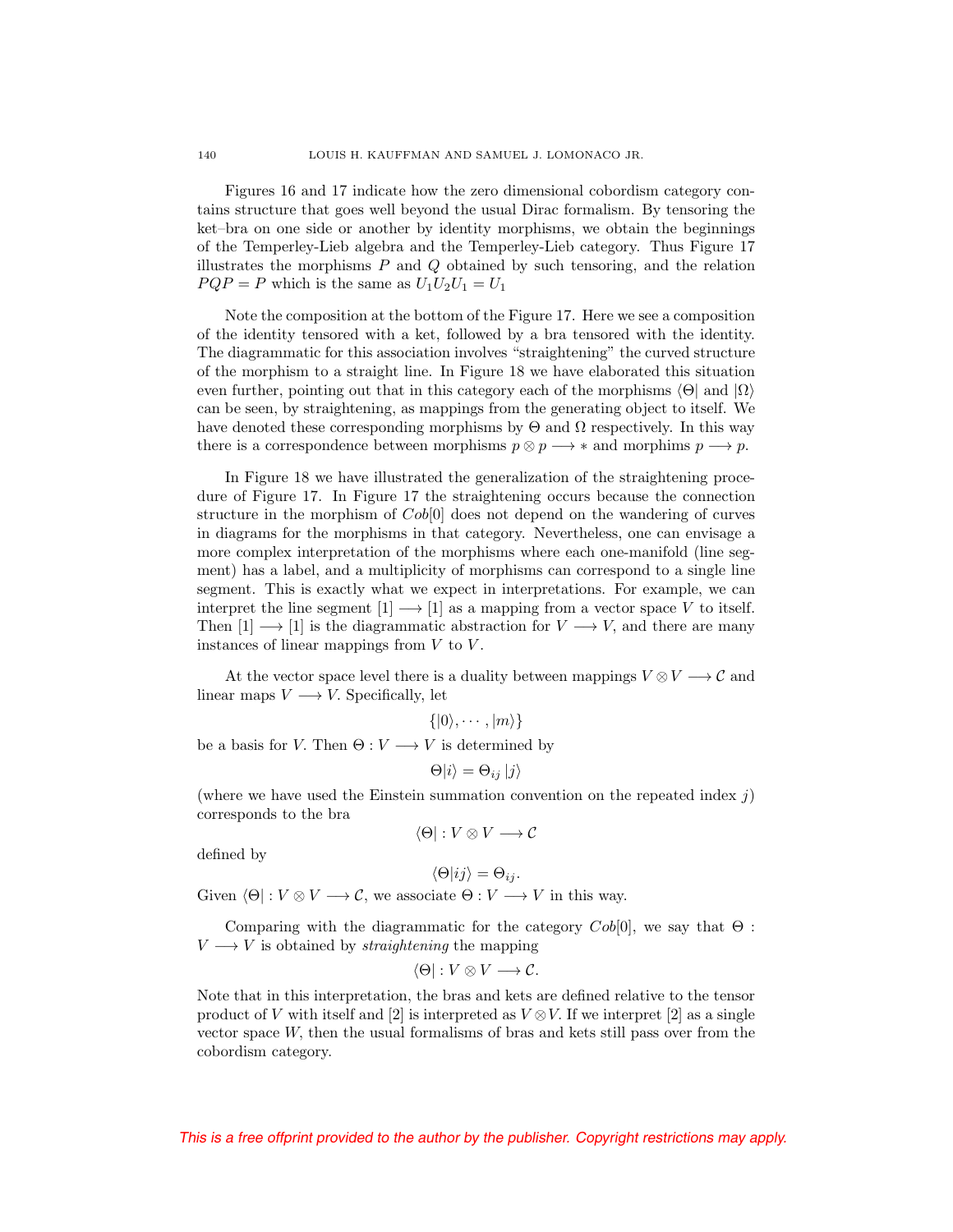

Figure 17. **The Basic Temperley-Lieb Relation**



Figure 18. **The Key to Teleportation**

Figure 18 illustrates the staightening of  $|\Theta\rangle$  and  $\langle\Omega|$ , and the straightening of a composition of these applied to  $|\psi\rangle$ , resulting in  $|\phi\rangle$ . In the left-hand part of the bottom of Figure 18 we illustrate the preparation of the tensor product  $|\Theta\rangle \otimes |\psi\rangle$ followed by a successful measurement by  $\langle \Omega |$  in the second two tensor factors. The resulting single qubit state, as seen by straightening, is  $|\phi\rangle = \Theta \circ \Omega |\psi\rangle$ .

From this, we see that it is possible to reversibly, indeed unitarily, transform a state  $|\psi\rangle$  via a combination of preparation and measurement just so long as the straightenings of the preparation and measurement  $(\Theta \text{ and } \Omega)$  are each invertible (unitary). This is the key to teleportation [**51, 20, 21**]. In the standard teleportation procedure one chooses the preparation  $\Theta$  to be (up to normalization) the 2 dimensional identity matrix so that  $|\theta\rangle = |00\rangle + |11\rangle$ . If the successful measurement  $\Omega$  is also the identity, then the transmitted state  $|\phi\rangle$  will be equal to  $|\psi\rangle$ . In general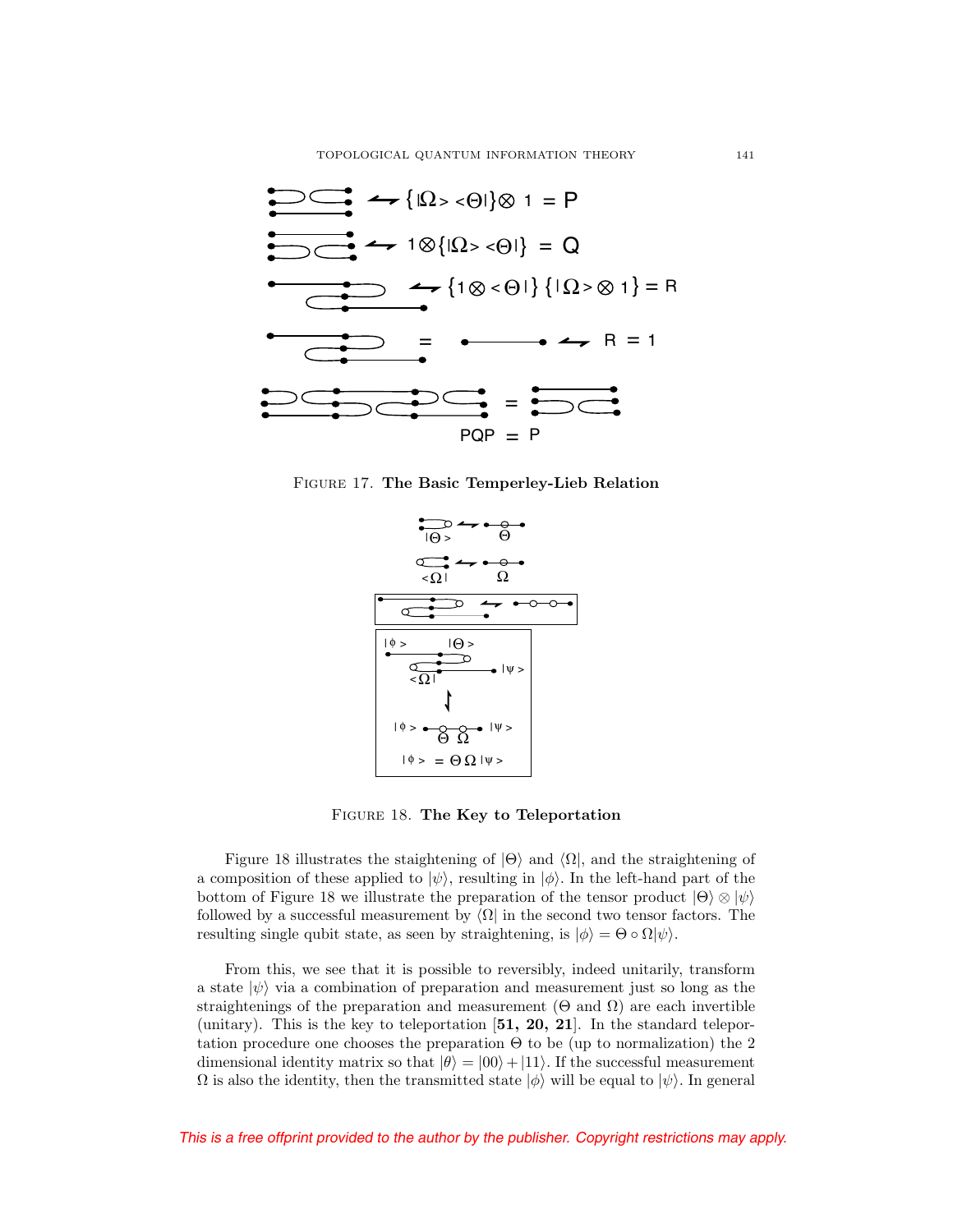

Figure 19. **Corbordisms of** 1**-Manifolds are Surfaces**

we will have  $|\phi\rangle = \Omega |\psi\rangle$ . One can then choose a basis of measurements  $|\Omega\rangle$ , each corresponding to a unitary transformation  $\Omega$  so that the recipient of the transmission can rotate the result by the inverse of  $\Omega$  to reconsitute  $|\psi\rangle$  if he is given the requisite information. This is the basic design of the teleportation procedure.

There is much more to say about the category  $Cob[0]$  and its relationship with quantum mechanics. We will stop here, and invite the reader to explore further. Later in this paper, we shall use these ideas in formulating our representations of the braid group. For now, we point out how things look as we move upward to  $Cob[n]$ for  $n > 0$ . In Figure 19 we show typical cobordisms (morphisms) in Cob[1] from two circles to one circle and from one circle to two circles. These are often called "pairs of pants". Their composition is a surface of genus one seen as a morphism from two circles to two circles. The bottom of the figure indicates a ket-bra in this dimension in the form of a mapping from one circle to one circle as a composition of a cobordism of a circle to the empty set and a cobordism from the empty set to a circle (circles bounding disks). As we go to higher dimensions the structure of cobordisms becomes more interesting and more complicated. It is remarkable that there is so much structure in the lowest dimensions of these categories.

### **10. Braiding and Topological Quantum Field Theory**

The purpose of this section is to discuss in a very general way how braiding is related to topological quantum field theory. In the section to follow, we will use the Temperley-Lieb recoupling theory to produce specfic unitary representations of the Artin braid group.

The ideas in the subject of topological quantum field theory (TQFT) are well expressed in the book [**6**] by Michael Atiyah and the paper [**88**] by Edward Witten. Here is Atiyah's definition: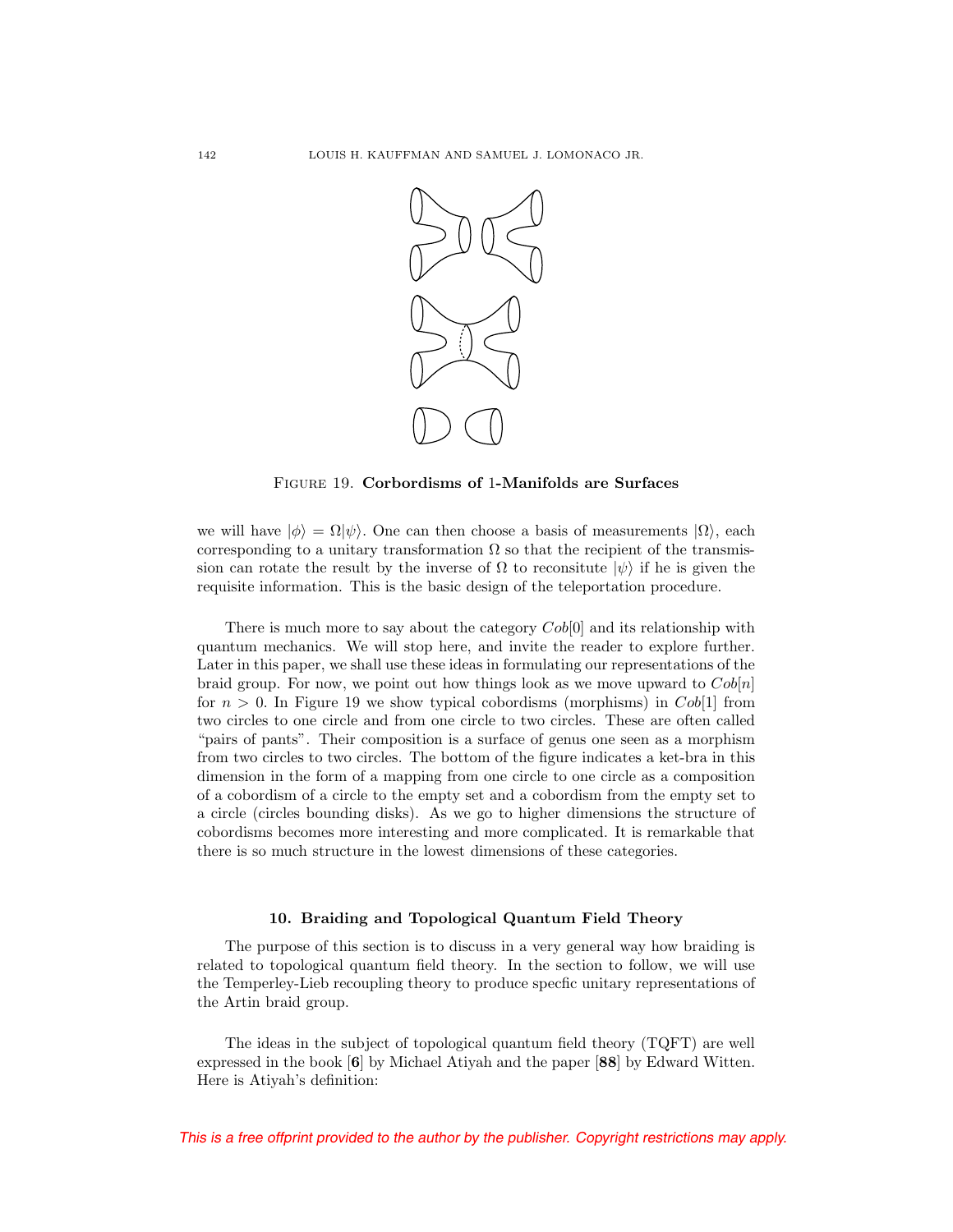**Definition.** A TQFT in dimension d is a functor  $Z(\Sigma)$  from the cobordism category  $Cob[d]$  to the category  $Vect$  of vector spaces and linear mappings which assigns

- (1) a finite dimensional vector space  $Z(\Sigma)$  to each compact, oriented d-dimensional manifold  $\Sigma$ ,
- (2) a vector  $Z(Y) \in Z(\Sigma)$  for each compact, oriented  $(d+1)$ -dimensional manifold Y with boundary  $\Sigma$ .
- (3) a linear mapping  $Z(Y) : Z(\Sigma_1) \longrightarrow Z(\Sigma_2)$  when Y is a  $(d+1)$ -manifold that is a cobordism between  $\Sigma_1$  and  $\Sigma_2$  (whence the boundary of Y is the union of  $\Sigma_1$  and  $-\Sigma_2$ .

The functor satisfies the following axioms.

- (1)  $Z(\Sigma^{\dagger}) = Z(\Sigma)^{\dagger}$  where  $\Sigma^{\dagger}$  denotes the manifold  $\Sigma$  with the opposite orientation and  $Z(\Sigma)^{\dagger}$  is the dual vector space.
- (2)  $Z(\Sigma_1 \cup \Sigma_2) = Z(\Sigma_1) \otimes Z(\Sigma_2)$  where  $\cup$  denotes disjoint union.
- (3) If  $Y_1$  is a cobordism from  $\Sigma_1$  to  $\Sigma_2$ ,  $Y_2$  is a cobordism from  $\Sigma_2$  to  $\Sigma_3$  and Y is the composite cobordism  $Y = Y_1 \cup_{\Sigma_2} Y_2$ , then

$$
Z(Y) = Z(Y_2) \circ Z(Y_1) : Z(\Sigma_1) \longrightarrow Z(\Sigma_2)
$$

is the composite of the corresponding linear mappings.

- (4)  $Z(\phi) = C$  (C denotes the complex numbers) for the empty manifold  $\phi$ .
- (5) With  $\Sigma \times I$  (where I denotes the unit interval) denoting the identity cobordism from  $\Sigma$  to  $\Sigma$ ,  $Z(\Sigma \times I)$  is the identity mapping on  $Z(\Sigma)$ .

Note that, in this view a TQFT is basically a functor from the cobordism categories defined in the last section to Vector Spaces over the complex numbers. We have already seen that in the lowest dimensional case of cobordisms of zerodimensional manifolds, this gives rise to a rich structure related to quatum mechanics and quantum information theory. The remarkable fact is that the case of three-dimensions is also related to quantum theory, and to the lower-dimensional versions of the TQFT. This gives a significant way to think about three-manifold invariants in terms of lower dimensional patterns of interaction. Here follows a brief description.

Regard the three-manifold as a union of two handlebodies with boundary an orientable surface  $S<sub>g</sub>$  of genus g. The surface is divided up into trinions as illustrated in Figure 20. A trinion is a surface with boundary that is topologically equivalent to a sphere with three punctures. The trinion constitutes, in itself a cobordism in  $Cob[1]$  from two circles to a single circle, or from a single circle to two circles, or from three circles to the empty set. The pattern of a trinion is a trivalent graphical vertex, as illustrated in Figure 20. In that figure we show the trivalent vertex graphical pattern drawn on the surface of the trinion, forming a graphical pattern for this combordism. It should be clear from this figure that any cobordism in  $Cob[1]$  can be diagrammed by a trivalent graph, so that the category of trivalent graphs (as morphisms from ordered sets of points to ordered sets of points) has an image in the category of cobordisms of compact one-dimensional manifolds. Given a surface  $S$  (possibly with boundary) and a decomposition of that surface into triions, we associate to it a trivalent graph  $G(S, t)$  where t denotes the particular trinion decomposition.

In this correspondence, distinct graphs can correspond to topologically identical cobordisms of circles, as illustrated in Figure 22. It turns out that the graphical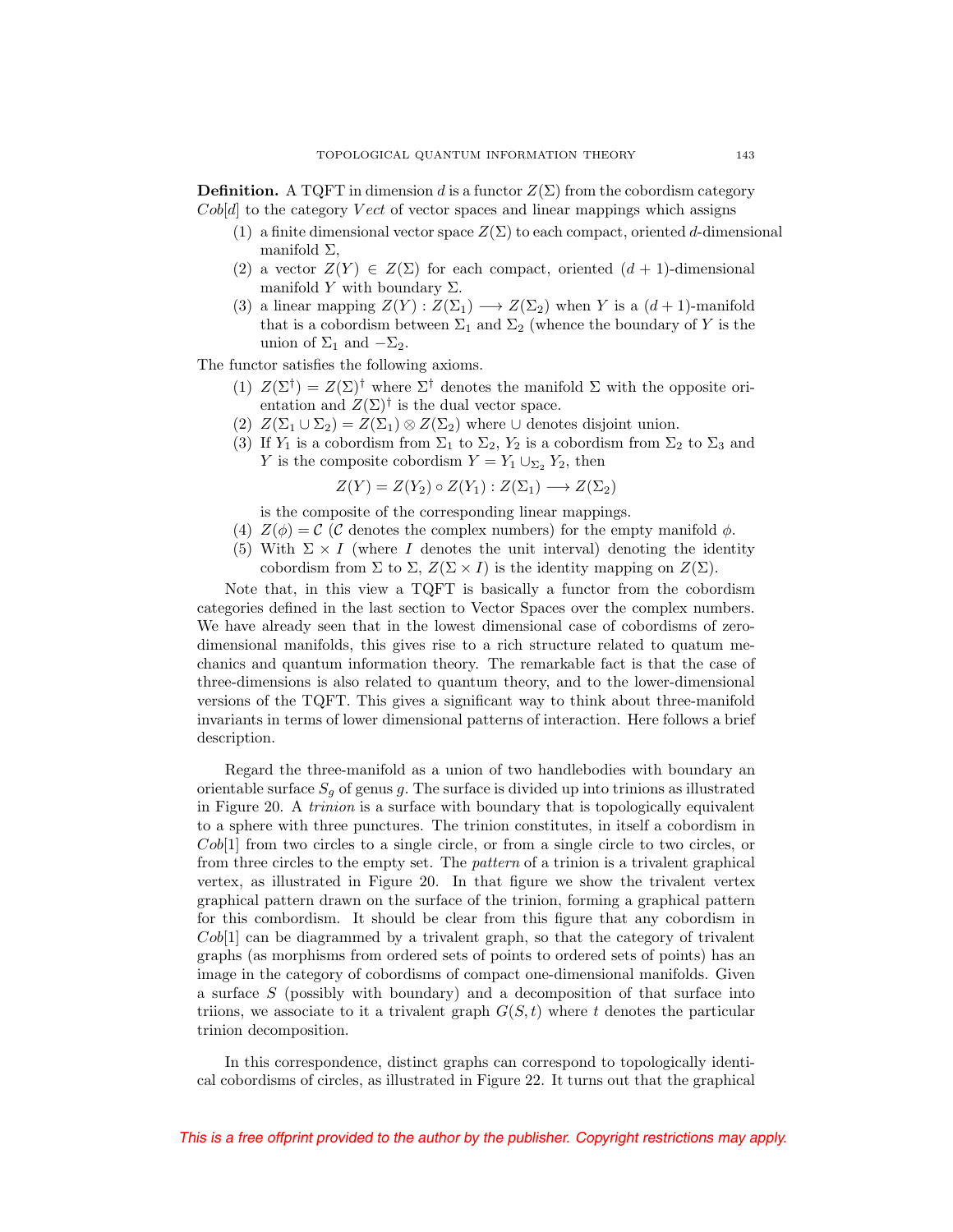

Figure 20. **Decomposition of a Surface into Trinions**



Figure 21. **Trivalent Vectors**

structure is important, and that it is extraordinarily useful to articulate transformations between the graphs that correspond to the homeomorphisms of the corresponding surfaces. The beginning of this structure is indicated in the bottom part of Figure 22.

In Figure 23 we illustrate another feature of the relationship betweem surfaces and graphs. At the top of the figure we indicate a homeomorphism between a twisted trinion and a standard trinion. The homeomorphism leaves the ends of the trinion (denoted  $A, B$  and  $C$ ) fixed while undoing the internal twist. This can be accomplished as an ambient isotopy of the embeddings in three dimensional space that are indicated by this figure. Below this isotopy we indicate the corresponding graphs. In the graph category there will have to be a transformation between a braided and an unbraided trivalent vertex that corresponds to this homeomorphism.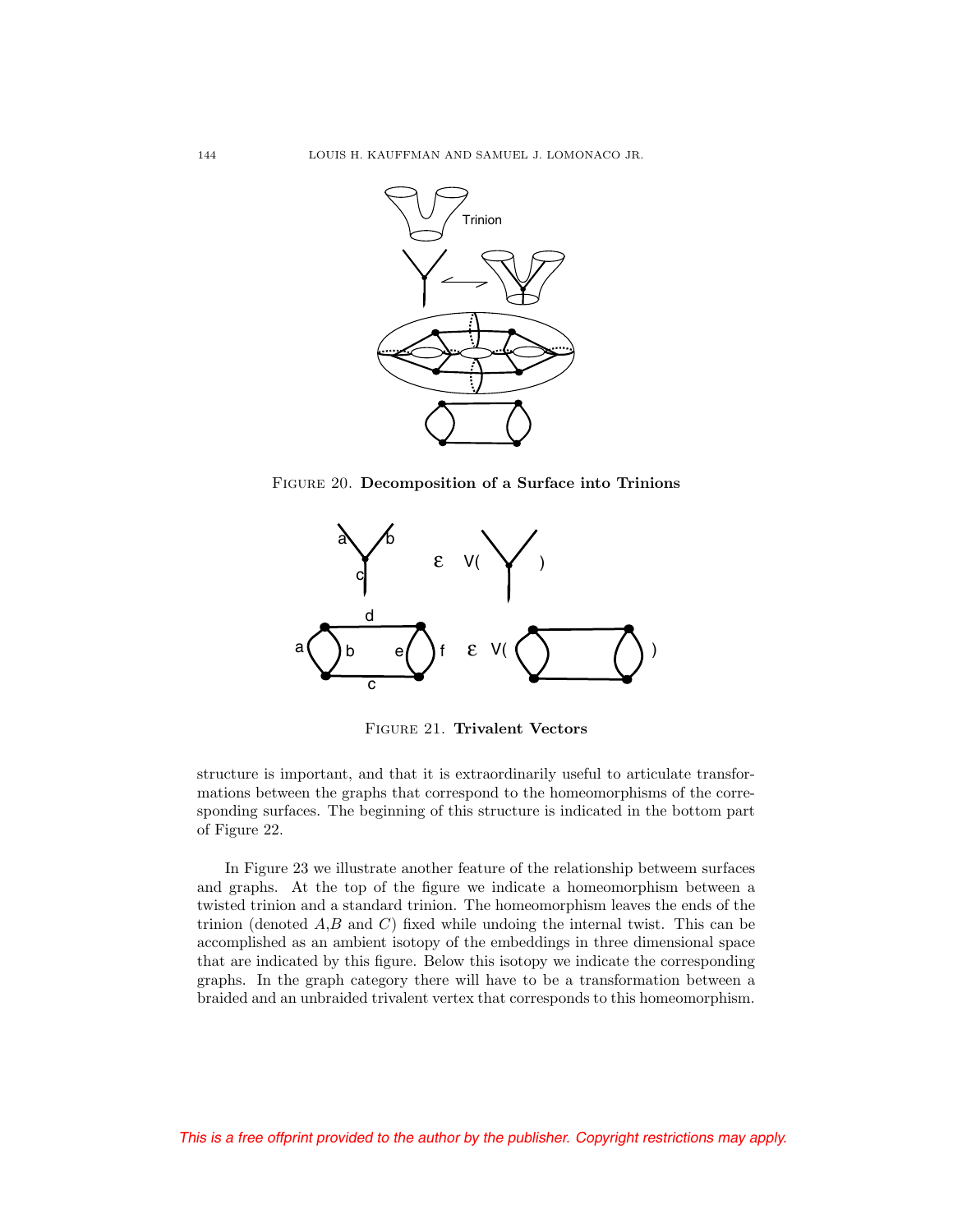

Figure 22. **Trinion Associativity**



Figure 23. **Tube Twist**

From the point of view that we shall take in this paper, the key to the mathematical structure of three-dimensional TQFT lies in the trivalent graphs, including the braiding of grapical arcs. We can think of these braided graphs as representing idealized Feynman diagrams, with the trivalent vertex as the basic particle interaction vertex, and the braiding of lines representing an interaction resulting from an exchange of particles. In this view one thinks of the particles as moving in a two-dimensional medium, and the diagrams of braiding and trivalent vertex interactions as indications of the temporal events in the system, with time indicated in the direction of the morphisms in the category. Adding such graphs to the category of knots and links is an extension of the tangle category where one has already extended braids to allow any embedding of strands and circles that start in n ordered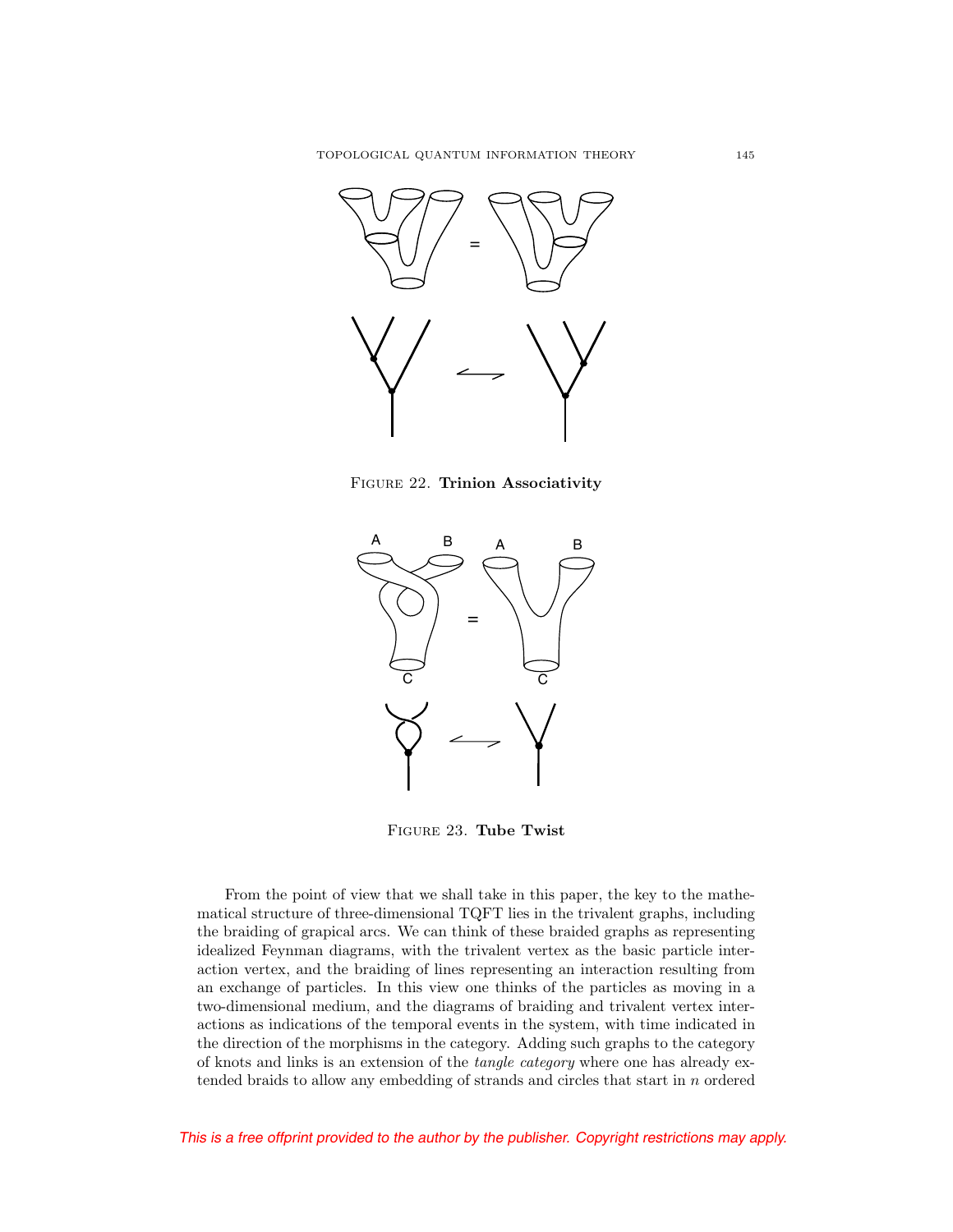points and end in m ordered points. The tangle category includes the braid category and the Temperley-Lieb category. These are both included in the category of braided trivalent graphs.

Thinking of the basic trivalent vertex as the form of a particle interaction there will be a set of particle states that can label each arc incident to the vertex. In Figure 21 we illustrate the labeling of the trivalent graphs by such particle states. In the next two sections we will see specific rules for labeling such states. Here it suffices to note that there will be some restrictions on these labels, so that a trivalent vertex has a set of possible labelings. Similarly, any trivalent graph will have a set of admissible labelings. These are the possible particle processes that this graph can support. We take the set of admissible labelings of a given graph  $G$  as a basis for a vector space  $V(G)$  over the complex numbers. This vector space is the space of processes associated with the graph  $G$ . Given a surface  $S$  and a decomposition  $t$ of the surface into trinions, we have the associated graph  $G(S, t)$  and hence a vector space of processes  $V(G(S, t))$ . It is desirable to have this vector space independent of the particular decomposition into trinions. If this can be accomplished, then the set of vector spaces and linear mappings associated to the surfaces can consitute a functor from the category of cobordisms of one-manifolds to vector spaces, and hence gives rise to a one-dimensional topological quantum field theory. To this end we need some properties of the particle interactions that will be described below.

A spin network is, by definition a lableled trivalent graph in a category of graphs that satisfy the properties outlined in the previous paragraph. We shall detail the requirements below.

The simplest case of this idea is C. N. Yang's original interpretation of the Yang-Baxter equation [**90**]. Yang articulated a quantum field theory in one dimension of space and one dimension of time in which the  $R$ -matrix giving the scattering ampitudes for an interaction of two particles whose (let us say) spins corresponded to the matrix indices so that  $R_{ab}^{cd}$  is the amplitude for particles of spin a and spin  $b$  to interact and produce particles of spin c and d. Since these interactions are between particles in a line, one takes the convention that the particle with spin a is to the left of the particle with spin b, and the particle with spin c is to the left of the particle with spin  $d$ . If one follows the concatenation of such interactions, then there is an underlying permutation that is obtained by following strands from the bottom to the top of the diagram (thinking of time as moving up the page). Yang designed the Yang-Baxter equation for  $R$  so that the amplitudes for a composite process depend only on the underlying permutation corresponding to the process and not on the individual sequences of interactions.

In taking over the Yang-Baxter equation for topological purposes, we can use the same interpretation, but think of the diagrams with their under- and overcrossings as modeling events in a spacetime with two dimensions of space and one dimension of time. The extra spatial dimension is taken in displacing the woven strands perpendicular to the page, and allows us to use braiding operators  $R$  and  $R^{-1}$  as scattering matrices. Taking this picture to heart, one can add other particle properties to the idealized theory. In particular one can add fusion and creation vertices where in fusion two particles interact to become a single particle and in creation one particle changes (decays) into two particles. These are the trivalent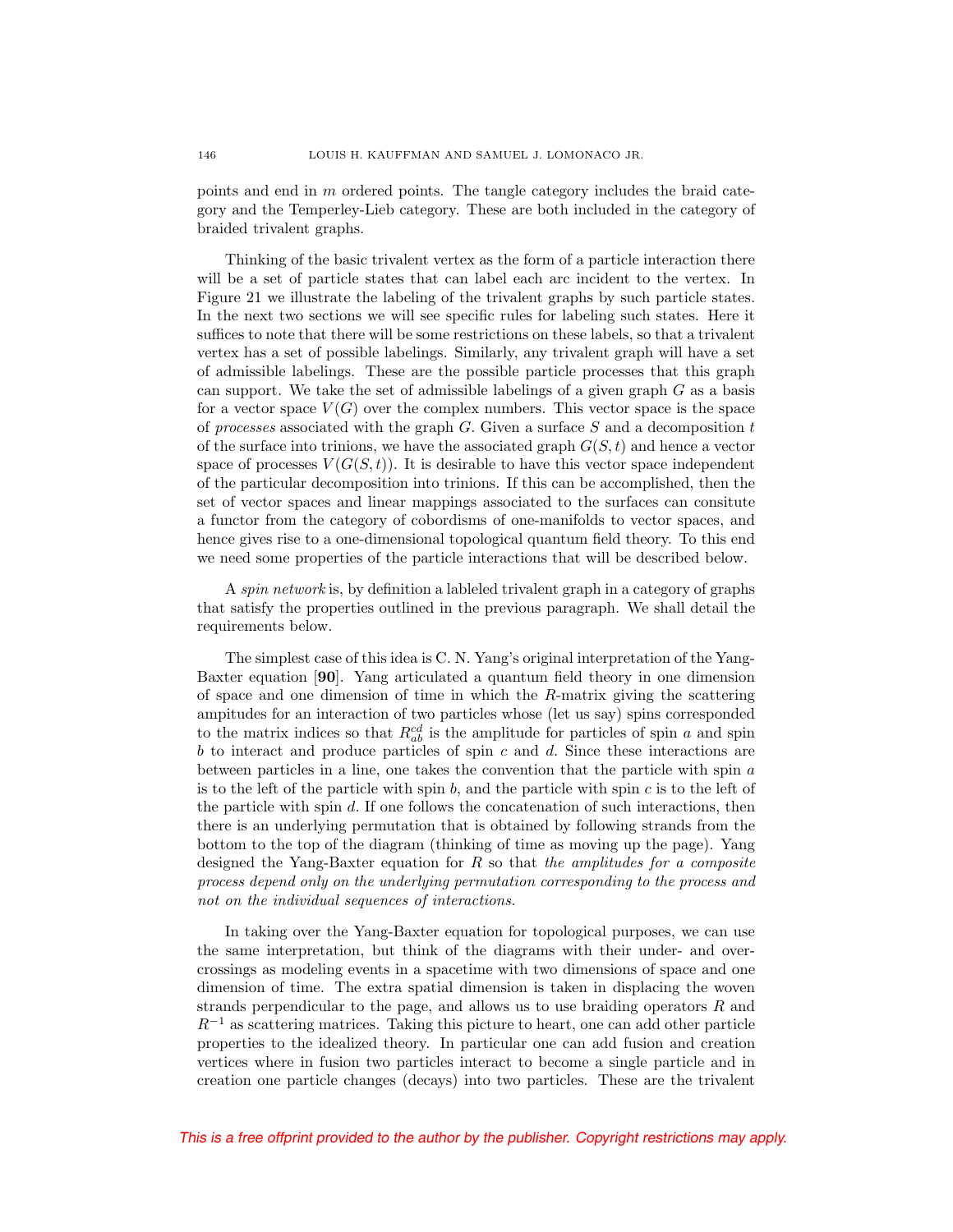

Figure 24. **Creation and Fusion**



Figure 25. **Yang Baxter Equation**

vertices discussed above. Matrix elements corresponding to trivalent vertices can represent these interactions. See Figure 24.

Once one introduces trivalent vertices for fusion and creation, there is the question how these interactions will behave in respect to the braiding operators. There will be a matrix expression for the compositions of braiding and fusion or creation as indicated in Figure 25. Here we will restrict ourselves to showing the diagrammatics with the intent of giving the reader a flavor of these structures. It is natural to assume that braiding intertwines with creation as shown in Figure 27 (similarly with fusion). This intertwining identity is clearly the sort of thing that a topologist will love, since it indicates that the diagrams can be interpreted as embeddings of graphs in three-dimensional space, and it fits with our interpretation of the vertices in terms of trinions. Figure 25 illustrates the Yang-Baxter equation. The intertwining identity is an assumption like the Yang-Baxter equation itself, that simplifies the mathematical structure of the model.

It is to be expected that there will be an operator that expresses the recoupling of vertex interactions as shown in Figure 28 and labeled by Q. This corresponds to the associativity at the level of trinion combinations shown in Figure 22. The actual formalism of such an operator will parallel the mathematics of recoupling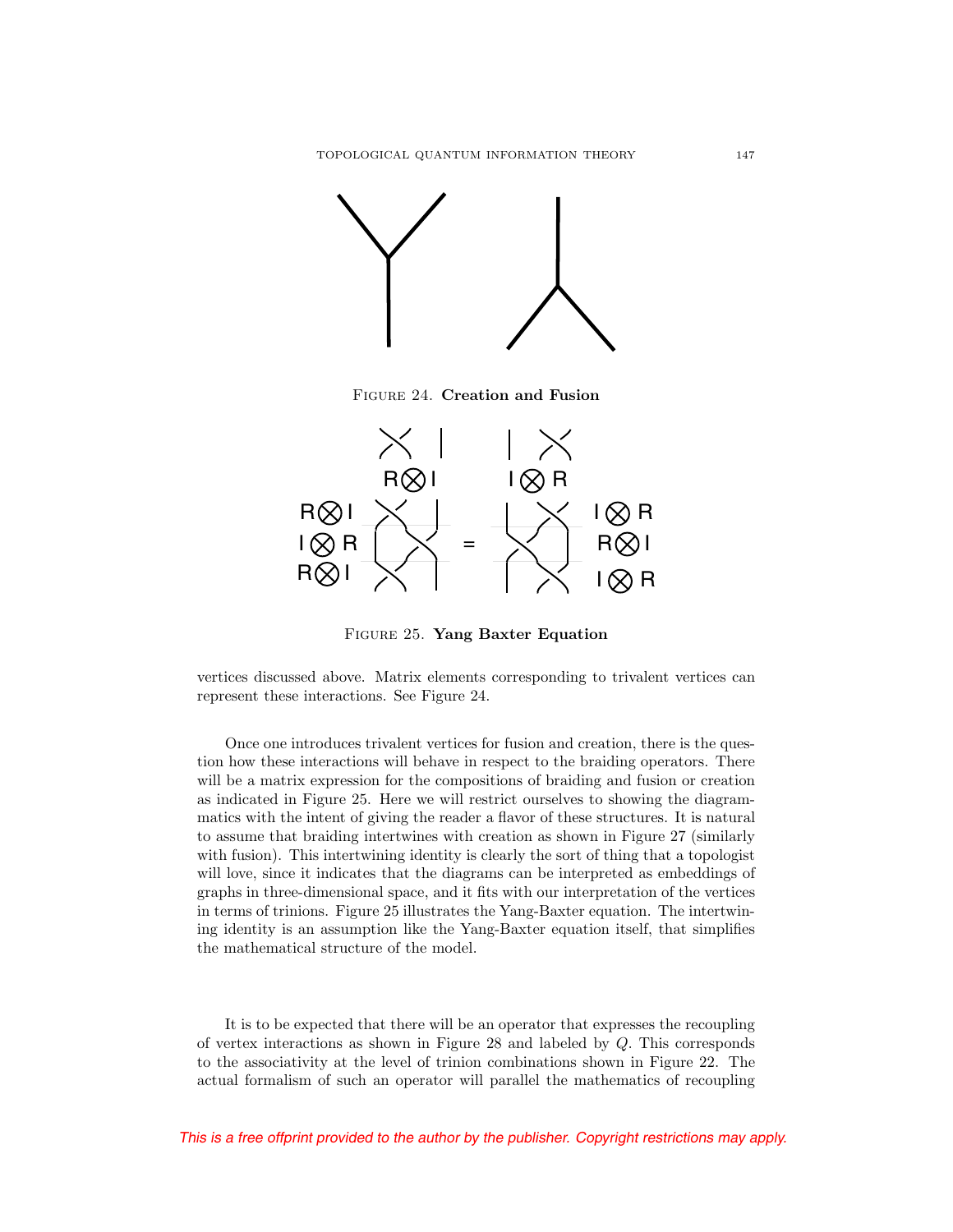

Figure 26. **Braiding**



Figure 27. **Intertwining**



Figure 28. **Recoupling**

for angular momentum. See for example [**39**]. If one just considers the abstract structure of recoupling then one sees that for trees with four branches (each with a single root) there is a cycle of length five as shown in Figure 29. One can start with any pattern of three vertex interactions and go through a sequence of five recouplings that bring one back to the same tree from which one started. It is a natural simplifying axiom to assume that this composition is the identity mapping. This axiom is called the pentagon identity.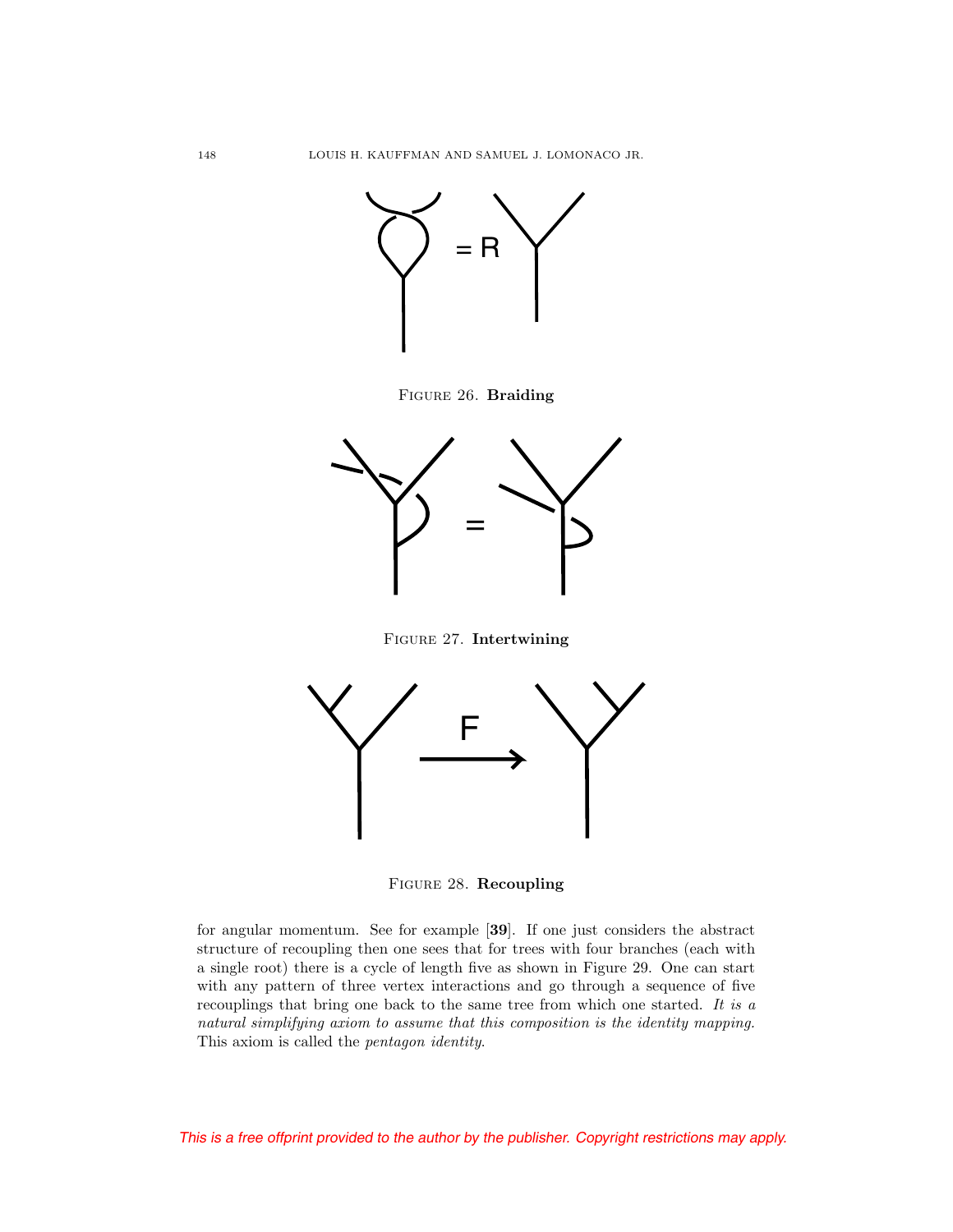

Figure 29. **Pentagon Identity**



Figure 30. **Hexagon Identity**

Finally there is a hexagonal cycle of interactions between braiding, recoupling and the intertwining identity as shown in Figure 30. One says that the interactions satisfy the hexagon identity if this composition is the identity.

A graphical three-dimensional topological quantum field theory is an algebra of interactions that satisfies the Yang-Baxter equation, the intertwining identity, the pentagon identity and the hexagon identity. There is not room in this summary to detail the way that these properties fit into the topology of knots and threedimensional manifolds, but a sketch is in order. For the case of topological quantum field theory related to the group  $SU(2)$  there is a construction based entirely on the combinatorial topology of the bracket polynomial (See Sections 7,9 and 10 of this article.). See [**44, 39**] for more information on this approach.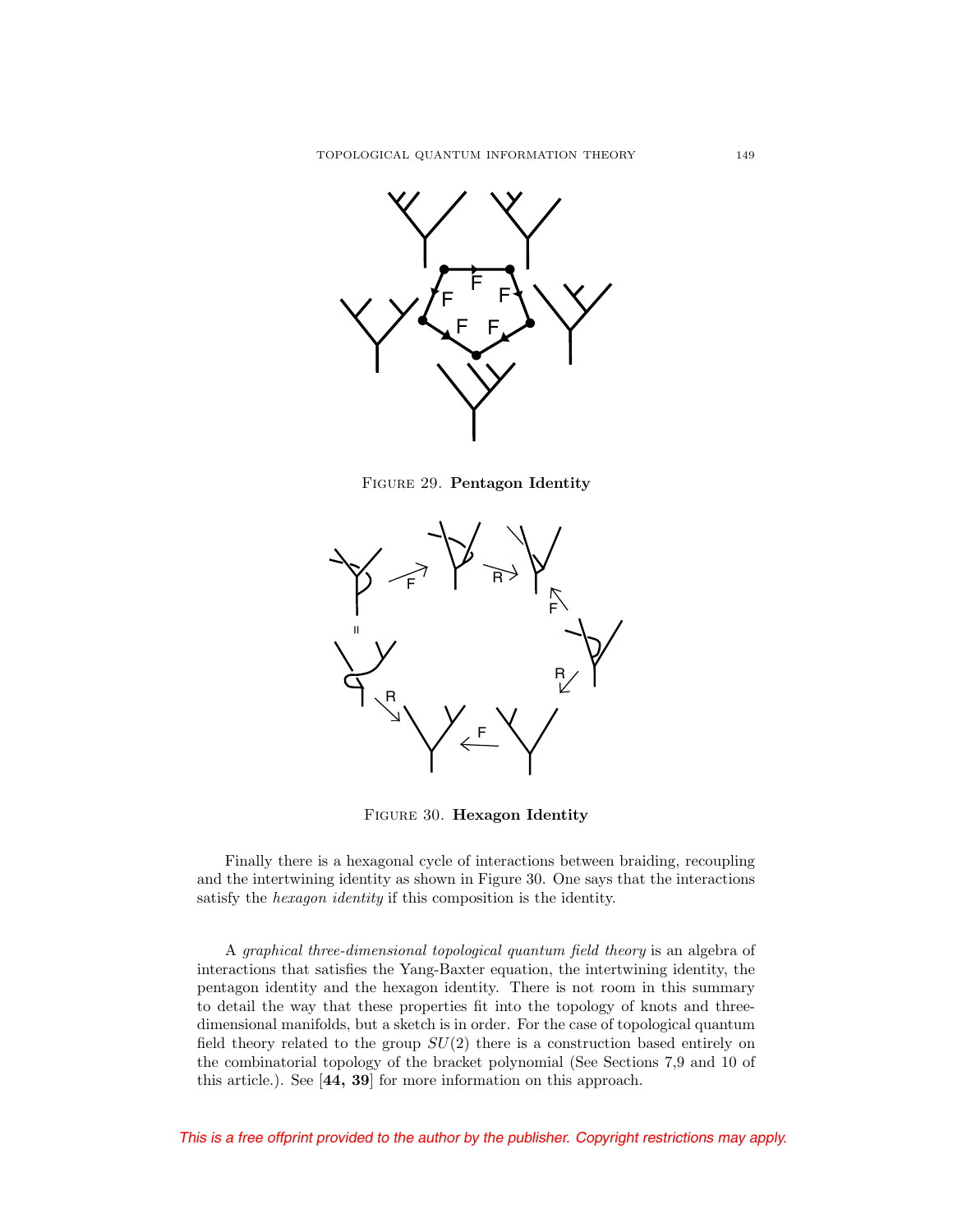Now return to Figure 20 where we illustrate trinions, shown in relation to a trivalent vertex, and a surface of genus three that is decomposed into four trinions. It turns out that the vector space  $V(S_q) = V(G(S_q, t))$  to a surface with a trinion decomposition as t described above, and defined in terms of the graphical topological quantum field theory, does not depend upon the choice of trinion decomposition. This independence is guaranteed by the braiding, hexagon and pentagon identities. One can then associate a well-defined vector  $|M\rangle$  in  $V(S_q)$  whenenver M is a three manifold whose boundary is  $S_g$ . Furthermore, if a closed three-manifold  $M^3$  is decomposed along a surface  $S_g$  into the union of  $M_-\,$  and  $M_+\,$  where these parts are otherwise disjoint three-manifolds with boundary  $S_g$ , then the inner product  $I(M) = \langle M_- | M_+ \rangle$  is, up to normalization, an invariant of the three-manifold  $M_3$ . With the definition of graphical topological quantum field theory given above, knots and links can be incorporated as well, so that one obtains a source of invariants  $I(M^3, K)$  of knots and links in orientable three-manifolds. Here we see the uses of the relationships that occur in the higher dimensional cobordism categories, as descirbed in the previous section.

The invariant  $I(M^3, K)$  can be formally compared with the Witten [88] integral

$$
Z(M^3, K) = \int DA e^{(ik/4\pi)S(M, A)} W_K(A).
$$

It can be shown that up to limits of the heuristics,  $Z(M,K)$  and  $I(M^3,K)$  are essentially equivalent for appropriate choice of gauge group and corresponding spin networks.

By these graphical reformulations, a three-dimensional  $TQFT$  is, at base, a highly simplified theory of point particle interactions in  $2+1$  dimensional spacetime. It can be used to articulate invariants of knots and links and invariants of three manifolds. The reader interested in the  $SU(2)$  case of this structure and its implications for invariants of knots and three manifolds can consult [**39, 44, 66, 19, 71**]. One expects that physical situations involving  $2+1$  spacetime will be approximated by such an idealized theory. There are also applications to  $3 + 1$  quantum gravity [**7, 8, 53**]. Aspects of the quantum Hall effect may be related to topological quantum field theory [**87**]. One can study a physics in two dimensional space where the braiding of particles or collective excitations leads to non-trival representations of the Artin braid group. Such particles are called Anyons. Such  $TQFT$  models would describe applicable physics. One can think about applications of anyons to quantum computing along the lines of the topoological models described here.

A key point in the application of  $TQFT$  to quantum information theory is contained in the structure illustrated in Figure 31. There we show a more complex braiding operator, based on the composition of recoupling with the elementary braiding at a vertex. (This structure is implicit in the Hexagon identity of Figure 30.) The new braiding operator is a source of unitary representations of braid group in situations (which exist mathematically) where the recoupling transformations are themselves unitary. This kind of pattern is utilized in the work of Freedman and collaborators [**27, 28, 29, 30, 31**] and in the case of classical angular momentum formalism has been dubbed a "spin-network quantum simlator" by Rasetti and collaborators [**68, 69**]. In the next section we show how certain natural deformations

150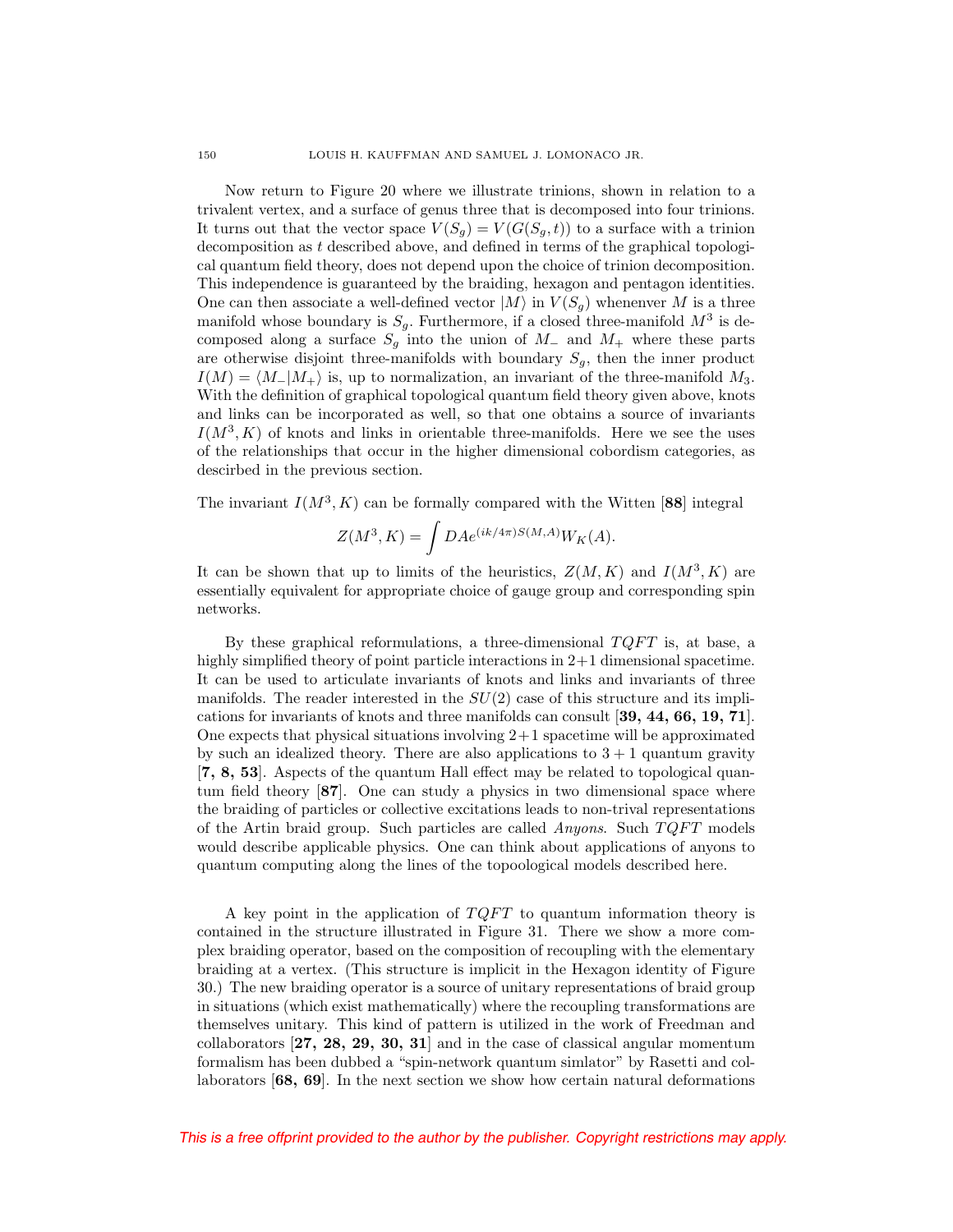

Figure 31. **A More Complex Braiding Operator**

[**39**] of Penrose spin networks [**73**] can be used to produce these unitary representations of the Artin braid group and the corresponding models for anyonic topological quantum computation.

## **11. Spin Networks and Temperley-Lieb Recoupling Theory**

In this section we discuss a combinatorial construction for spin networks that generalizes the original construction of Roger Penrose. The result of this generalization is a structure that satisfies all the properties of a graphical  $TQFT$  as described in the previous section, and specializes to classical angular momentum recoupling theory in the limit of its basic variable. The construction is based on the properties of the bracket polynomial (as already described in Section 4). A complete description of this theory can be found in the book "Temperley-Lieb Recoupling Theory and Invariants of Three-Manifolds" by Kauffman and Lins [**39**].

The "q-deformed" spin networks that we construct here are based on the bracket polynomial relation. View Figure 32 and Figure 33.

In Figure 32 we indicate how the basic projector  $\stackrel{\perp}{\leftarrow}$  (symmetrizer, Jones-Wenzl projector) is constructed on the basis of the bracket polynomial expansion. In this technology a symmetrizer is a sum of tangles on  $n$  strands (for a chosen integer n). The tangles are made by summing over braid lifts of permutations in the symmetric group on  $n$  letters, as indicated in Figure 32. Each elementary braid is then expanded by the bracket polynomial relation as indicated in Figure 32 so that the resulting sum consists of flat tangles without any crossings (these can be viewed as elements in the Temperley-Lieb algebra). The projectors have the property that the concatenation of a projector with itself is just that projector, and if you tie two lines on the top or the bottom of a projector together, then the evaluation is zero. This general definition of projectors is very useful for this theory. The two-strand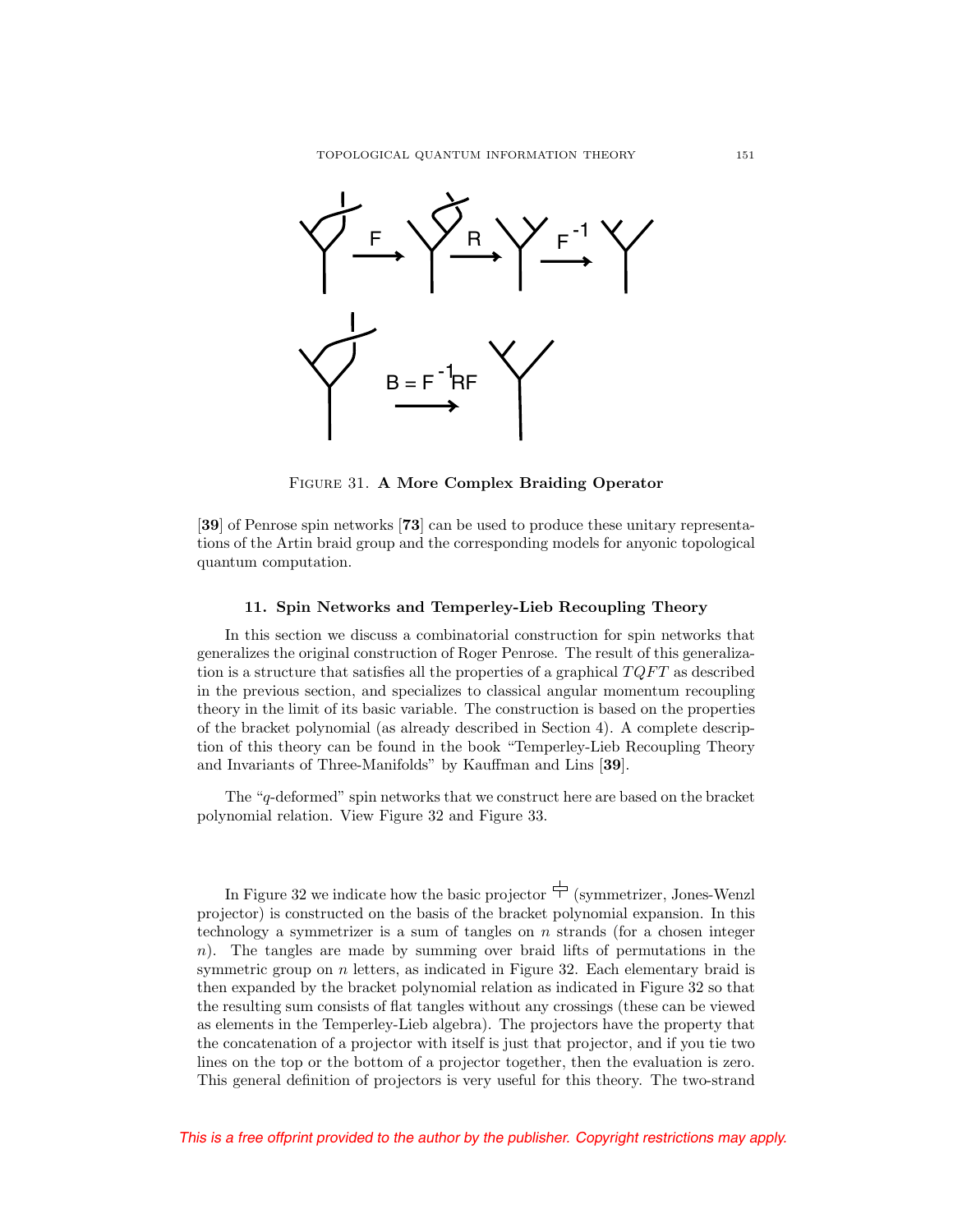

Figure 32. **Basic Projectors**



Figure 33. **Two Strand Projector**

projector is shown in Figure 33. Here the formula for that projector is particularly simple. It is the sum of two parallel arcs and two turn-around arcs (with coefficient  $-1/d$ , with  $d = -A^2 - A^{-2}$  is the loop value for the bracket polynomial. Figure 33 also shows the recursion formula for the general projector. This recursion formula is due to Jones and Wenzl and the projector in this form, developed as a sum in the Temperley–Lieb algebra (see Section 5 of this paper), is usually known as the Jones–Wenzl projector.

The projectors are combinatorial analogs of irreducible representations of a group (the original spin nets were based on  $SU(2)$  and these deformed nets are based on the corresponding quantum group to  $SU(2)$ ). As such the reader can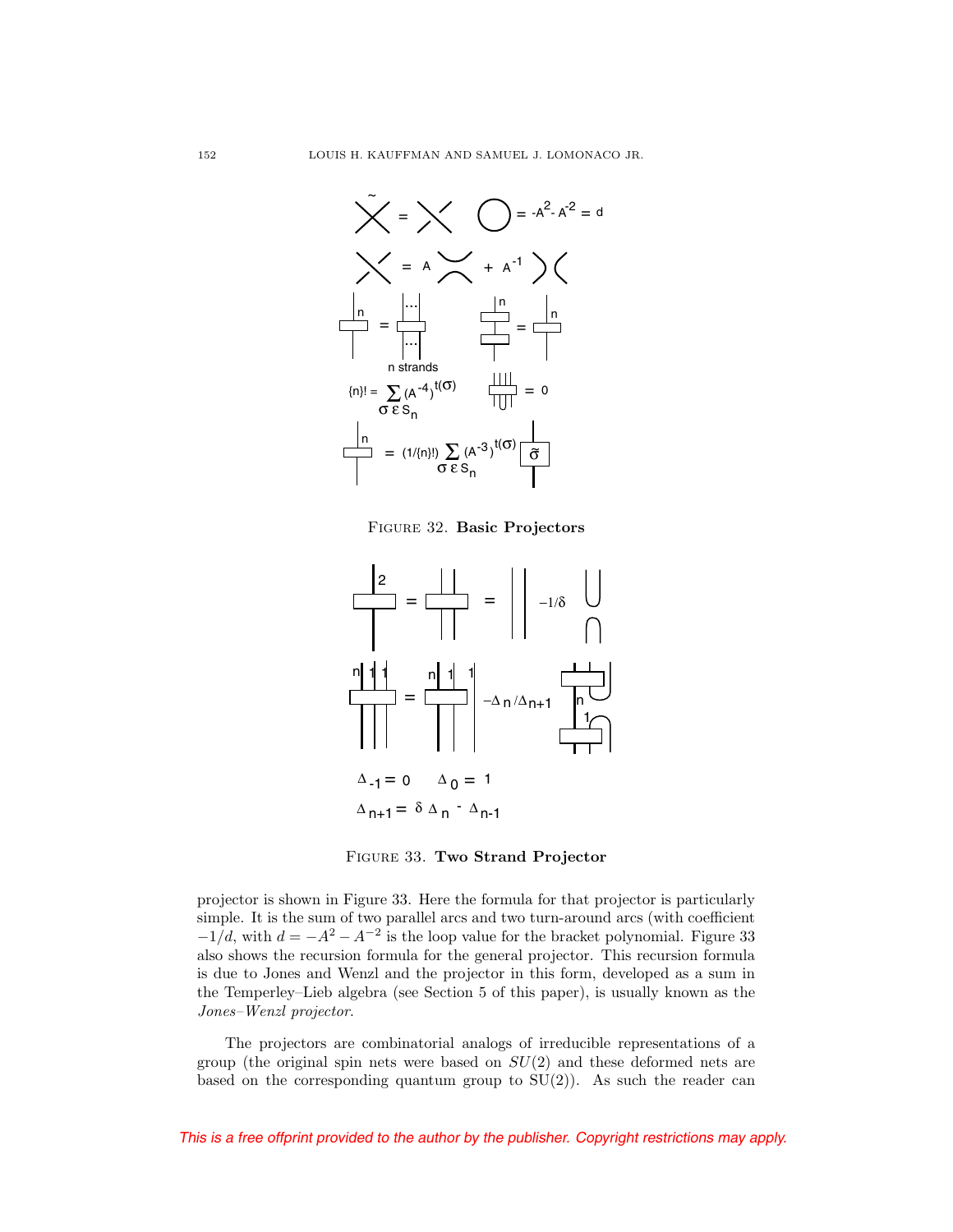

Figure 34. **Vertex**

think of them as "particles". The interactions of these particles are governed by how they can be tied together into three-vertices. See Figure 34. In Figure 34 we show how to tie three projectors, of  $a, b, c$  strands respectively, together to form a three-vertex. In order to accomplish this interaction, we must share lines between them as shown in that figure so that there are non-negative integers  $i, j, k$  so that  $a = i + j$ ,  $b = j + k$ ,  $c = i + k$ . This is equivalent to the condition that  $a + b + c$  is even and that the sum of any two of  $a, b, c$  is greater than or equal to the third. For example  $a + b \geq c$ . One can think of the vertex as a possible particle interaction where  $[a]$  and  $[b]$  interact to produce  $[c]$ . That is, any two of the legs of the vertex can be regarded as interacting to produce the third leg.

There is a basic orthogonality of three vertices as shown in Figure 35. Here if we tie two three-vertices together so that they form a "bubble" in the middle, then the resulting network with labels  $a$  and  $b$  on its free ends is a multiple of an a-line (meaning a line with an a-projector on it) or zero (if  $a$  is not equal to  $b$ ). The multiple is compatible with the results of closing the diagram in the equation of Figure 35 so the two free ends are identified with one another. On closure, as shown in the figure, the left hand side of the equation becomes a Theta graph and the right hand side becomes a multiple of a "delta" where  $\Delta_a$  denotes the bracket polynomial evaluation of the a-strand loop with a projector on it. The  $\Theta(a, b, c)$ denotes the bracket evaluation of a theta graph made from three trivalent vertices and labeled with  $a, b, c$  on its edges.

There is a recoupling formula in this theory in the form shown in Figure 36. Here there are "6-j symbols", recoupling coefficients that can be expressed, as shown in Figure 36, in terms of tetrahedral graph evaluations and theta graph evaluations. The tetrahedral graph is shown in Figure 37. One derives the formulas for these coefficients directly from the orthogonality relations for the trivalent vertices by closing the left hand side of the recoupling formula and using orthogonality to evaluate the right hand side. This is illustrated in Figure 38. The reader should be advised that there are specific calculational formulas for the theta and tetrahedral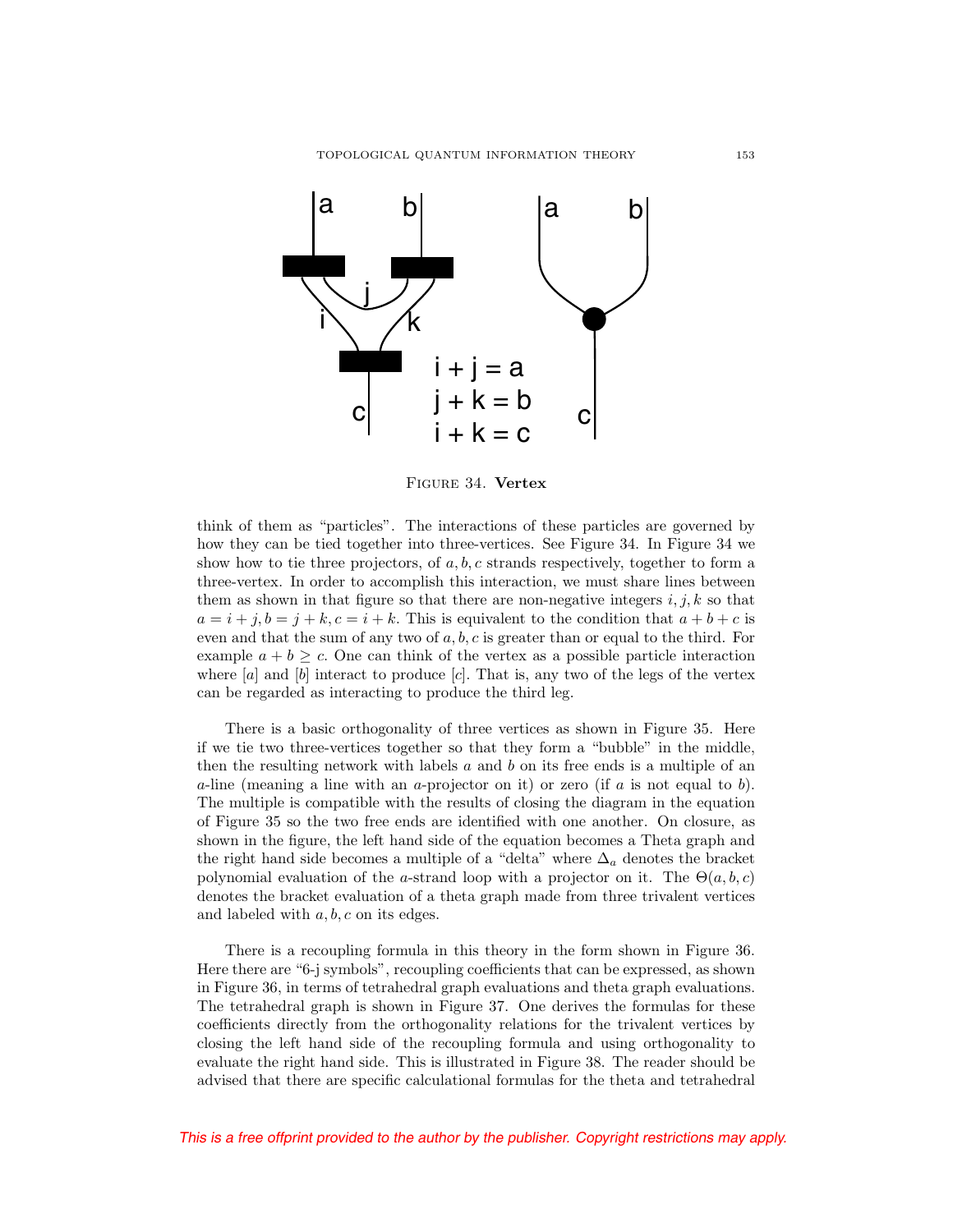

Figure 35. **Orthogonality of Trivalent Vertices**



Figure 36. **Recoupling Formula**



Figure 37. **Tetrahedron Network**

nets. These can be found in [**39**]. Here we are indicating only the relationships and external logic of these objects.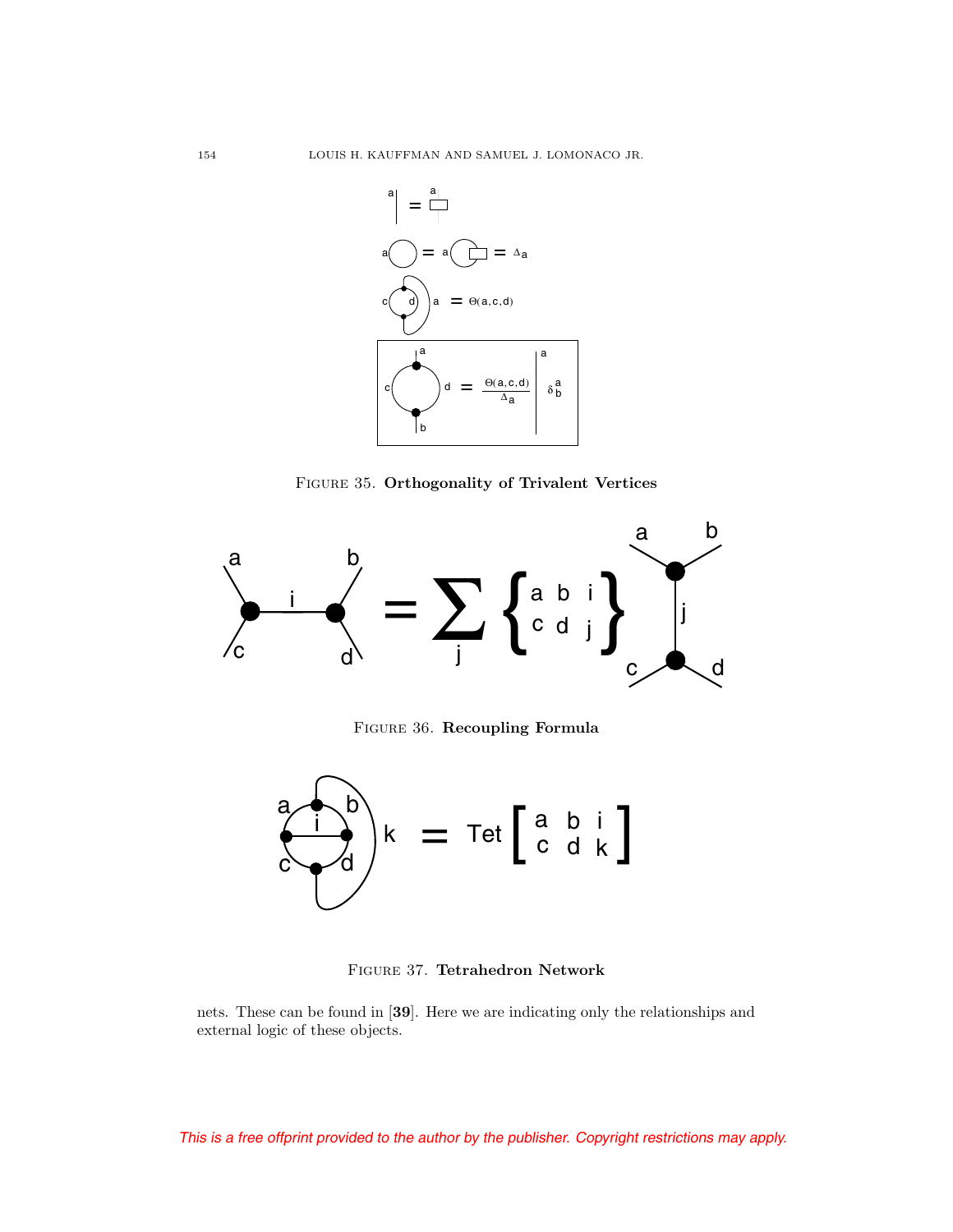

Figure 38. **Tetrahedron Formula for Recoupling Coefficients**



Figure 39. **Local Braiding Formula**

Finally, there is the braiding relation, as illustrated in Figure 36.

With the braiding relation in place, this q-deformed spin network theory satisfies the pentagon, hexagon and braiding naturality identities needed for a topological quantum field theory. All these identities follow naturally from the basic underlying topological construction of the bracket polynomial. One can apply the theory to many different situations.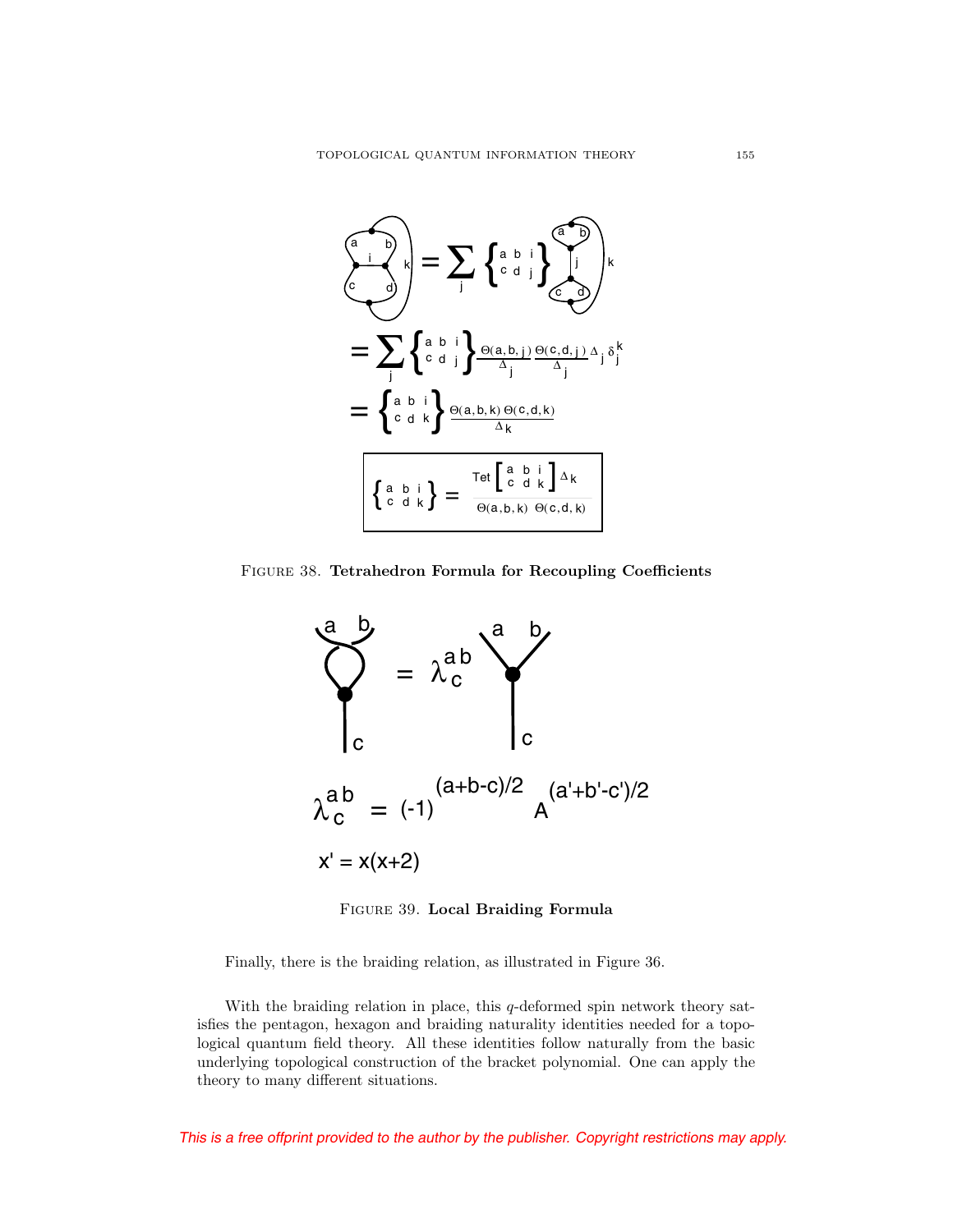**11.1. Evaluations.** In this section we discuss the structure of the evaluations for  $\Delta_n$  and the theta and tetrahedral networks. We refer to [39] for the details behind these formulas. Recall that  $\Delta_n$  is the bracket evaluation of the closure of the n-strand projector, as illustrated in Figure 35. For the bracket variable A, one finds that

$$
\Delta_n = (-1)^n \frac{A^{2n+2} - A^{-2n-2}}{A^2 - A^{-2}}.
$$

One sometimes writes the quantum integer

$$
[n] = (-1)^{n-1} \Delta_{n-1} = \frac{A^{2n} - A^{-2n}}{A^2 - A^{-2}}.
$$

If

$$
A = e^{i\pi/2r}
$$

where  $r$  is a positive integer, then

$$
\Delta_n = (-1)^n \frac{\sin((n+1)\pi/r)}{\sin(\pi/r)}.
$$

Here the corresponding quantum integer is

$$
[n] = \frac{\sin(n\pi/r)}{\sin(\pi/r)}.
$$

Note that  $[n+1]$  is a positive real number for  $n = 0, 1, 2, ...r-2$  and that  $[r-1] = 0$ .

The evaluation of the theta net is expressed in terms of quantum integers by the formula

$$
\Theta(a,b,c) = (-1)^{m+n+p} \frac{[m+n+p+1]! [n]! [m]! [p]!}{[m+n]! [n+p]! [p+m]!}
$$

where

$$
a = m + p, b = m + n, c = n + p.
$$

Note that

$$
(a+b+c)/2 = m+n+p.
$$

When  $A = e^{i\pi/2r}$ , the recoupling theory becomes finite with the restriction that only three-vertices (labeled with  $a, b, c$ ) are *admissible* when  $a + b + c \leq 2r - 4$ . All the summations in the formulas for recoupling are restricted to admissible triples of this form.

**11.2. Symmetry and Unitarity.** The formula for the recoupling coefficients given in Figure 38 has less symmetry than is actually inherent in the structure of the situation. By multiplying all the vertices by an appropriate factor, we can reconfigure the formulas in this theory so that the revised recoupling transformation is orthogonal, in the sense that its transpose is equal to its inverse. This is a very useful fact. It means that when the resulting matrices are real, then the recoupling transformations are unitary. We shall see particular applications of this viewpoint later in the paper.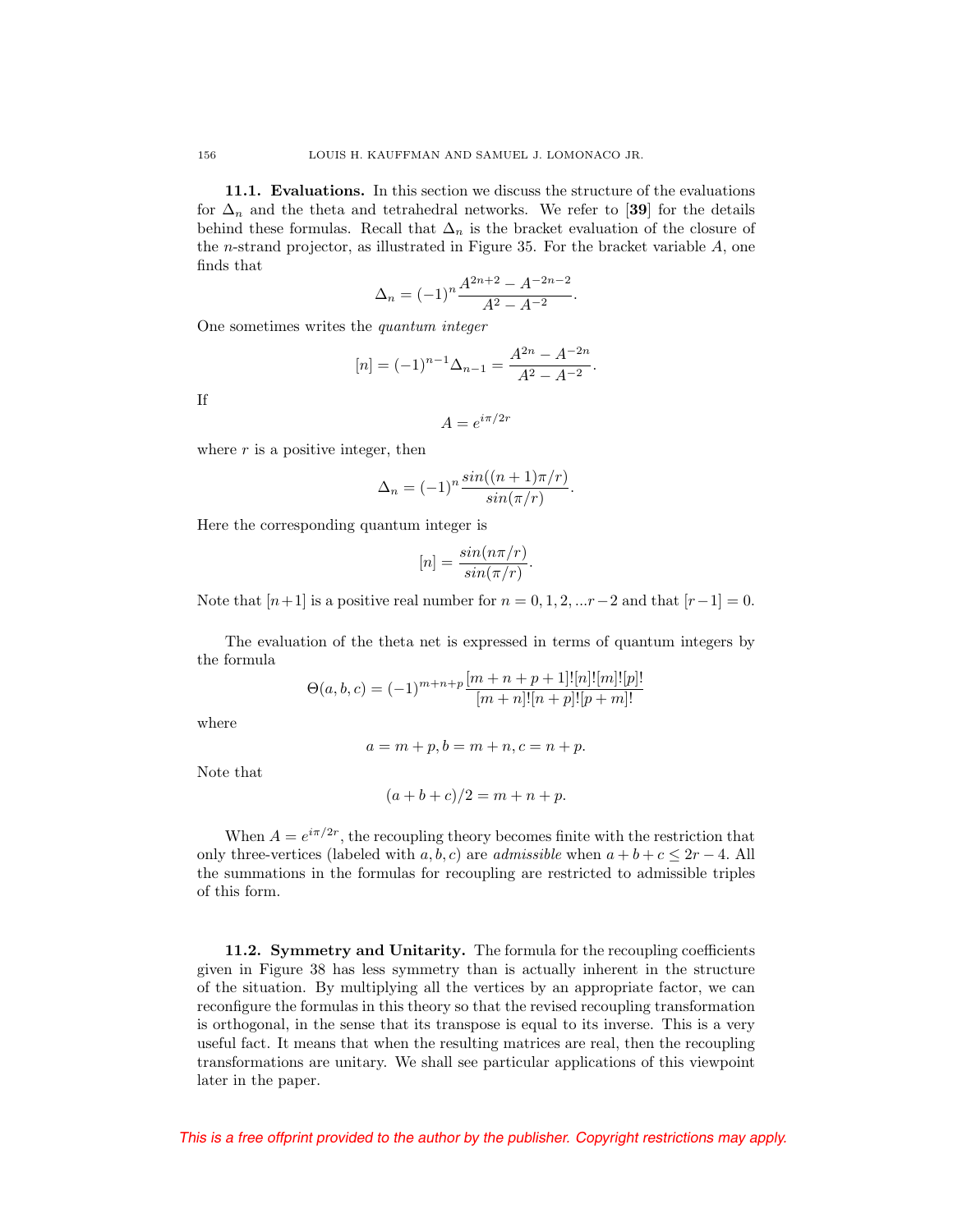Figure 40 illustrates this modification of the three-vertex. Let  $Verta, b, c\Vert$  denote the original 3-vertex of the Temperley-Lieb recoupling theory. Let  $ModVert [a, b, c]$ denote the modified vertex. Then we have the formula

$$
ModVert[a, b, c] = \frac{\sqrt{\sqrt{\Delta_a \Delta_b \Delta_c}}}{\sqrt{\Theta(a, b, c)}} \; Vert[a, b, c].
$$

**Lemma.** For the bracket evaluation at the root of unity  $A = e^{i\pi/2r}$  the factor

$$
f(a, b, c) = \frac{\sqrt{\sqrt{\Delta_a \Delta_b \Delta_c}}}{\sqrt{\Theta(a, b, c)}}
$$

is real, and can be taken to be a positive real number for  $(a, b, c)$  admissible (i.e.  $a + b + c \leq 2r - 4$ .

**Proof.** By the results from the previous subsection,

$$
\Theta(a, b, c) = (-1)^{(a+b+c)/2} \hat{\Theta}(a, b, c)
$$

where  $\hat{\Theta}(a, b, c)$  is positive real, and

$$
\Delta_a \Delta_b \Delta_c = (-1)^{(a+b+c)}[a+1][b+1][c+1]
$$

where the quantum integers in this formula can be taken to be positive real. It follows from this that

$$
f(a, b, c) = \sqrt{\frac{\sqrt{[a+1][b+1][c+1]}}{\hat{\Theta}(a, b, c)}},
$$

showing that this factor can be taken to be positive real.

In Figure 41 we show how this modification of the vertex affects the non-zero term of the orthogonality of trivalent vertices (compare with Figure 35). We refer to this as the "modified bubble identity." The coefficient in the modified bubble identity is

$$
\sqrt{\frac{\Delta_b \Delta_c}{\Delta_a}} = (-1)^{(b+c-a)/2} \sqrt{\frac{[b+1][c+1]}{[a+1]}}
$$

where  $(a, b, c)$  form an admissible triple. In particular  $b + c - a$  is even and hence this factor can be taken to be real.

We rewrite the recoupling formula in this new basis and emphasize that the recoupling coefficients can be seen (for fixed external labels  $a, b, c, d$ ) as a matrix transforming the horizontal "double- $Y$ " basis to a vertically disposed double- $Y$ basis. In Figures 42, 43 and 44 we have shown the form of this transformation,using the matrix notation

$$
M[a, b, c, d]_{ij}
$$

for the modified recoupling coefficients. In Figure 42 we derive an explicit formula for these matrix elements. The proof of this formula follows directly from trivalent– vertex orthogonality (See Figures 35 and 38.), and is given in Figure 42. The result shown in Figure 42 and Figure 43 is the following formula for the recoupling matrix elements.

$$
M[a, b, c, d]_{ij} = ModTet\left(\begin{array}{cc} a & b & i \\ c & d & j \end{array}\right) / \sqrt{\Delta_a \Delta_b \Delta_c \Delta_d}
$$

$$
\Box
$$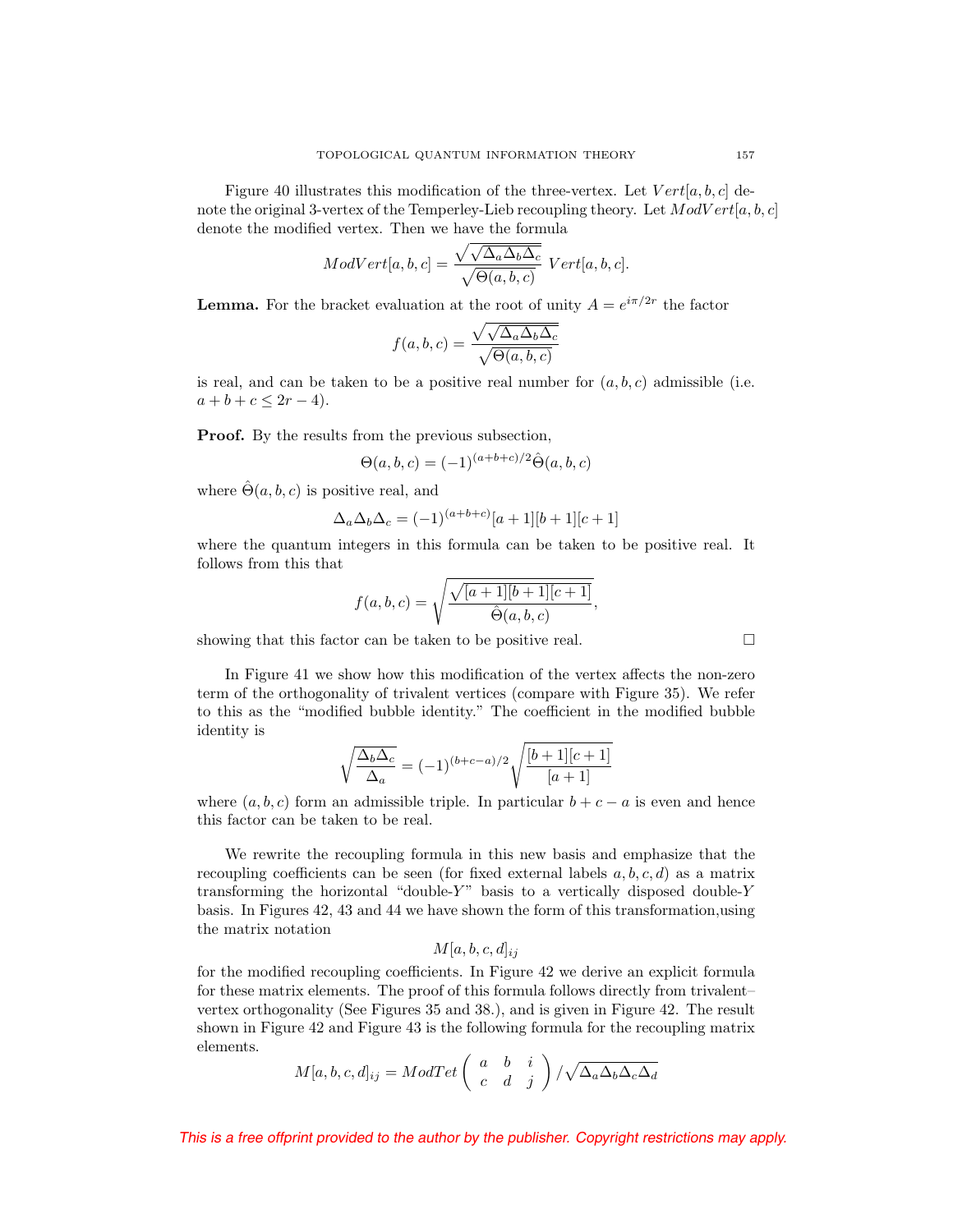

Figure 40. **Modified Three Vertex**

where  $\sqrt{\Delta_a \Delta_b \Delta_c \Delta_d}$  is short-hand for the product

$$
\sqrt{\frac{\Delta_a \Delta_b}{\Delta_j}} \sqrt{\frac{\Delta_c \Delta_d}{\Delta_j}} \Delta_j
$$
  
=  $(-1)^{(a+b-j)/2}(-1)^{(c+d-j)/2}(-1)^j \sqrt{\frac{[a+1][b+1]}{[j+1]}} \sqrt{\frac{[c+1][d+1]}{[j+1]}} [j+1]$   
=  $(-1)^{(a+b+c+d)/2} \sqrt{[a+1][b+1][c+1][d+1]}$ 

In this form, since  $(a, b, j)$  and  $(c, d, j)$  are admissible triples, we see that this coeffient can be taken to be real, and its value is independent of the choice of i and j. The matrix  $M[a, b, c, d]$  is real-valued.

It follows from Figure 36 (turn the diagrams by ninety degrees) that

$$
M[a, b, c, d]^{-1} = M[b, d, a, c].
$$

In Figure 45 we illustrate the formula

$$
M[a, b, c, d]^T = M[b, d, a, c].
$$

It follows from this formula that

$$
M[a, b, c, d]^T = M[a, b, c, d]^{-1}.
$$

Hence  $M[a, b, c, d]$  is an orthogonal, real-valued matrix.

**Theorem.** In the Temperley-Lieb theory we obtain unitary (in fact real orthogonal) recoupling transformations when the bracket variable A has the form  $A = e^{i\pi/2r}$  for r a positive integer. Thus we obtain families of unitary representations of the Artin braid group from the recoupling theory at these roots of unity.

**Proof.** The proof is given the discussion above.  $\Box$ 

In Section 9 we shall show explictly how these methods work in the case of the Fibonacci model where  $A = e^{3i\pi/\overline{5}}$ .

158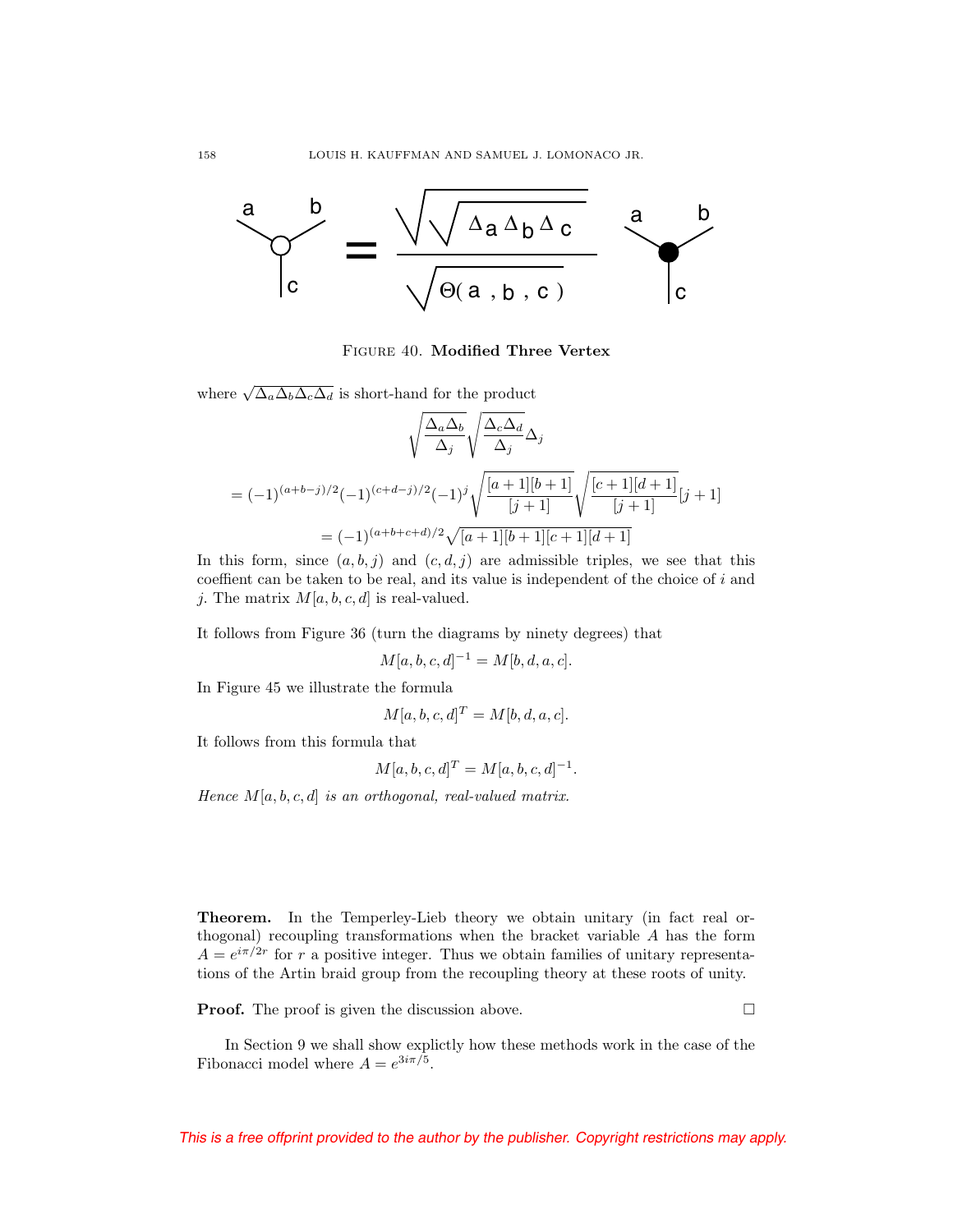

Figure 41. **Modified Bubble Identity**



Figure 42. **Derivation of Modified Recoupling Coefficients**

# **12. Fibonacci Particles**

In this section and the next we detail how the Fibonacci model for anyonic quantum computing [**63, 74**] can be constructed by using a version of the twostranded bracket polynomial and a generalization of Penrose spin networks. This is a fragment of the Temperly-Lieb recoupling theory [**39**]. We already gave in the preceding sections a general discussion of the theory of spin networks and their relationship with quantum computing.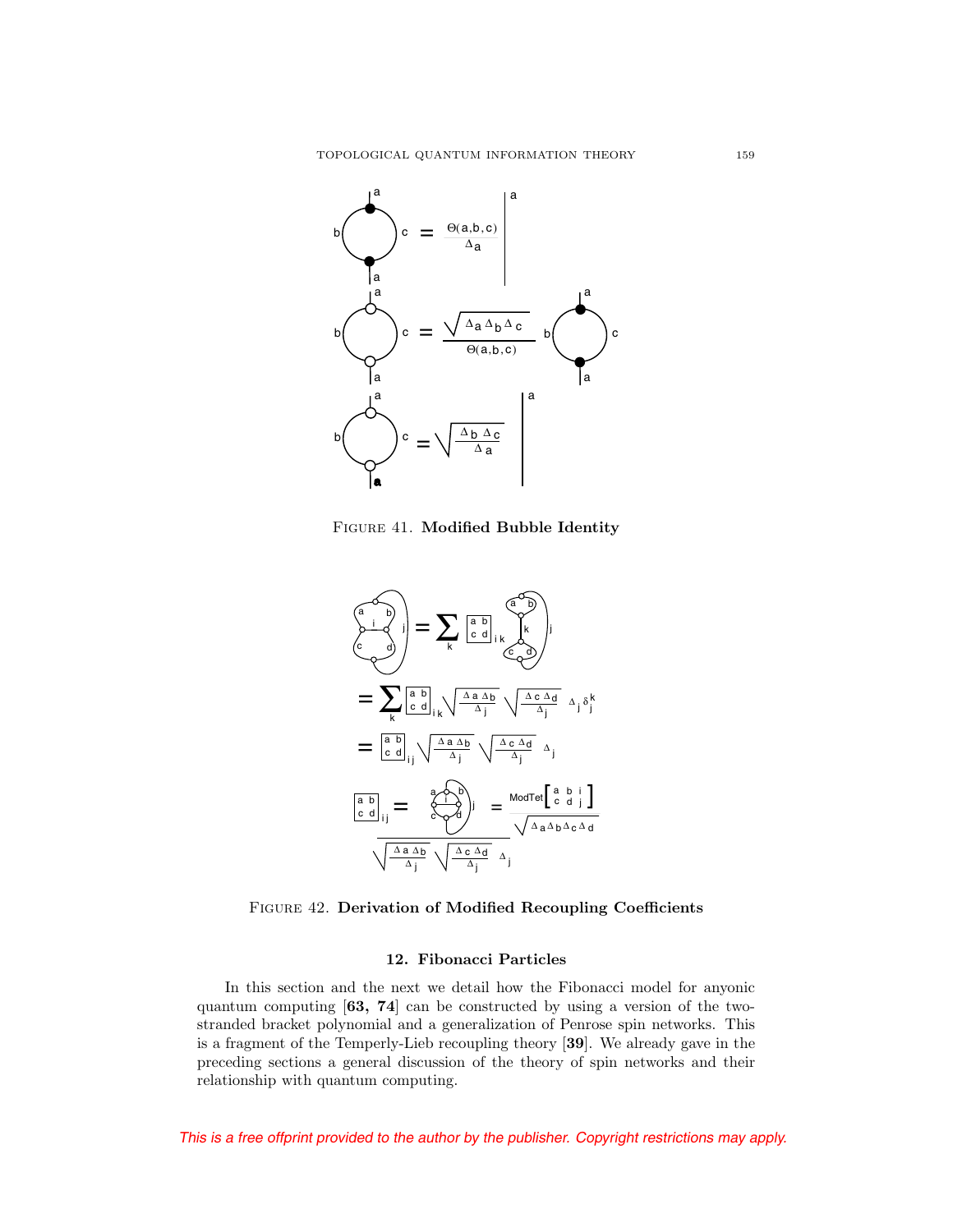

Figure 43. **Modified Recoupling Formula**







Figure 45. **Modified Matrix Transpose**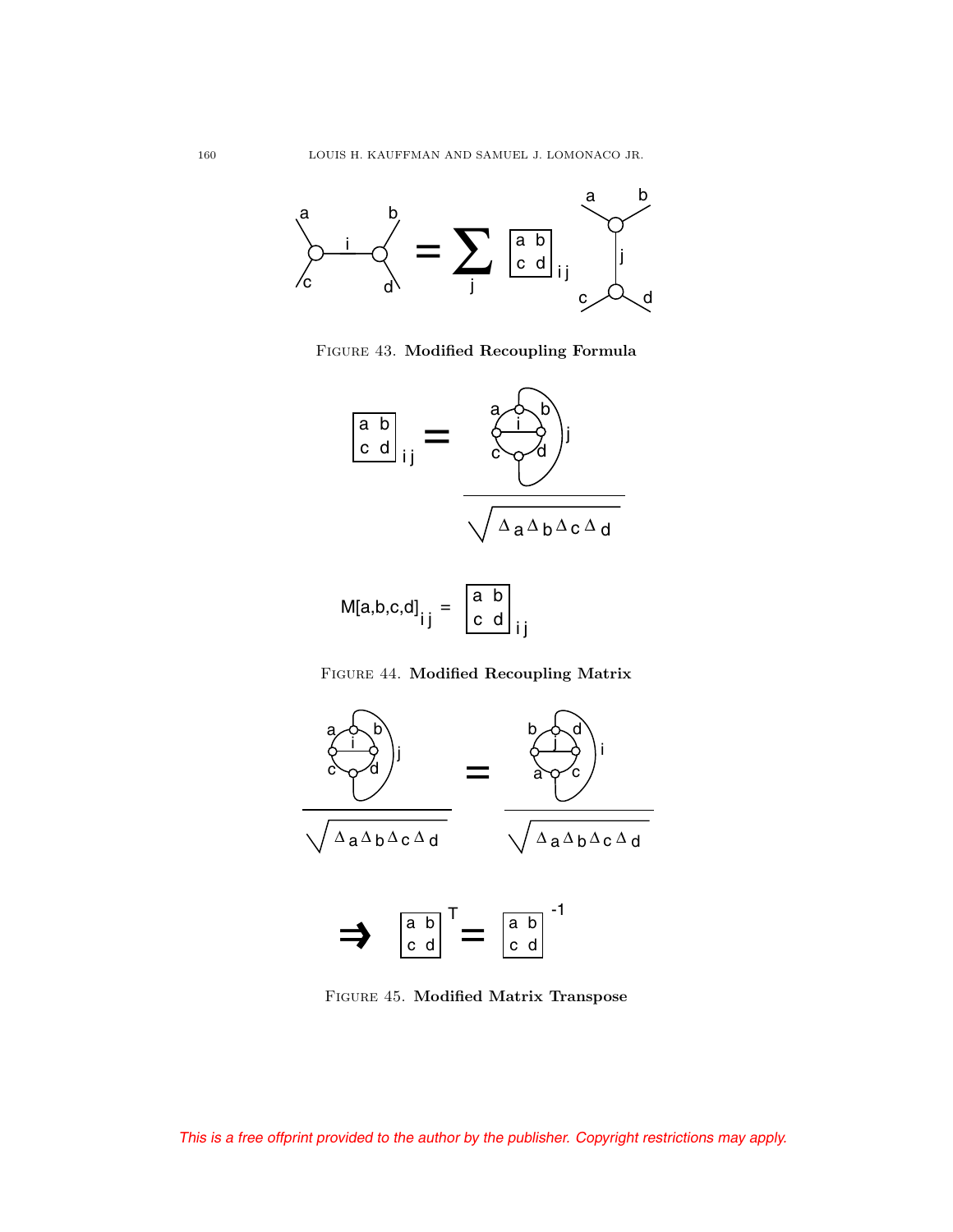

Figure 46. **Fibonacci Particle Interaction**

The Fibonacci model is a  $TQFT$  that is based on a single "particle" with two states that we shall call the marked state and the unmarked state. The particle in the marked state can interact with itself either to produce a single particle in the marked state, or to produce a single particle in the unmarked state. The particle in the unmarked state has no influence in interactions (an unmarked state interacting with any state S yields that state  $S$ ). One way to indicate these two interactions symbolically is to use a box,for the marked state and a blank space for the unmarked state. Then one has two modes of interaction of a box with itself:

- (1) Adjacency:  $\Box$ and
- (2) Nesting:  $\boxed{\Box}$

With this convention we take the adjacency interaction to yield a single box, and the nesting interaction to produce nothing:

$$
\begin{array}{c}\n\Box \Box^= \Box \\
\hline\n\Box\n\end{array}
$$

We take the notational opportunity to denote nothing by an asterisk (\*). The syntatical rules for operating the asterisk are Thus the asterisk is a stand-in for no mark at all and it can be erased or placed wherever it is convenient to do so. Thus

$$
\boxed{\hbox{ }}= *.
$$

We shall make a recoupling theory based on this particle, but it is worth noting some of its purely combinatorial properties first. The arithmetic of combining boxes (standing for acts of distinction) according to these rules has been studied and formalized in [**83**] and correlated with Boolean algebra and classical logic. Here *within* and *next to* are ways to refer to the two sides delineated by the given distinction. From this point of view, there are two modes of relationship (adjacency and nesting) that arise at once in the presence of a distinction.

From here on we shall denote the Fibonacii particle by the letter P. Thus the two possible interactions of P with itself are as follows.

 $(1)$   $P, P \longrightarrow *$  $(2)$   $P, P \longrightarrow P$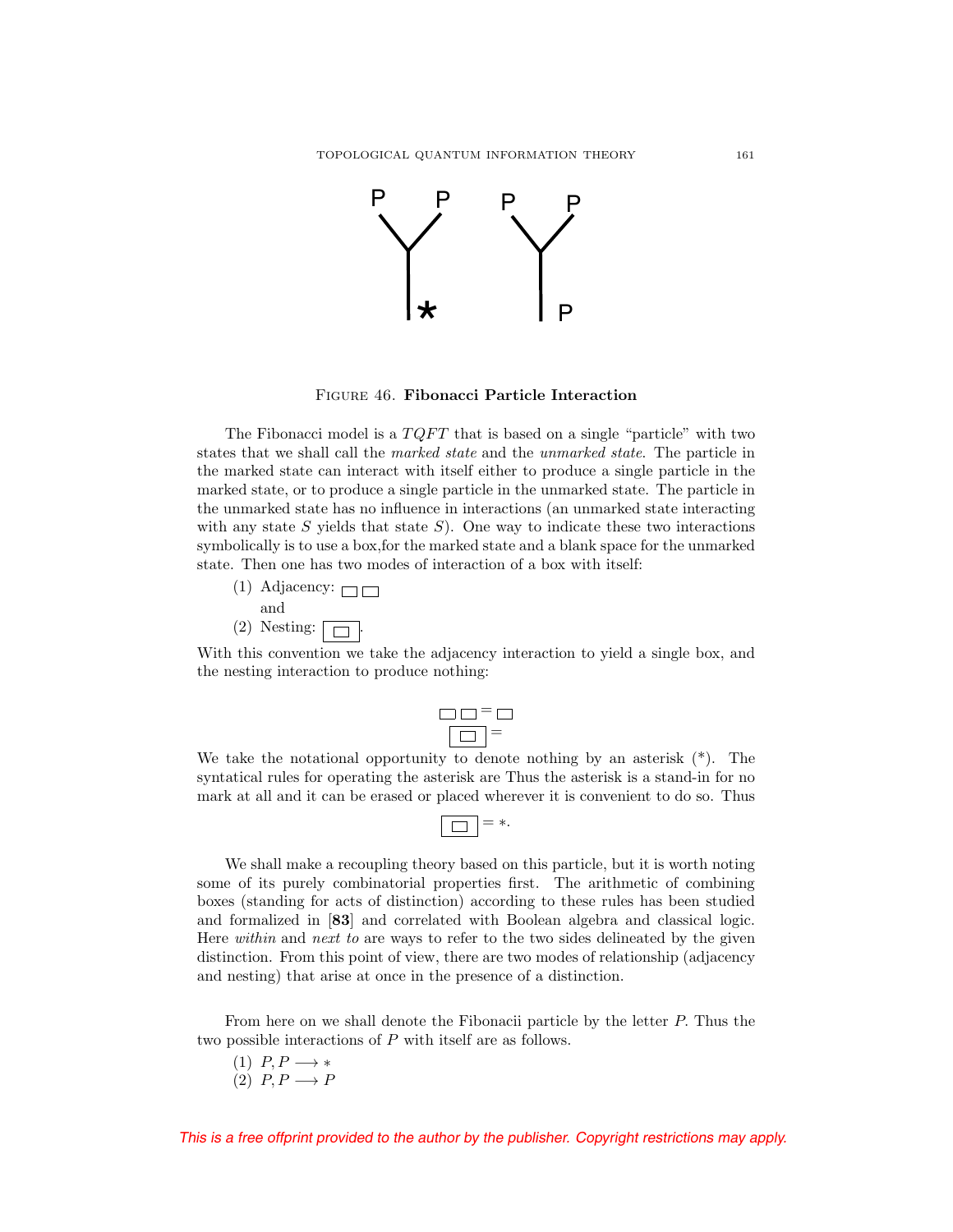

Figure 47. **Fibonacci Trees**

In Figure 47 we indicate in small tree diagrams the two possible interactions of the particle  $P$  with itself. In the first interaction the particle vanishes, producing the asterix. In the second interaction the particle a single copy of  $P$  is produced. These are the two basic actions of a single distinction relative to itself, and they constitute our formalism for this very elementary particle.

In Figure 47, we have indicated the different results of particle processes where we begin with a left-associated tree structure with three branches, all marked and then four branches all marked. In each case we demand that the particles interact successively to produce an unmarked particle in the end, at the root of the tree. More generally one can consider a left-associated tree with  $n$  upward branches and one root. Let  $T(a_1, a_2, \dots, a_n : b)$  denote such a tree with particle labels  $a_1, \dots, a_n$ on the top and root label  $b$  at the bottom of the tree. We consider all possible processes (sequences of particle interactions) that start with the labels at the top of the tree, and end with the labels at the bottom of the tree. Each such sequence is regarded as a basis vector in a complex vector space

$$
V_b^{a_1,a_2,\cdots,a_n}
$$

associated with the tree. In the case where all the labels are marked at the top and the bottom label is unmarked, we shall denote this tree by

$$
V_0^{111\cdots 11} = V_0^{(n)}
$$

where  $n$  denotes the number of upward branches in the tree. We see from Figure 47 that the dimension of  $V_0^{(3)}$  is 1, and that

$$
dim(V_0^{(4)}) = 2.
$$

This means that  $V_0^{(4)}$  is a natural candidate in this context for the two-qubit space.

Given the tree  $T(1, 1, 1, \dots, 1: 0)$  (*n* marked states at the top, an unmarked state at the bottom), a process basis vector in  $V_0^{(n)}$  is in direct correspondence with a string of boxes and asterisks (1's and 0's) of length  $n-2$  with no repeated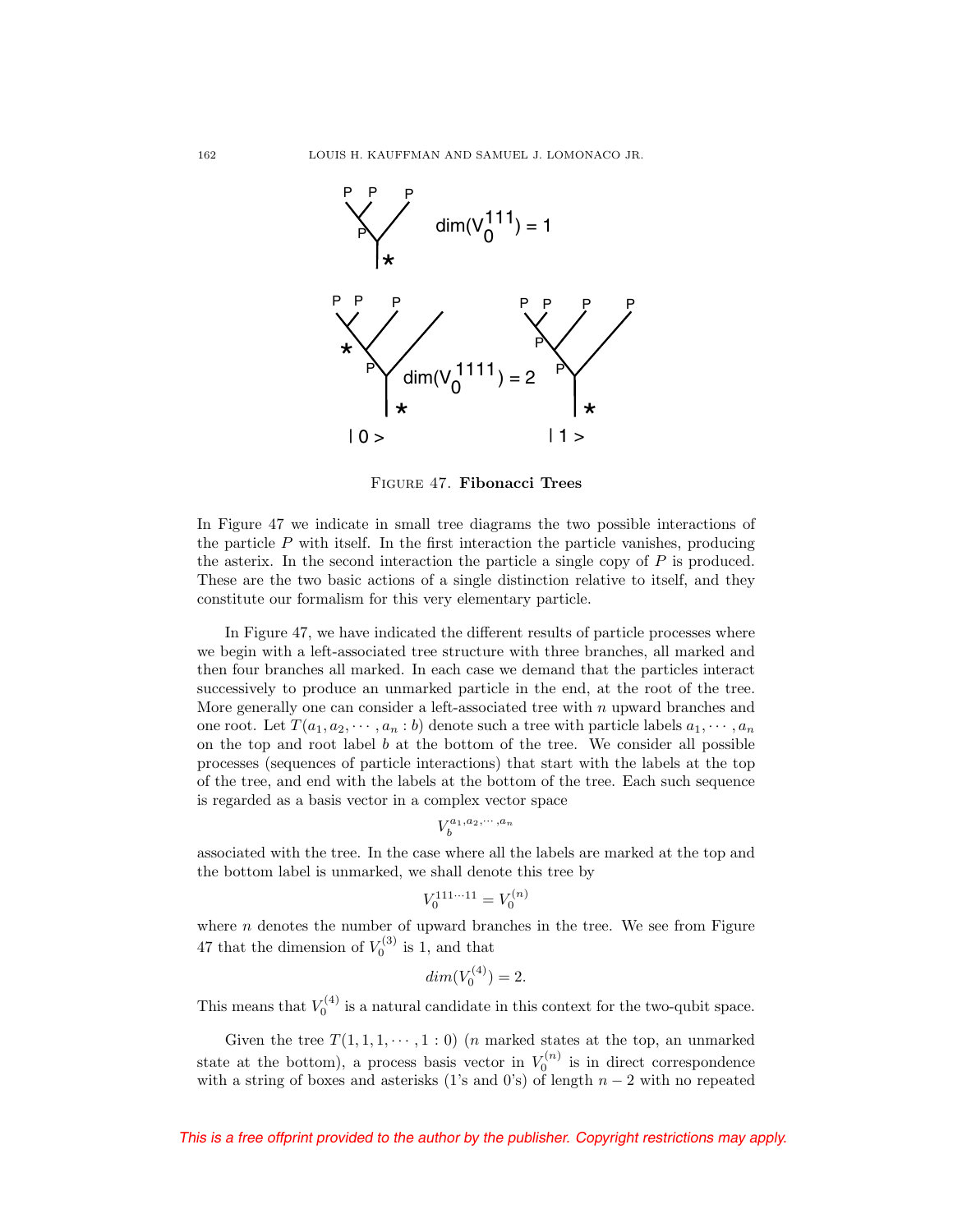

Tree of squences with no occurence of  $\star \star$ 

## Figure 48. **Fibonacci Sequence**

asterisks and ending in a marked state. See Figure 47 for an illustration of the simplest cases. It follows from this that

$$
dim(V_0^{(n)}) = f_{n-2}
$$

where  $f_k$  denotes the k-th Fibonacci number:

$$
f_0 = 1, f_1 = 1, f_2 = 2, f_3 = 3, f_4 = 5, f_5 = 8, \cdots
$$

where

$$
f_{n+2} = f_{n+1} + f_n.
$$

The dimension formula for these spaces follows from the fact that there are  $f_n$ sequences of length  $n - 1$  of marked and unmarked states with no repetition of an unmarked state. This fact is illustrated in Figure 48.

### **13. The Fibonacci Recoupling Model**

We now show how to make a model for recoupling the Fibonacci particle by using the Temperley Lieb recoupling theory and the bracket polynomial. Everything we do in this section will be based on the 2-projector, its properties and evaluations based on the bracket polynomial model for the Jones polynomial. While we have outlined the general recoupling theory based on the bracket polynomial in earlier sections of this paper, the present section is self-contained, using only basic information about the bracket polyonmial, and the essential properties of the 2-projector as shown in Figure 49. In this figure we state the definition of the 2-projector, list its two main properties (the operator is idempotent and a self-attached strand yields a zero evaluation) and give diagrammatic proofs of these properties.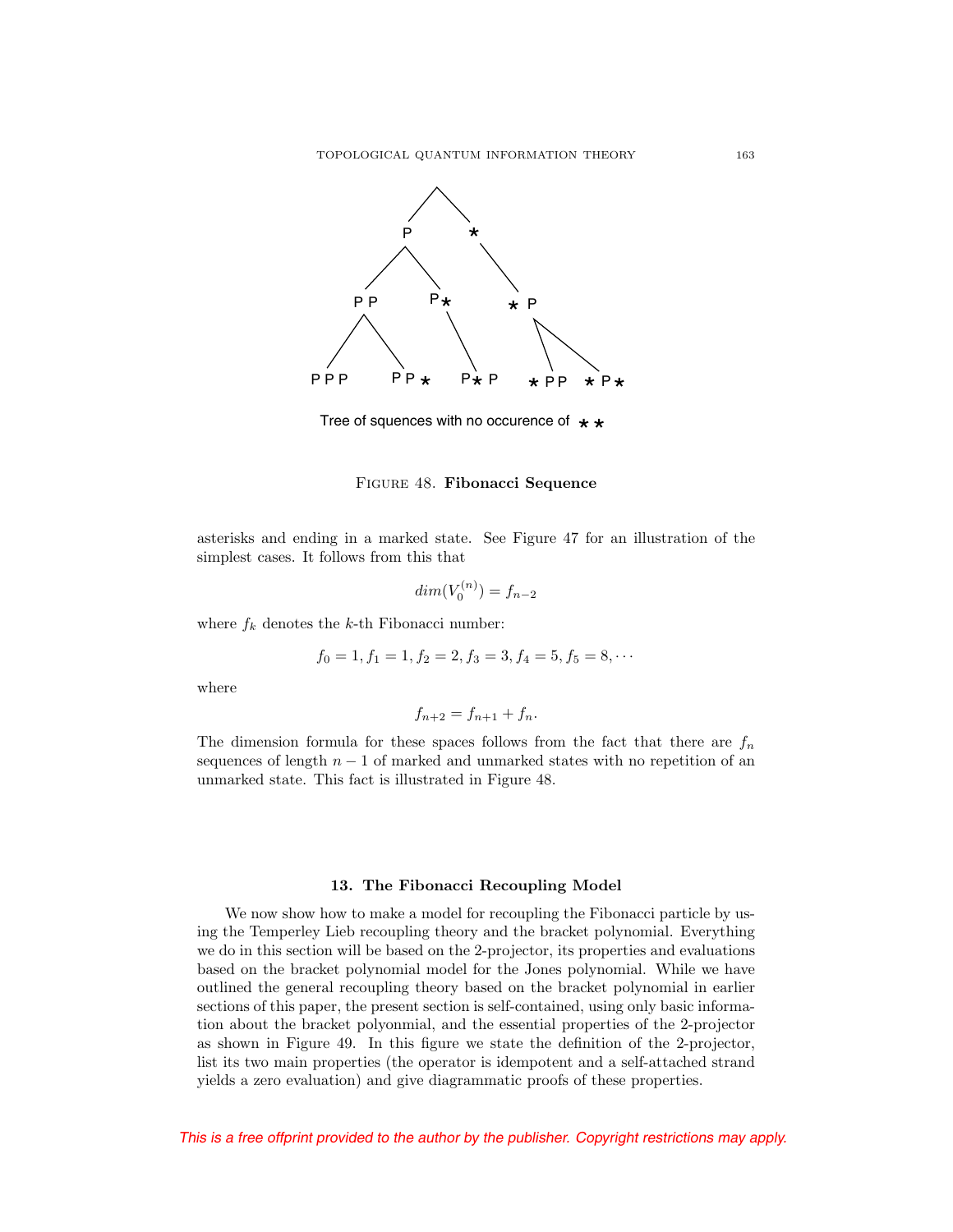

Figure 49. **The 2-Projector**



Figure 50. **Fibonacci Particle as 2-Projector**

In Figure 50, we show the essence of the Temperley-Lieb recoupling model for the Fibonacci particle. The Fibonaccie particle is, in this mathematical model, identified with the 2-projector itself. As the reader can see from Figure 50, there are two basic interactions of the 2-projector with itself, one giving a 2-projector, the other giving nothing. This is the pattern of self-iteraction of the Fibonacci particle. There is a third possibility, depicted in Figure 50, where two 2-projectors interact to produce a 4-projector. We could remark at the outset, that the 4-projector will be zero if we choose the bracket polynomial variable  $A = e^{3\pi/5}$ . Rather than start there, we will assume that the 4-projector is forbidden and deduce (below) that the theory has to be at this root of unity.

Note that in Figure 50 we have adopted a single strand notation for the particle interactions, with a solid strand corresponding to the marked particle, a dotted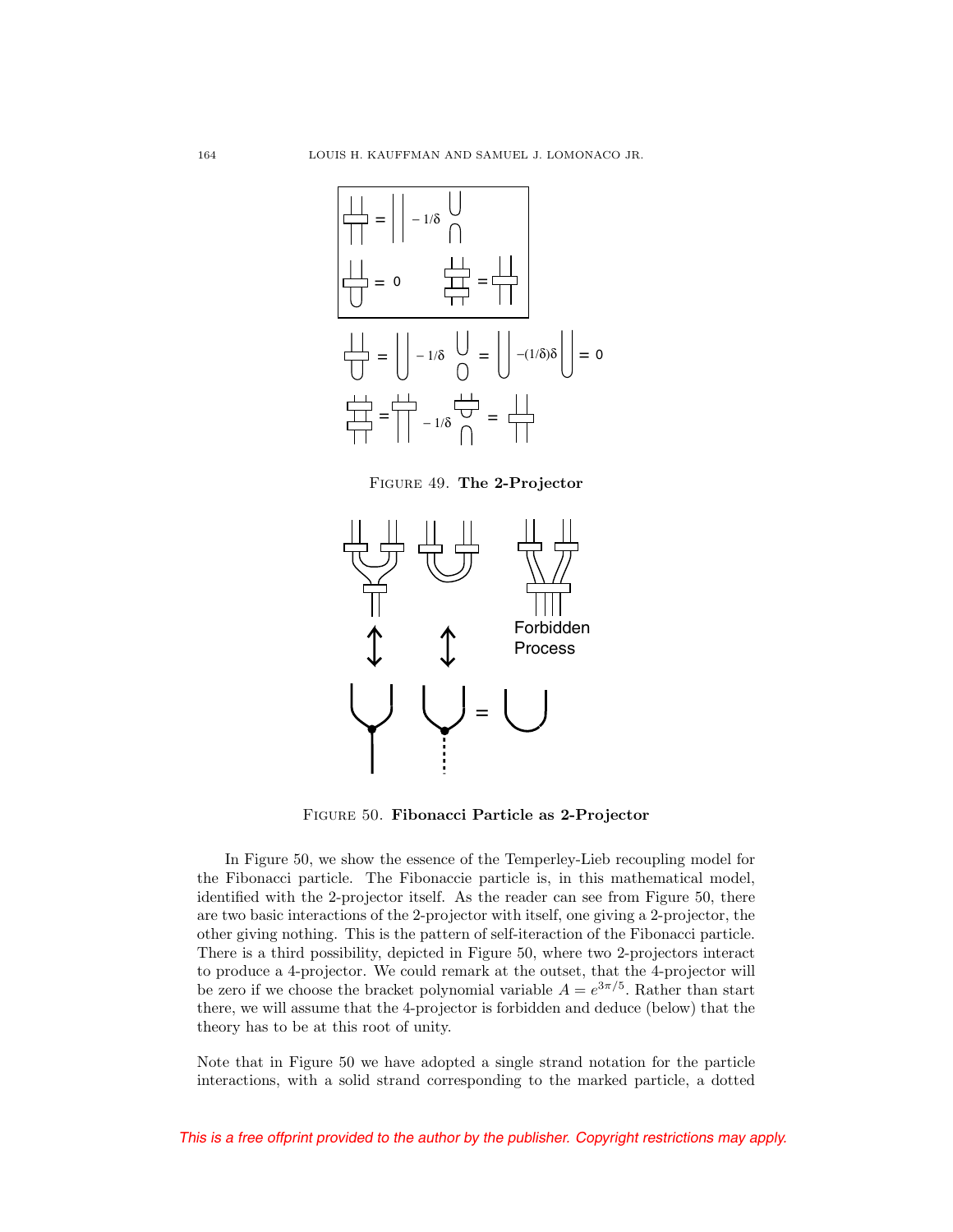strand (or nothing) corresponding to the unmarked particle. A dark vertex indicates either an interaction point, or it may be used to indicate the single strand is shorthand for two ordinary strands. Remember that these are all shorthand expressions for underlying bracket polynomial calculations.

In Figures 51, 52, 53, 54, 55 and 56 we have provided complete diagrammatic calculations of all of the relevant small nets and evaluations that are useful in the two-strand theory that is being used here. The reader may wish to skip directly to Figure 57 where we determine the form of the recoupling coefficients for this theory. We will discuss the resulting algebra below.

For the reader who does not want to skip the next collection of figures, here is a guided tour. Figure 51 illustrates three three basic nets in case of two strands. These are the theta, delta and tetrahedron nets. In this figure we have shown the decomposition on the theta and delta nets in terms of 2-projectors. The Tetrahedron net will be similarly decomposed in Figures 55 and 56. The theta net is denoted  $\Theta$ , the delta by  $\Delta$ , and the tetrahedron by T. In Figure 52 we illustrate how a pedant loop has a zero evaluation. In Figure 53 we use the identity in Figure 52 to show how an interior loop (formed by two trivalent vertices) can be removed and replaced by a factor of  $\Theta/\Delta$ . Note how, in this figure, line two proves that one network is a multiple of the other, while line three determines the value of the multiple by closing both nets.

Figure 54 illustrates the explicit calculation of the delta and theta nets. The figure begins with a calculation of the result of closing a single strand of the 2-projector. The result is a single stand multiplied by  $(\delta - 1/\delta)$  where  $\delta = -A^2 - A^{-2}$ , and A is the bracket polynomial parameter. We then find that

and

$$
\Theta = (\delta - 1/\delta)^2 \delta - \Delta/\delta = (\delta - 1/\delta)(\delta^2 - 2).
$$

 $\Delta = \delta^2 - 1$ 

Figures 55 and 56 illustrate the calculation of the value of the tetrahedral network T. The reader should note the first line of Figure 55 where the tetradedral net is translated into a pattern of 2-projectors, and simplified. The rest of these two figures are a diagrammatic calculation, using the expansion formula for the 2-projector. At the end of Figure 56 we obtain the formula for the tetrahedron

$$
T = (\delta - 1/\delta)^2 (\delta^2 - 2) - 2\Theta/\delta.
$$

Figure 57 is the key calculation for this model. In this figure we assume that the recoupling formulas involve only 0 and 2 strands, with 0 corresponding to the null particle and 2 corresponding to the 2-projector.  $(2 + 2 = 4$  is forbidden as in Figure 50.) From this assumption we calculate that the recoupling matrix is given by

$$
F = \begin{pmatrix} a & b \\ c & d \end{pmatrix} = \begin{pmatrix} 1/\Delta & \Delta/\Theta \\ \Theta/\Delta^2 & T\Delta/\Theta^2 \end{pmatrix}
$$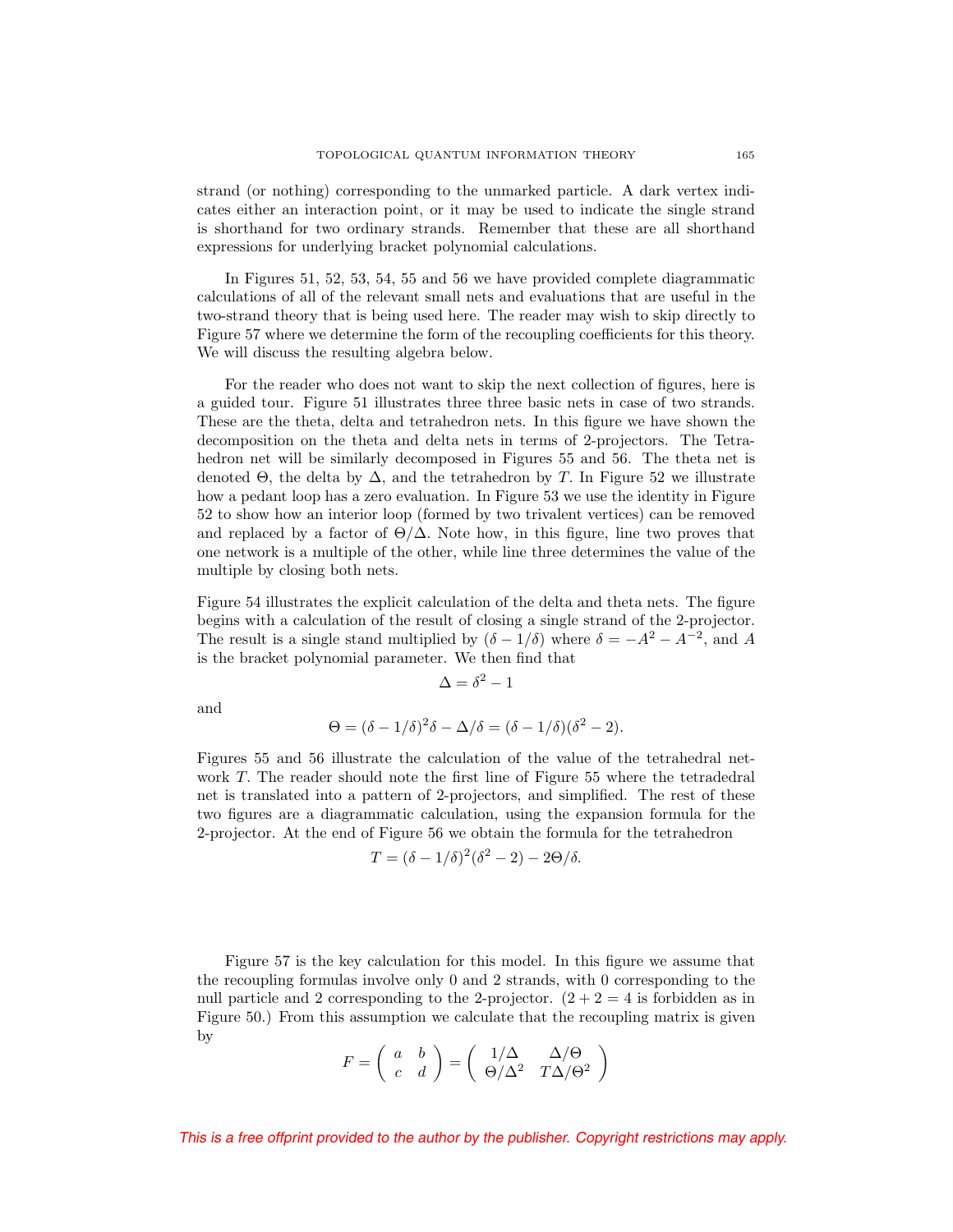

Figure 51. **Theta, Delta and Tetrahedron**



Figure 52. **LoopEvaluation–1**

Figures 58 and 59 work out the exact formulas for the braiding at a three-vertex in this theory. When the 3-vertex has three marked lines, then the braiding operator is multiplication by  $-A^4$ , as in Figure 58. When the 3-vertex has two marked lines, then the braiding operator is multiplication by  $A^8$ , as shown in Figure 59.

Notice that it follows from the symmetry of the diagrammatic recoupling formulas of Figure 57 that the square of the recoupling matrix  $F$  is equal to the identity. That is,

$$
\begin{pmatrix} 1 & 0 \ 0 & 1 \end{pmatrix} = F^2 = \begin{pmatrix} 1/\Delta & \Delta/\Theta \\ \Theta/\Delta^2 & T\Delta/\Theta^2 \end{pmatrix} \begin{pmatrix} 1/\Delta & \Delta/\Theta \\ \Theta/\Delta^2 & T\Delta/\Theta^2 \end{pmatrix} = \begin{pmatrix} 1/\Delta^2 + 1/\Delta & 1/\Theta + T\Delta^2/\Theta^3 \\ \Theta/\Delta^3 + T/(\Delta\Theta) & 1/\Delta + \Delta^2 T^2/\Theta^4 \end{pmatrix}.
$$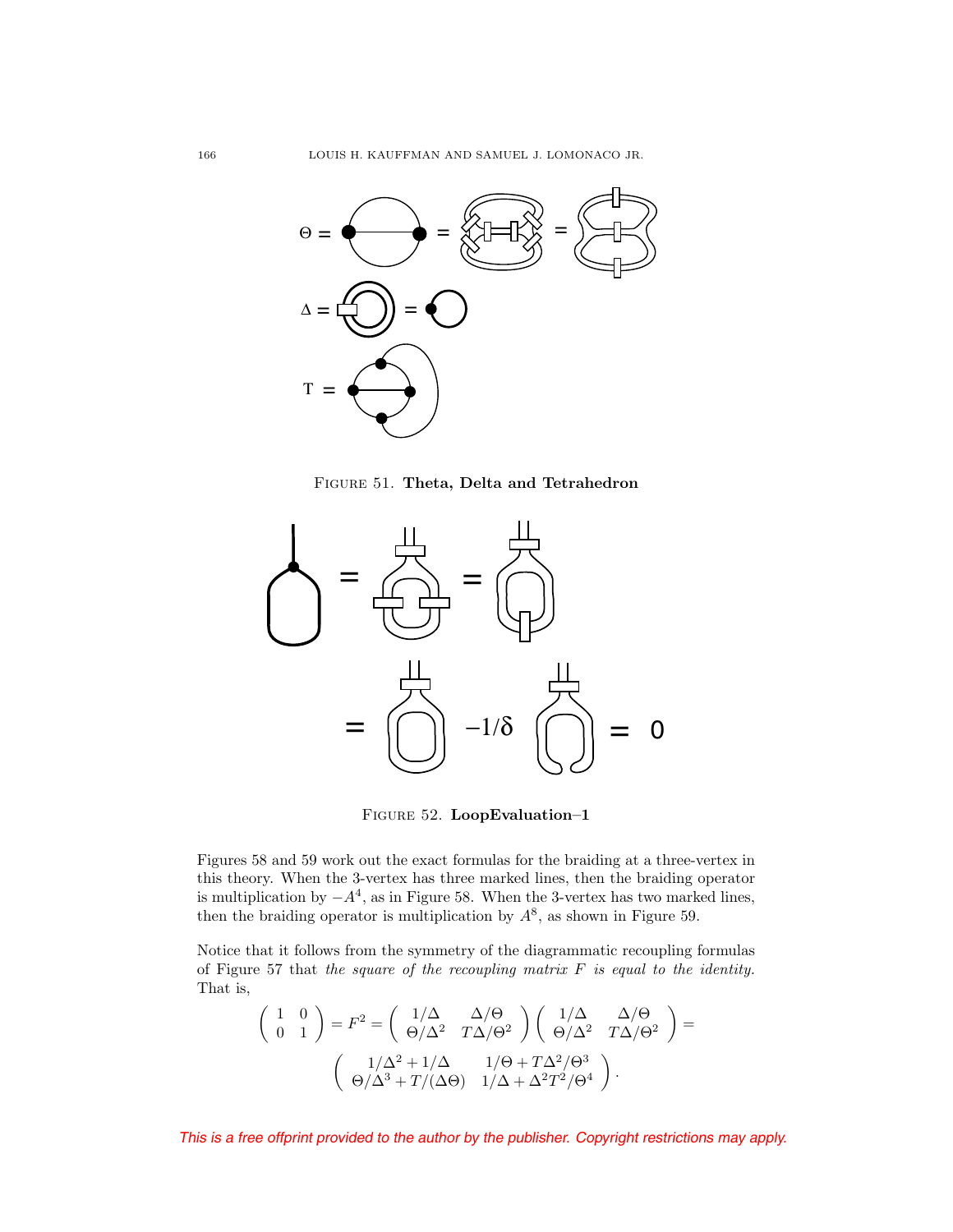

Figure 53. **LoopEvaluation–2**



Figure 54. **Calculate Theta, Delta**

Thus we need the relation

$$
1/\Delta + 1/\Delta^2 = 1.
$$

This is equivalent to saying that

$$
\Delta^2 = 1 + \Delta,
$$

a quadratic equation whose solutions are

$$
\Delta = (1 \pm \sqrt{5})/2.
$$

Furthermore, we know that

 $\Delta = \delta^2 - 1$ 

from Figure 54. Hence

$$
\Delta^2 = \Delta + 1 = \delta^2.
$$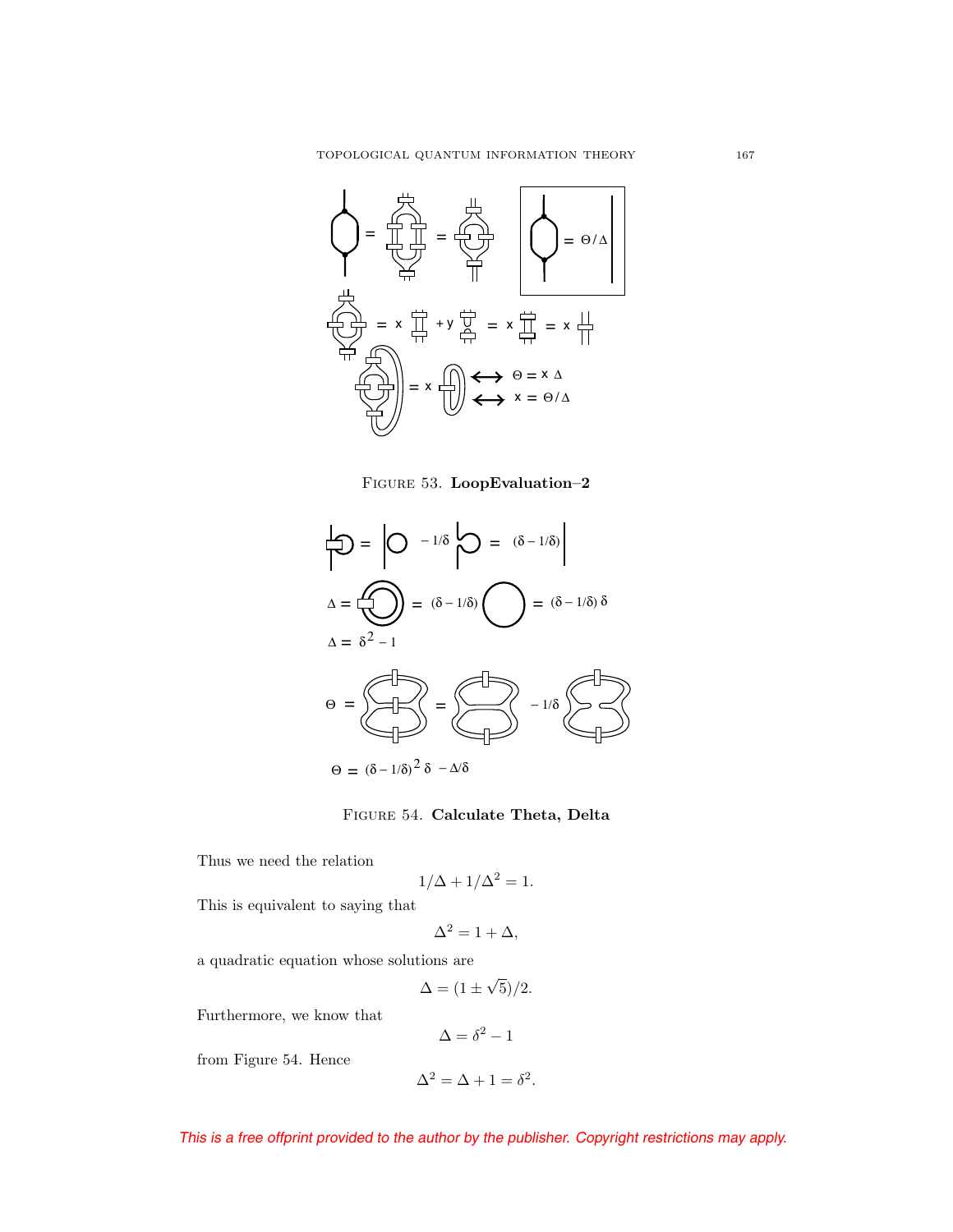

Figure 55. **Calculate Tetrahedron – 1**

$$
T = \begin{pmatrix} 1/\delta & \delta - 1/\delta^2 & \delta & -\Theta/\delta \\ 0 & 1/\delta & \delta - 1/\delta & \delta \\ 0 & 0 & 0 & 0 \\ 0 & 0 & 0 & 0 \\ 0 & 0 & 0 & 0 \\ 0 & 0 & 0 & 0 \\ 0 & 0 & 0 & 0 \\ 0 & 0 & 0 & 0 \end{pmatrix} - \begin{pmatrix} 1/\delta & \delta - 1/\delta & \delta \\ 0 & 0 & 0 \\ 0 & 0 & 0 \\ 0 & 0 & 0 \\ 0 & 0 & 0 \end{pmatrix} - \begin{pmatrix} 1/\delta & \delta - 1/\delta & \delta \\ 0 & 0 & 0 \\ 0 & 0 & 0 \\ 0 & 0 & 0 \end{pmatrix} = \begin{pmatrix} 1/\delta & \delta - 1/\delta & \delta \\ 0 & 0 & 0 \\ 0 & 0 & 0 \\ 0 & 0 & 0 \end{pmatrix}
$$

Figure 56. **Calculate Tetrahedron – 2**

We shall now specialize to the case where

$$
\Delta = \delta = (1 + \sqrt{5})/2,
$$

leaving the other cases for the exploration of the reader. We then take

$$
A = e^{3\pi i/5}
$$

so that

$$
\delta = -A^2 - A^{-2} = -2\cos(6\pi/5) = (1 + \sqrt{5})/2.
$$

Note that  $\delta - 1/\delta = 1$ . Thus

$$
\Theta = (\delta - 1/\delta)^2 \delta - \Delta/\delta = \delta - 1.
$$

and

$$
T = (\delta - 1/\delta)^2 (\delta^2 - 2) - 2\Theta/\delta = (\delta^2 - 2) - 2(\delta - 1)/\delta
$$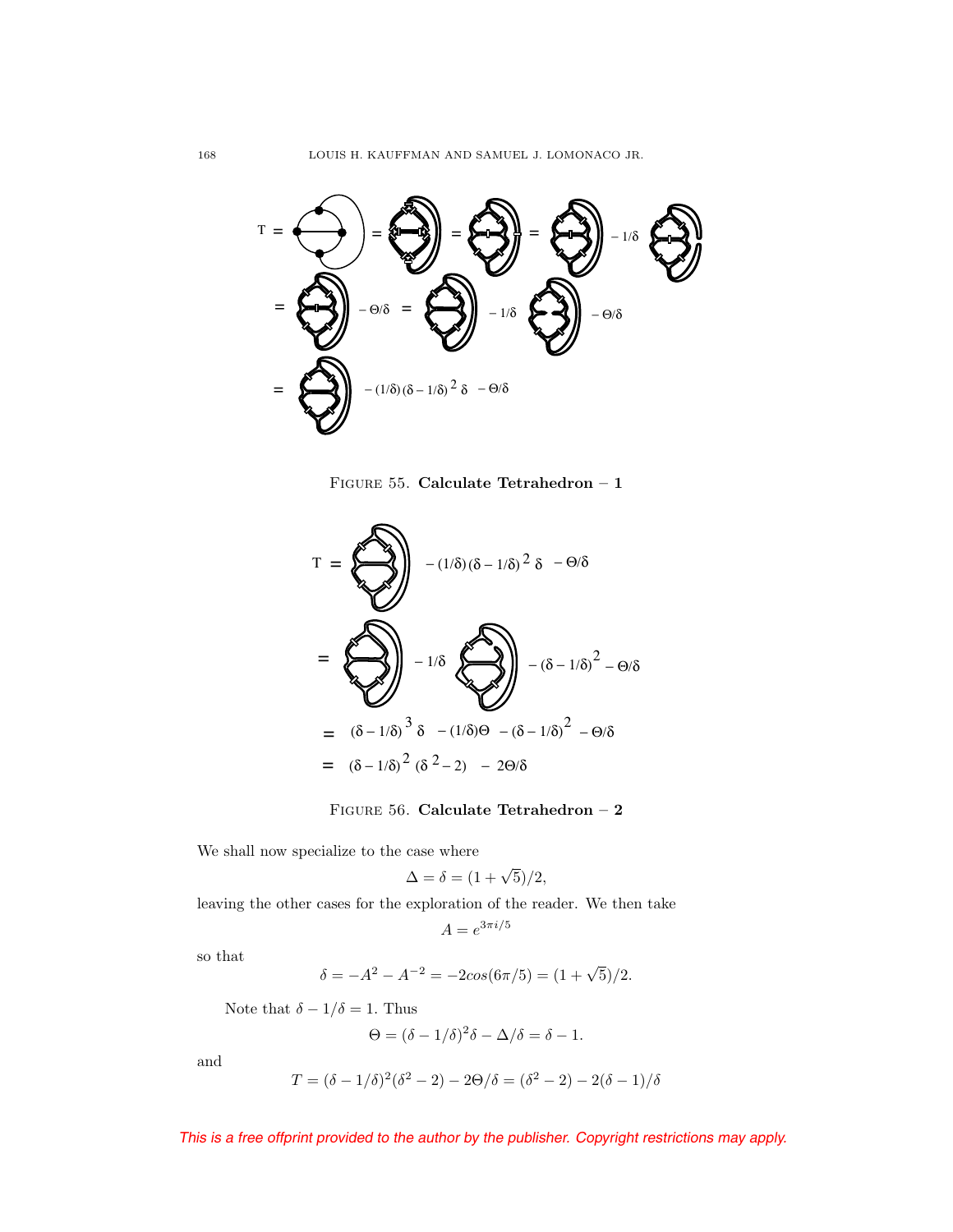

Figure 57. **Recoupling for 2-Projectors**



Figure 58. **Braiding at the Three-Vertex**

$$
= (\delta - 1)(\delta - 2)/\delta = 3\delta - 5.
$$

Note that

$$
T=-\Theta^2/\Delta^2,
$$

from which it follows immediately that

$$
F^2 = I.
$$

This proves that we can satisfy this model when  $\Delta = \delta = (1 + \sqrt{5})/2$ .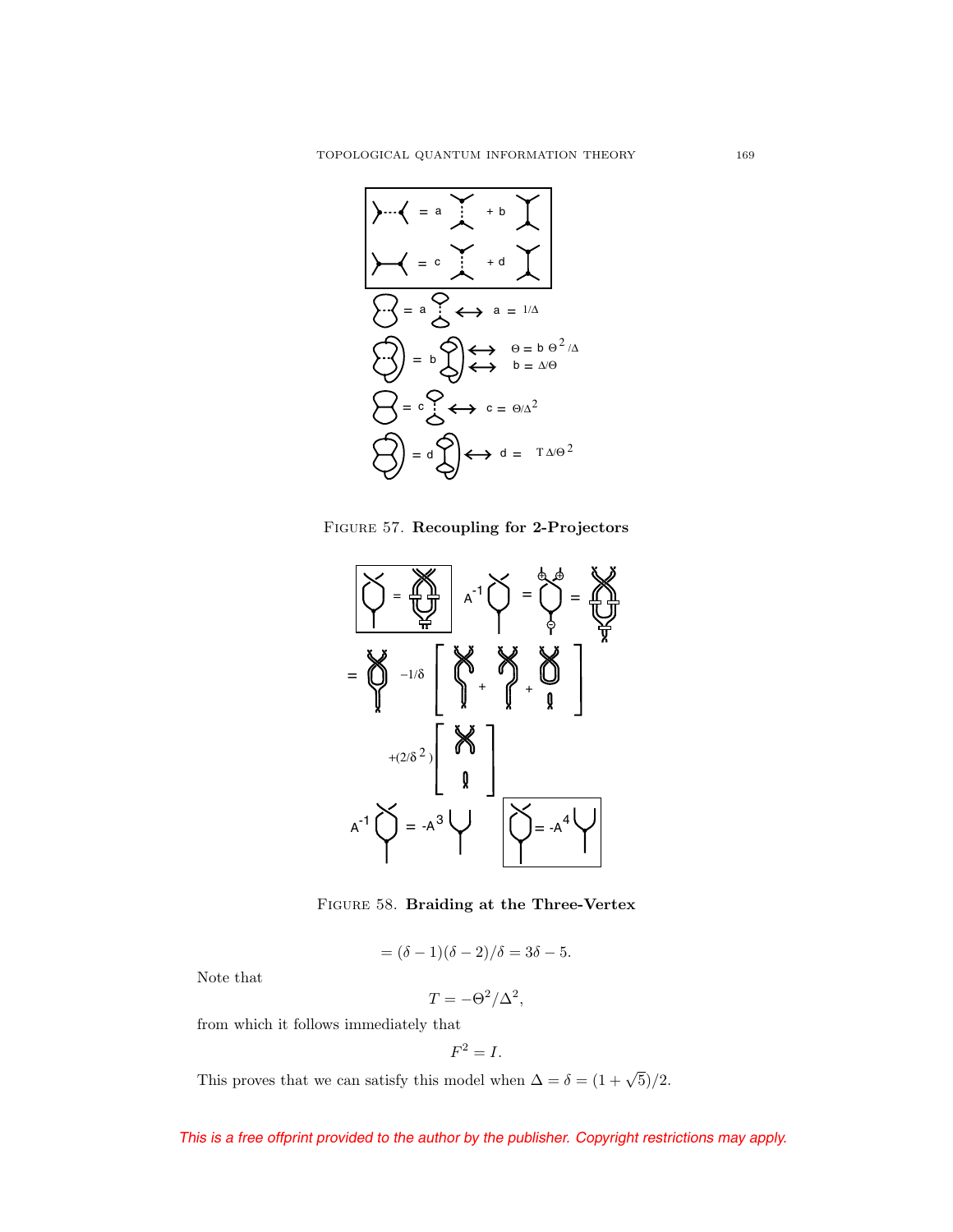

Figure 59. **Braiding at the Null-Three-Vertex**

For this specialization we see that the matrix  $F$  becomes

$$
F = \begin{pmatrix} 1/\Delta & \Delta/\Theta \\ \Theta/\Delta^2 & T\Delta/\Theta^2 \end{pmatrix} = \begin{pmatrix} 1/\Delta & \Delta/\Theta \\ \Theta/\Delta^2 & (-\Theta^2/\Delta^2)\Delta/\Theta^2 \end{pmatrix} = \begin{pmatrix} 1/\Delta & \Delta/\Theta \\ \Theta/\Delta^2 & -1/\Delta \end{pmatrix}
$$

This version of F has square equal to the identity independent of the value of  $\Theta$ , so long as  $\Delta^2 = \Delta + 1$ .

**The Final Adjustment.** Our last version of F suffers from a lack of symmetry. It is not a symmetric matrix, and hence not unitary. A final adjustment of the model gives this desired symmetry. Consider the result of replacing each trivalent vertex (with three 2-projector strands) by a multiple by a given quantity  $\alpha$ . Since the Θ has two vertices, it will be multiplied by  $\alpha^2$ . Similarly, the tetradhedron T will be multiplied by  $\alpha^4$ . The  $\Delta$  and the  $\delta$  will be unchanged. Other properties of the model will remain unchanged. The new recoupling matrix, after such an adjustment is made, becomes

$$
\left(\begin{array}{cc} 1/\Delta & \Delta/\alpha^2 \Theta \\ \alpha^2 \Theta/\Delta^2 & -1/\Delta \end{array}\right)
$$

For symmetry we require

$$
\Delta/(\alpha^2 \Theta) = \alpha^2 \Theta/\Delta^2.
$$

We take

$$
\alpha^2 = \sqrt{\Delta^3}/\Theta.
$$

With this choice of  $\alpha$  we have

$$
\Delta/(\alpha^2 \Theta) = \Delta \Theta / (\Theta \sqrt{\Delta^3}) = 1/\sqrt{\Delta}.
$$

Hence the new symmetric  $F$  is given by the equation

$$
F = \begin{pmatrix} 1/\Delta & 1/\sqrt{\Delta} \\ 1/\sqrt{\Delta} & -1/\Delta \end{pmatrix} = \begin{pmatrix} \tau & \sqrt{\tau} \\ \sqrt{\tau} & -\tau \end{pmatrix}
$$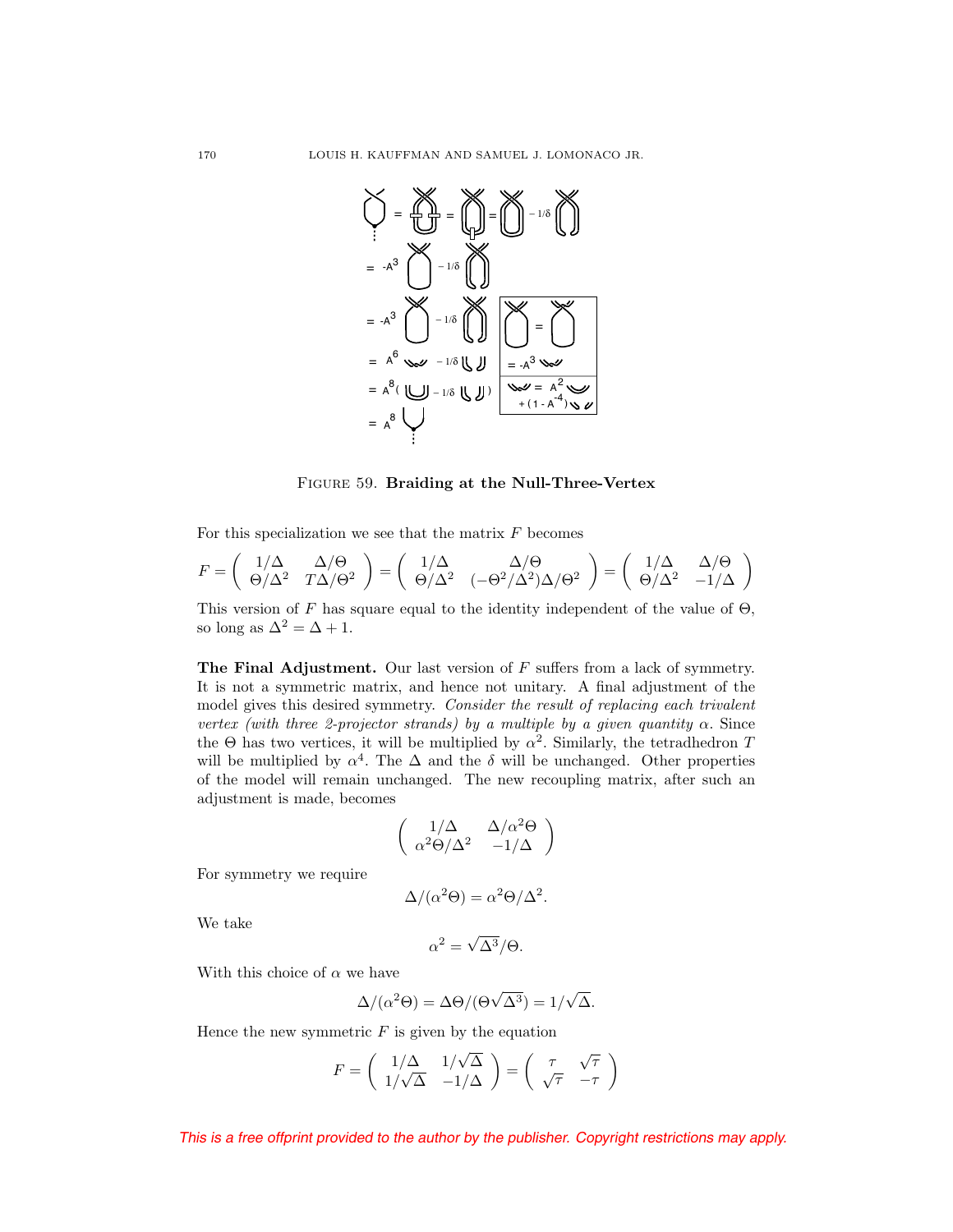

Figure 60. **Evaluation of the Plat Closure of a Braid**

where  $\Delta$  is the golden ratio and  $\tau = 1/\Delta$ . This gives the Fibonacci model. Using Figures 58 and 59, we have that the local braiding matrix for the model is given by the formula below with  $A = e^{3\pi i/5}$ .

$$
R=\left(\begin{array}{cc}-A^4&0\\0&A^8\end{array}\right)=\left(\begin{array}{cc}e^{4\pi i/5}&0\\0&-e^{2\pi i/5}\end{array}\right).
$$

The simplest example of a braid group representation arising from this theory is the representation of the three strand braid group generated by  $S_1 = R$  and  $S_2 = FRF$  (Remember that  $F = F^T = F^{-1}$ .). The matrices  $S_1$  and  $S_2$  are both unitary, and they generate a dense subset of the unitary group  $U(2)$ , supplying the first part of the transformations needed for quantum computing.

## **14. Quantum Computation of Colored Jones Polynomials and the Witten-Reshetikhin-Turaev Invariant**

In this section we make some brief comments on the quantum computation of colored Jones polynomials. This material will be expanded in a subsequent publication.

First, consider Figure 60. In that figure we illustrate the calculation of the evalutation of the  $(a)$  - colored bracket polynomial for the plat closure  $P(B)$  of a braid B. The reader can infer the definition of the plat closure from Figure 60. One takes a braid on an even number of strands and closes the top strands with each other in a row of maxima. Similarly, the bottom strands are closed with a row of minima. It is not hard to see that any knot or link can be represented as the plat closure of some braid. Note that in this figure we indicate the action of the braid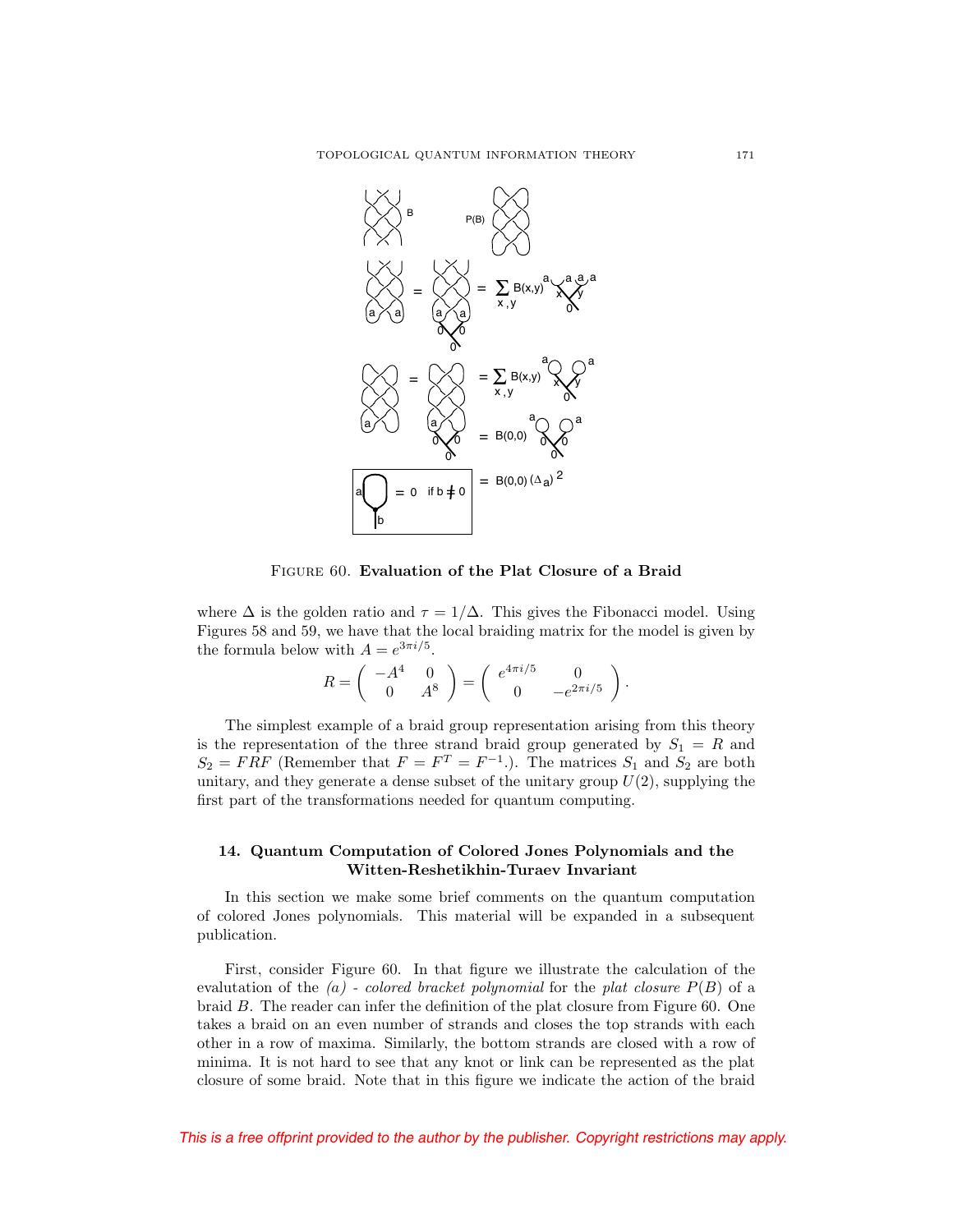group on the process spaces corresponding to the small trees attached below the braids.

The  $(a)$  - colored bracket polynonmial of a link L, denoted  $\langle L \rangle_{a}$ , is the evaluation of that link where each single strand has been replaced by a parallel strands and the insertion of Jones-Wenzl projector (as discussed in Section 7). We then see that we can use our discussion of the Temperley-Lieb recoupling theory as in sections 7,8 and 9 to compute the value of the colored bracket polynomial for the plat closure PB. As shown in Figure 60, we regard the braid as acting on a process space  $V_0^{a,a,\dots,a}$  and take the case of the action on the vector v whose process space coordinates are all zero. Then the action of the braid takes the form

$$
Bv(0, \dots, 0) = \sum_{x_1, \dots, x_n} B(x_1, \dots, x_n)v(x_1, \dots, x_n)
$$

where  $B(x_1, \dots, x_n)$  denotes the matrix entries for this recoupling transformation and  $v(x_1, \dots, x_n)$  runs over a basis for the space  $V_0^{a, a, \dots, a}$ . Here *n* is even and equal to the number of braid strands. In the figure we illustrate with  $n = 4$ . Then, as the figure shows, when we close the top of the braid action to form PB, we cut the sum down to the evaluation of just one term. In the general case we will get

$$
\langle PB \rangle_a = B(0, \cdots, 0)\Delta_a^{n/2}.
$$

The calculation simplifies to this degree because of the vanishing of loops in the recoupling graphs. The vanishing result is stated in Figure 60, and it is proved in the case  $a = 2$  in Figure 52.

The colored Jones polynomials are normalized versions of the colored bracket polymomials, differing just by a normalization factor.

In order to consider quantumn computation of the colored bracket or colored Jones polynomials, we therefore can consider quantum computation of the matrix entries  $B(0, \dots, 0)$ . These matrix entries in the case of the roots of unity  $A = e^{i\pi/2r}$ and for the  $a = 2$  Fibonacci model with  $A = e^{3i\pi/5}$  are parts of the diagonal entries of the unitary transformation that represents the braid group on the process space  $V_0^{a,a,\dots,a}$ . We can obtain these matrix entries by using the Hadamard test as described in section  $\lambda$ . As a result we get relatively efficient quantum algorithms for the colored Jones polynonmials at these roots of unity, in essentially the same framework as we described in section 4, but for braids of arbitrary size. The computational complexity of these models is essentially the same as the models for the Jones polynomial discussed in [**1**]. We reserve discussion of these issues to a subsequent publication.

It is worth remarking here that these algorithms give not only quantum algorithms for computing the colored bracket and Jones polynomials, but also for computing the Witten-Reshetikhin-Turaev  $(WRT)$  invariants at the above roots of unity. The reason for this is that the  $WRT$  invariant, in unnormalized form is given as a finite sum of colored bracket polynomials:

$$
WRT(L) = \sum_{a=0}^{r-2} \Delta_a < L >_a,
$$

and so the same computation as shown in Figure 60 applies to the  $WRT$ . This means that we have, in principle, a quantum algorithm for the computation of the Witten functional integral [**88**] via this knot-theoretic combinatorial topology. It would be

172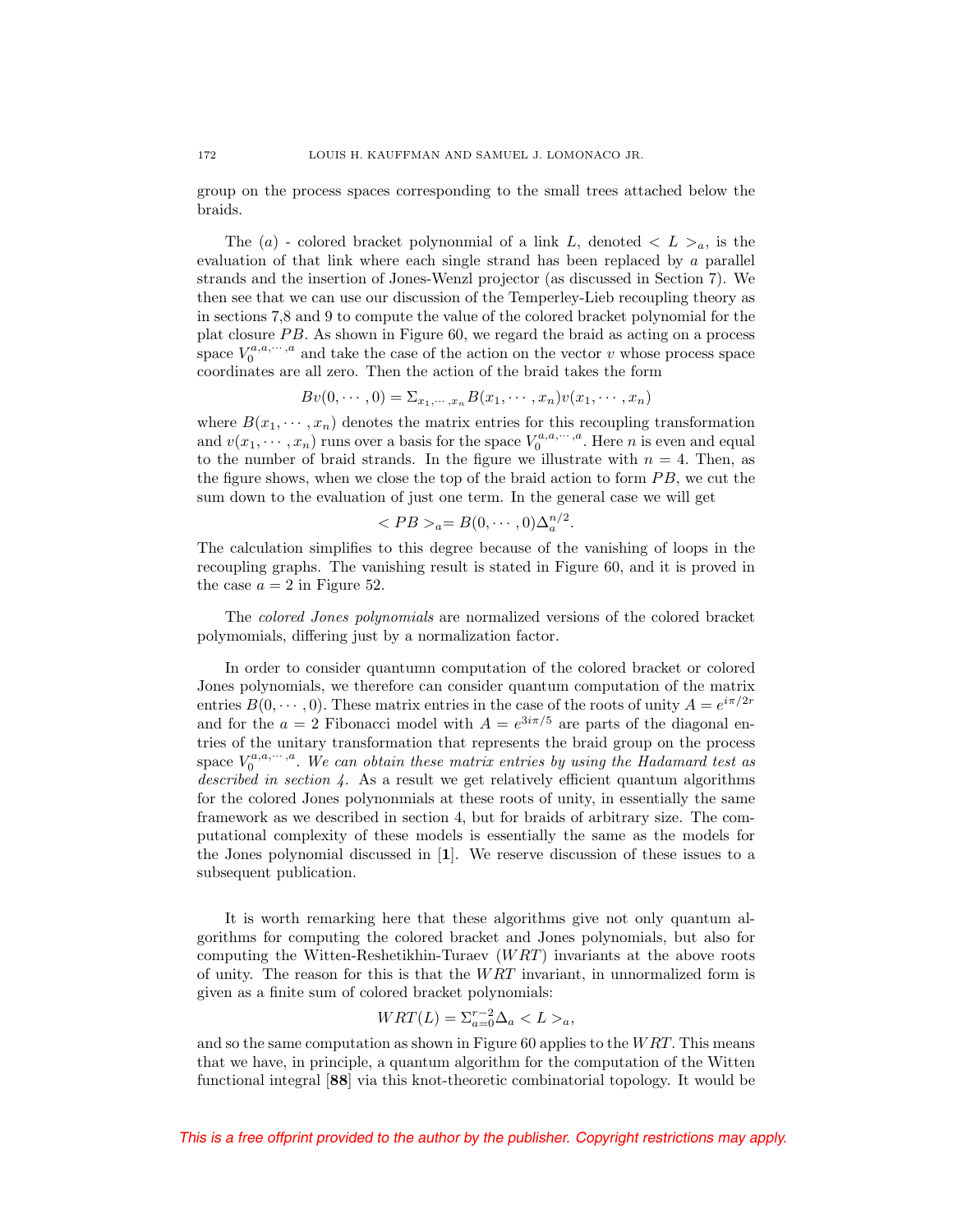

Figure 61. **Dubrovnik Polynomial Specialization at Two Strands**

very interesting to understand a more direct approach to such a computation via quantum field theory and functional integration.

Finally, we note that in the case of the Fibonacci model, the (2)-colored bracket polynomial is a special case of the Dubrovnik version of the Kauffman polynomial [**41**]. See Figure 61 for diagammatics that resolve this fact. The skein relation for the Dubrovnik polynomial is boxed in this figure. Above the box, we show how the double strands with projectors reproduce this relation. This observation means that in the Fibonacci model, the natural underlying knot polynomial is a special evaluation of the Dubrovnik polynomial, and the Fibonacci model can be used to perform quantum computation for the values of this invariant.

### **References**

- [1] D. Aharonov, V. Jones, Z. Landau, A polynomial quantum algorithm for approximating the Jones polynomial, quant-ph/0511096.
- [2] D. Aharonov, I. Arad, The BQP-hardness of approximating the Jones polynomial, quantph/0605181.
- [3] Y.Akutsu and M.Wadati. Knot invariants and critical statistical systems. J.Phys.Soc.Japan 56 (1987)839-842.
- [4] J.W.Alexander. Topological invariants of knots and links.Trans.Amer.Math.Soc. 20 (1923) .275-306.
- [5] P. K. Aravind, Borromean entanglement of the GHZ state. in 'Potentiality, Entanglement and Passion-at-a-Distance", ed. by R. S. Cohen et al, pp. 53-59, Kluwer, 1997.
- [6] M.F. Atiyah, The Geometry and Physics of Knots, Cambridge University Press, 1990.
- [7] Ashtekar,Abhay, Rovelli, Carlo and Smolin,Lee [1992], "Weaving a Classical Geometry with Quantum Threads", Phys. Rev. Lett., vol. 69, p. 237.
- [8] A. Ashetekar and J. Lewandowski, Quantum theory of geometry I: Area operators, Class. Quant. Grav. 14 (1997), A55-A81.
- [9] Baez,John and Muniain, Javier P. Gauge Fields, Knots and Gravity, World Scientific Series on Knots and Everything, Vol. 4 (1994).
- [10] R.J. Baxter. Exactly Solved Models in Statistical Mechanics. Acad. Press (1982).
- [11] D. Bar-Natan, On the Vassiliev knot invariants, Topology **34** (1995), 423-472.
- [12] Dror Bar-Natan, Perturbative Aspects of the Chern-Simons Topological Quantum field Theory, Ph. D. Thesis, Princeton University, June 1991.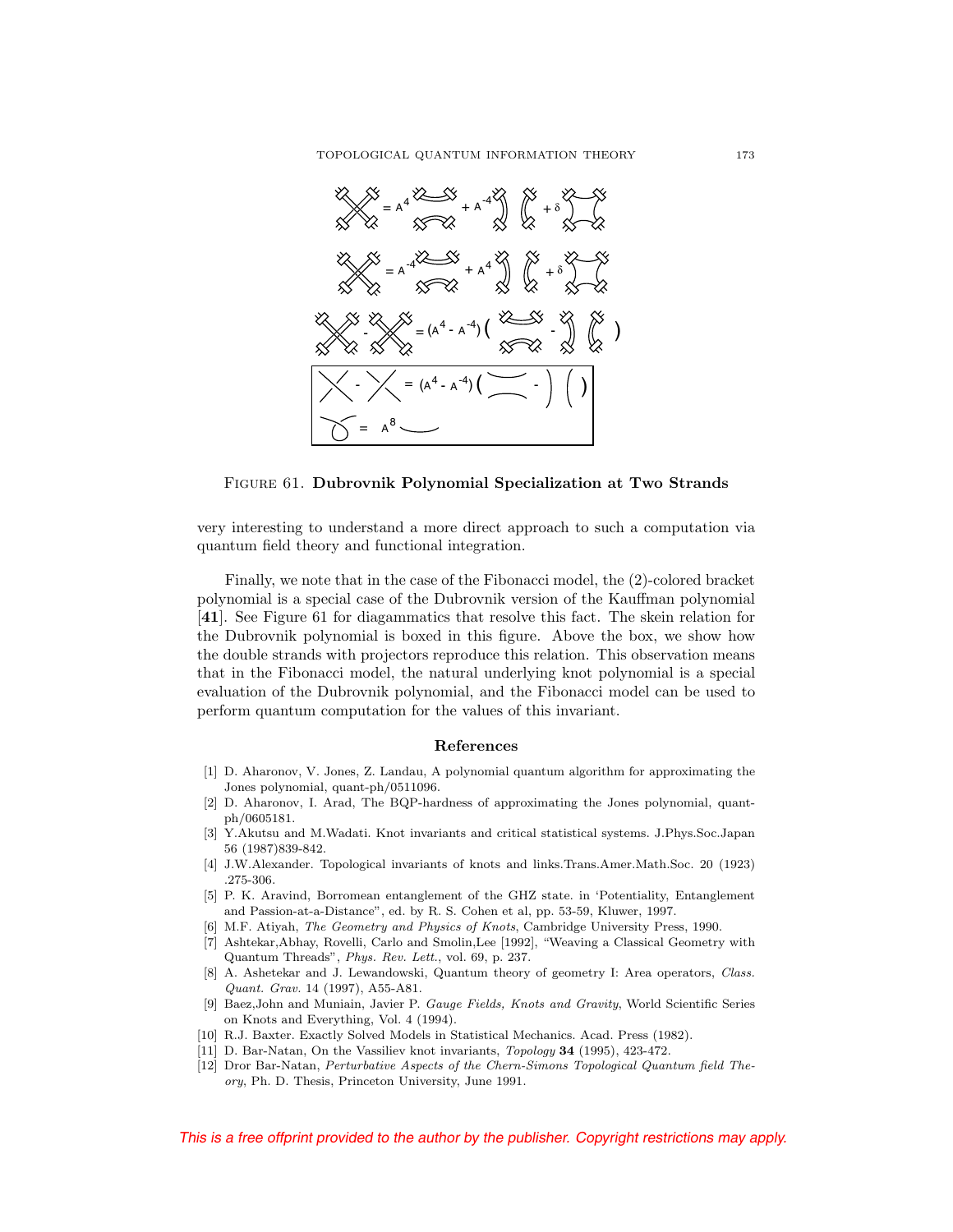- [13] G. Benkart, Commuting actions a tale of two groups, in "Lie algebras and their representations (Seoul 1995)", Contemp. Math. Series, Vol. 194, American Mathematical Society (1996), pp. 1-46.
- [14] J. Birman and X.S.Lin, Knot polynomials and Vassilievs invariants, Invent. Math. **111** No. 2 (1993), 225-270.
- [15] N. E. Bonesteel, L. Hormozi, G. Zikos and S. H. Simon, Braid topologies for quantum computation, quant-ph/0505665.
- [16] S. H. Simon, N. E. Bonesteel, M. H. Freedman, N. Petrovic and L. Hormozi, Topological quantum computing with only one mobile quasiparticle, quant-ph/0509175.
- [17] J. L. Brylinski and R. Brylinski, Universal quantum gates, in Mathematics of Quantum Computation, Chapman & Hall/CRC Press, Boca Raton, Florida, 2002 (edited by R. Brylinski and G. Chen).
- [18] Chen, G., L. Kauffman, and S. Lomonaco, (eds.), "**Mathematics in Quantum Computation and Quantum Technology**," Chapman & Hall/CRC , (2007).
- [19] L. Crane, 2-d physics and 3-d topology, Comm. Math. Phys. **135** (1991), no. 3, 615-640.
- [20] B. Coecke, The logic of entanglement, quant-phy/0402014.
- [21] S. Abramsky and B. Coecke, A categorical semantics of quantum protocols, quantph/0402130.
- [22] C. Dewitt-Morette, P. Cartier and A. Folacci, Functional Integration Basics and Applications, NATO ASI Series, Series B: Physics Vol. 361 (1997).
- [23] P.A.M. Dirac, Principles of Quantum Mechanics, Oxford University Press, 1958.
- [24] V.G.Drinfeld. Quantum Groups, Proc.Intl.Congress Math.,Berkeley,Calif.USA(1986).789- 820.
- [25] H. Dye, Unitary solutions to the Yang-Baxter equation in dimension four. arXiv:quantph/0211050 v2 22 January 2003.
- [26] E. Fradkin and P. Fendley, Realizing non-abelian statistics in time-reversal invariant systems, Theory Seminar, Physics Department, UIUC, 4/25/2005.
- [27] M. Freedman, A magnetic model with a possible Chern-Simons phase, quant-ph/0110060v1 9 Oct 2001, (2001), preprint
- [28] M. Freedman, Topological Views on Computational Complexity, Documenta Mathematica Extra Volume ICM, 1998, pp. 453–464.
- [29] M. Freedman, M. Larsen, and Z. Wang, A modular functor which is universal for quantum computation, quant-ph/0001108v2, 1 Feb 2000.
- [30] M. H. Freedman, A. Kitaev, Z. Wang, Simulation of topological field theories by quantum computers, Commun. Math. Phys., **227**, 587-603 (2002), quant-ph/0001071.
- [31] M. Freedman, Quantum computation and the localization of modular functors, quantph/0003128.
- [32] J. Fröhlich and C. King, The Chern Simons Theory and Knot Polynomials, Commun. Math. Phys. **126** (1989), 167-199.
- [33] C. Frohman and J. Kania-Bartoszynska, SO(3) topological quantum field theory, Comm. Anal. Geom. **4**, (1996), no. 4, 589-679.
- [34] V.F.R. Jones, A polynomial invariant for links via von Neumann algebras, Bull. Amer. Math. Soc. **129** (1985), 103–112.
- [35] V.F.R.Jones. Hecke algebra representations of braid groups and link polynomials. Ann. of Math. 126 (1987), pp. 335-338.
- [36] V.F.R.Jones. On knot invariants related to some statistical mechanics models. Pacific J. Math., vol. 137, no. 2 (1989), pp. 311-334.
- [37] L.H. Kauffman, State models and the Jones polynomial, Topology **26** (1987), 395–407.
- [38] L.H. Kauffman, Statistical mechanics and the Jones polynomial, AMS Contemp. Math. Series **78** (1989), 263–297.
- [39] L.H. Kauffman, Temperley-Lieb Recoupling Theory and Invariants of Three-Manifolds, Princeton University Press, Annals Studies **114** (1994).
- [40] L.H.Kauffman, New invariants in the theory of knots, Amer. Math. Monthly, Vol.95,No.3,March 1988. pp 195-242.
- [41] L. H. Kauffman, An invariant of regular isotopy, Trans. Amer. Math. Soc. **318** (1990), no. 2, 417–471.
- [42] L.H.Kauffman and P.Vogel, Link polynomials and a graphical calculus, Journal of Knot Theory and Its Ramifications, Vol. 1, No. 1,March 1992, pp. 59- 104.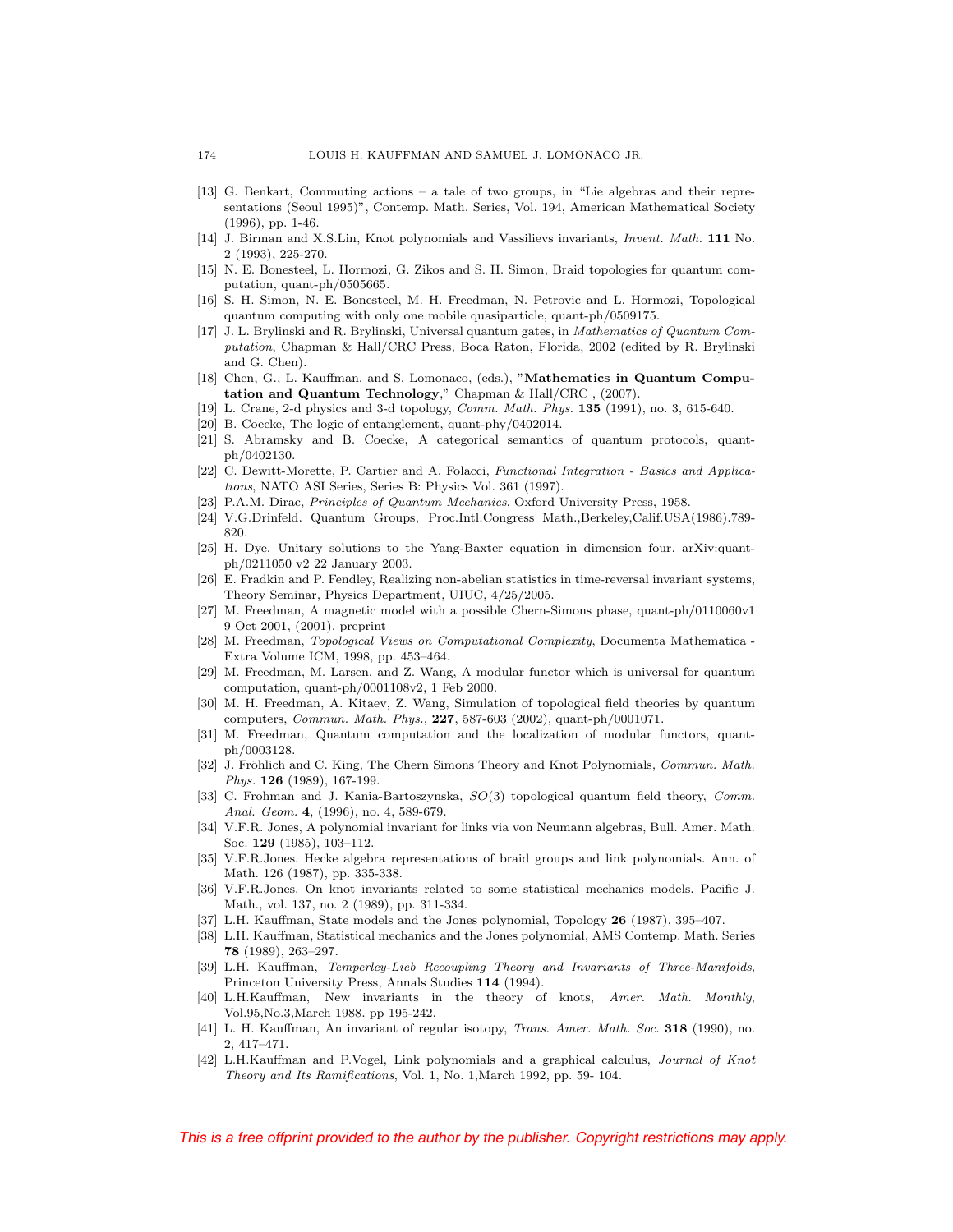- [43] L.H. Kauffman (ed.), The Interface of Knots and Physics, AMS PSAPM, Vol. 51, Providence, RI, 1996.
- [44] L.H. Kauffman, Knots and Physics, World Scientific Publishers (1991), Second Edition (1993), Third Edition (2002).
- [45] L.H.Kauffman and D.E.Radford. Invariants of 3-manifolds derived from finite dimensional Hopf algebras. Journal of Knot Theory and its Ramifications, Vol.4, No.1 (1995), pp. 131- 162.
- [46] L. H. Kauffman, Functional Integration and the theory of knots, J. Math. Physics, Vol. 36 (5), May 1995, pp. 2402 - 2429.
- [47] L. H. Kauffman, Witten's Integral and the Kontsevich Integrals, in Particles, Fields, and Gravitation, Proceedings of the Lodz, Poland (April 1998) Conference on Mathematical Physics edited by Jakub Remblienski, AIP Conference Proceedings 453 (1998), pp. 368 - 381.
- [48] L. H. Kauffman Knot Theory and the heuristics of functional integration, Physica A 281 (2000), 173-200.
- [49] L.H. Kauffman, Quantum computing and the Jones polynomial, math.QA/0105255, in Quantum Computation and Information, S. Lomonaco, Jr. (ed.), AMS CONM/305, 2002, pp. 101– 137.
- [50] L.H. Kauffman and S. J. Lomonaco Jr., Quantum entanglement and topological entanglement, New Journal of Physics **4** (2002), 73.1–73.18 (http://www.njp.org/).
- [51] L. H. Kauffman, Teleportation Topology, quant-ph/0407224, (in the Proceedings of the 2004 Byelorus Conference on Quantum Optics), Opt. Spectrosc. 9, 2005, 227-232.
- [52] L. H. Kauffman, math.GN/0410329, Knot diagrammatics. "Handbook of Knot Theory", edited by Menasco and Thistlethwaite, 233–318, Elsevier B. V., Amsterdam, 2005.
- [53] L. H. Kauffman and T. Liko, hep-th/0505069, Knot theory and a physical state of quantum gravity, Classical and Quantum Gravity, Vol 23, ppR63 (2006).
- [54] L.H. Kauffman and S. J. Lomonaco Jr., Entanglement Criteria Quantum and Topological, in Quantum Information and Computation - Spie Proceedings, 21-22 April, 2003, Orlando, FL, Donkor, Pinch and Brandt (eds.), Volume 5105, pp. 51–58.
- [55] L. H. Kauffman and S. J. Lomonaco Jr., Quantum knots, in Quantum Information and Computation II, Proceedings of Spie,  $12 - 14$  April 2004 (2004), ed. by Donkor Pirich and Brandt, pp. 268-284.
- [56] L. H. Kauffman and S. J. Lomonaco, Braiding Operators are Universal Quantum Gates, New Journal of Physics 6 (2004) 134, pp. 1-39.
- [57] L. H. Kauffman and S. J. Lomonaco Jr., Spin Networks and Anyonic Topological Quantum Computing, quant-ph/0603131 v3 Apr 2006 (to appear in the Spie Proceedings 2006).
- [58] L. H. Kauffman and S. J. Lomonaco Jr., q Deformed Spin Networks, Knot Polynomials and Anyonic Topological Quantum Computation, quant-ph/0606114.
- [59] L. H. Kauffman and S. J. Lomonaco Jr., Topological quantum computing and the Jones polynomial, quant-ph/0605004.
- [60] S. J. Lomonaco and L.H. Kauffman, Quantum Knots and Mosaics, Journal of Quantum Information Processing, vol. 7, Nos. 2-3, (2008), 85-115.
- [61] L. H. Kauffman and S. J. Lomonaco Jr., The Fibonacci Model and the Temperley-Lieb Algebra. it International J. Modern Phys. B, Vol. 22, No. 29 (2008), 5065-5080.
- [62] L. H. Kauffman (editor), "Knots and Applications", (1996) World Scientific Pub. Co.
- [63] A. Kitaev, Anyons in an exactly solved model and beyond, arXiv.cond-mat/0506438 v1 17 June 2005.
- [64] H. Kleinert, Path Integrals in Quantum Mechanics, Statistics and Polymer Physics, 2nd edition, World Scientific, Singapore (1995).
- [65] H. Kleinert, Grand Treatise on Functional Integration, World Scientific Pub. Co. (1999).
- [66] T. Kohno, Conformal Field Theory and Topology, AMS Translations of Mathematical Monographs, Vol 210 (1998).
- [67] J. M. F. Labastida and E. Pérez, Kontsevich Integral for Vassiliev Invariants from Chern-Simons Perturbation Theory in the Light-Cone Gauge, J. Math. Phys., Vol. 39 (1998), pp. 5183-5198.
- [68] A. Marzuoli and M. Rasetti, Spin network quantum simulator, Physics Letters A **306** (2002) 79–87.

This is a free offprint provided to the author by the publisher. Copyright restrictions may apply.